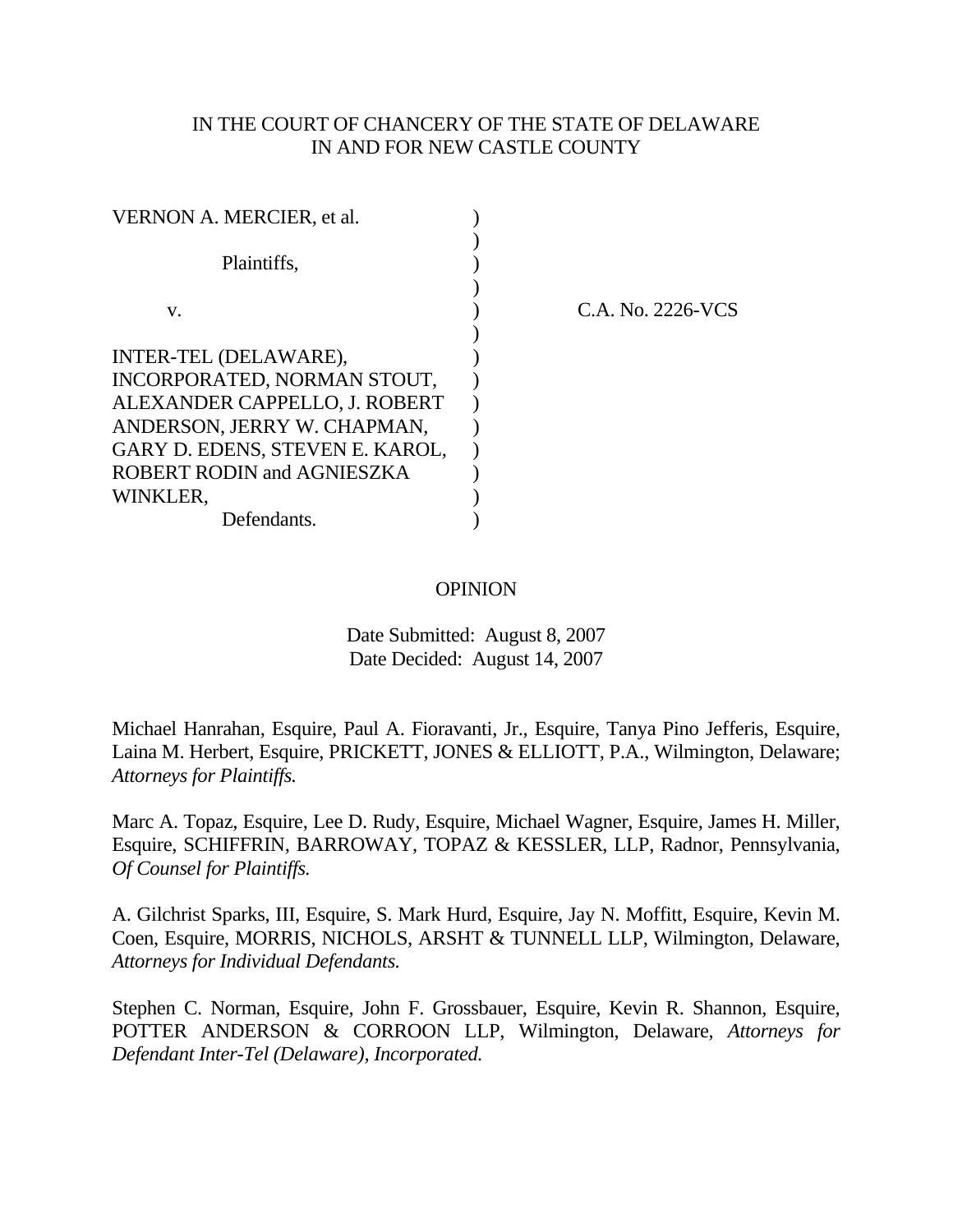Stephen D. Alexander, Esquire, J. Warren Rissier, Esquire, Jennifer Sepic, Esquire, BINGHAM McCUTCHEN LLP, Los Angeles, California, *Of Counsel for Defendants.* 

**STRINE, Vice Chancellor.**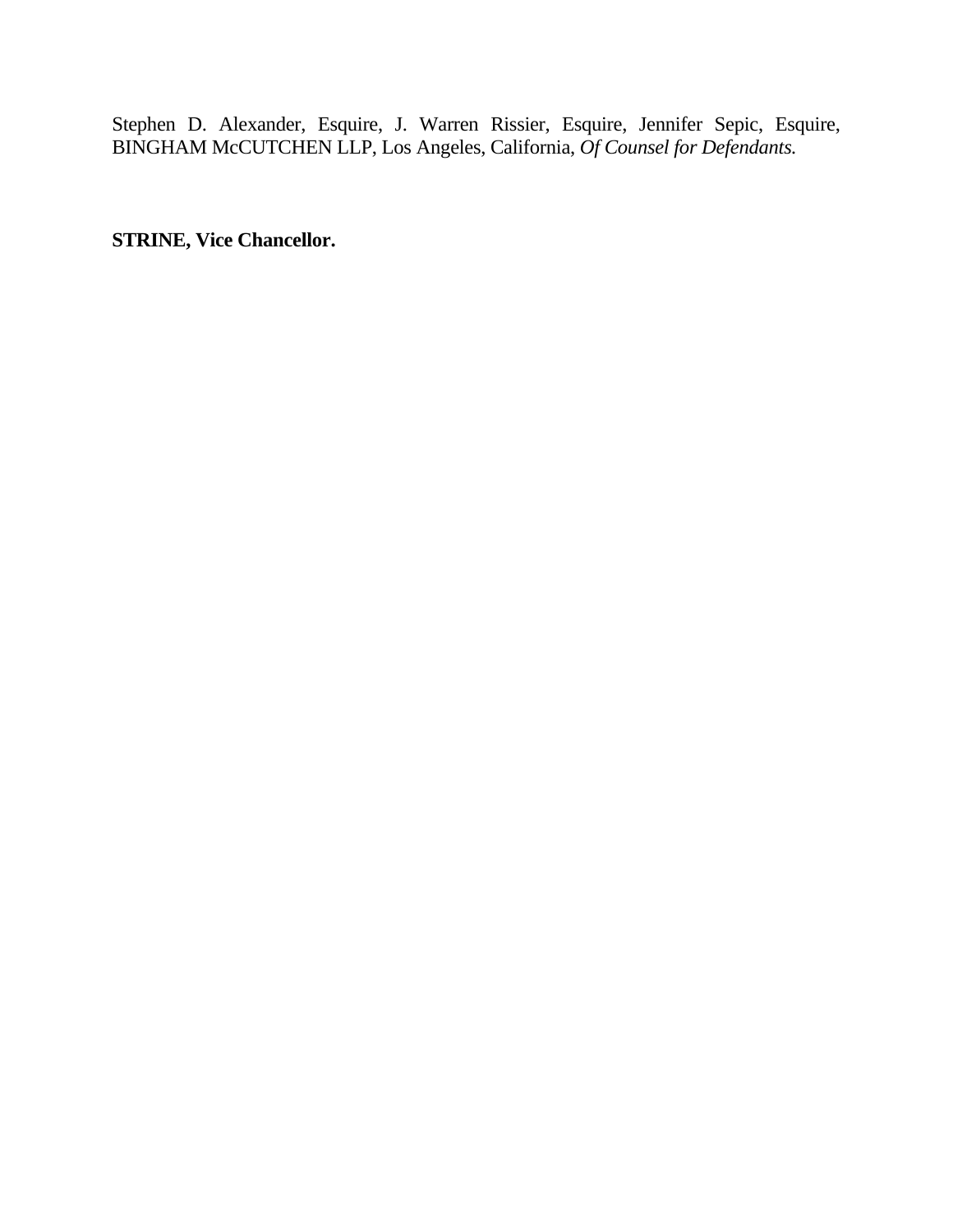I.

In this decision based on a preliminary injunction record, I conclude that wellmotivated, independent directors may reschedule an imminent special meeting at which the stockholders are to consider an all cash, all shares offer from a third-party acquiror when the directors: (1) believe that the merger is in the best interests of the stockholders; (2) know that if the meeting proceeds the stockholders will vote down the merger; (3) reasonably fear that in the wake of the merger's rejection, the acquiror will walk away from the deal and the corporation's stock price will plummet; (4) want more time to communicate with and provide information to the stockholders before the stockholders vote on the merger and risk the irrevocable loss of the pending offer; and (5) reschedule the meeting within a reasonable time period and do not preclude or coerce the stockholders from freely deciding to reject the merger.

 In the course of so deciding, I conclude that, consistent with the directional teaching of cases like *MM Companies, Inc. v. Liquid Audio, Inc.*, <sup>1</sup> *In re MONY Group, Inc. S*'holders Litig.,<sup>2</sup> and *Chesapeake Corp. v. Shore*,<sup>3</sup> the *Blasius* standard should be reformulated in a manner consistent with using it as a genuine standard of review that is useful for the determination of cases, rather than as an after-the-fact label placed on a result. Such a reformulation would be consistent with prior decisions recognizing the

<sup>1</sup> 813 A.2d 1118 (Del. 2003).

<sup>&</sup>lt;sup>2</sup> 853 A.2d 661 (Del. Ch. 2004).

<sup>3</sup> 771 A.2d 293 (Del. Ch. 2000).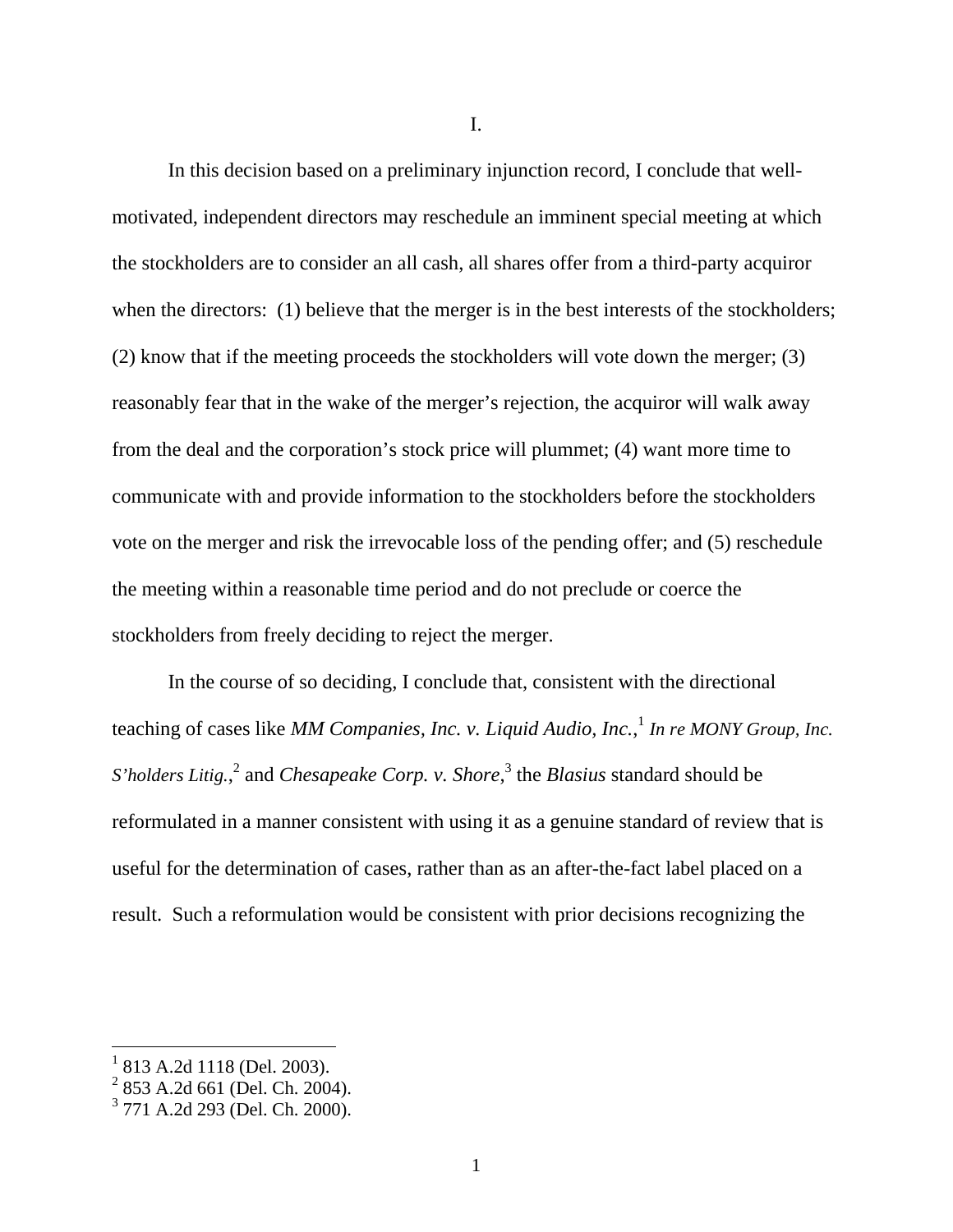substantial overlap between and redundancy of the *Blasius* and *Unocal* standards,<sup>4</sup> and would have the added benefit of creating a less prolix list of standards of review. Recognizing, however, that the Supreme Court's recent decision in *Liquid Audio* continued to employ the "compelling justification" language of *Blasius* within the context of an appropriate *Unocal* review of director conduct that affects a corporate election touching on corporate control, I also find that directors fearing that stockholders are about to make an unwise decision that poses the threat that the stockholders will irrevocably lose a unique opportunity to receive a premium for their shares have a compelling justification — the protection of their stockholders' financial best interests — for a short postponement in the merger voting process to allow more time for deliberation.

 Therefore, the plaintiff's request for a preliminary injunction application based on the contrary assumption — that directors have no discretion as fiduciaries to reschedule a vote once a stockholder meeting is imminent and the directors know that the vote won't go their way if it is held as originally scheduled — is denied.

# II.

## A.

The plaintiff, Vernon Mercier, in this class action seeks to preliminarily enjoin the consummation of a stockholder approved merger in which Inter-Tel, Inc. will sell itself to

<sup>4</sup> *E.g.*, *Liquid Audio*, 813 A.2d at 1129; *Stroud v. Grace*, 606 A.2d 75, 92 (Del. 1992); *Chesapeake*, 771 A.2d at 317-324.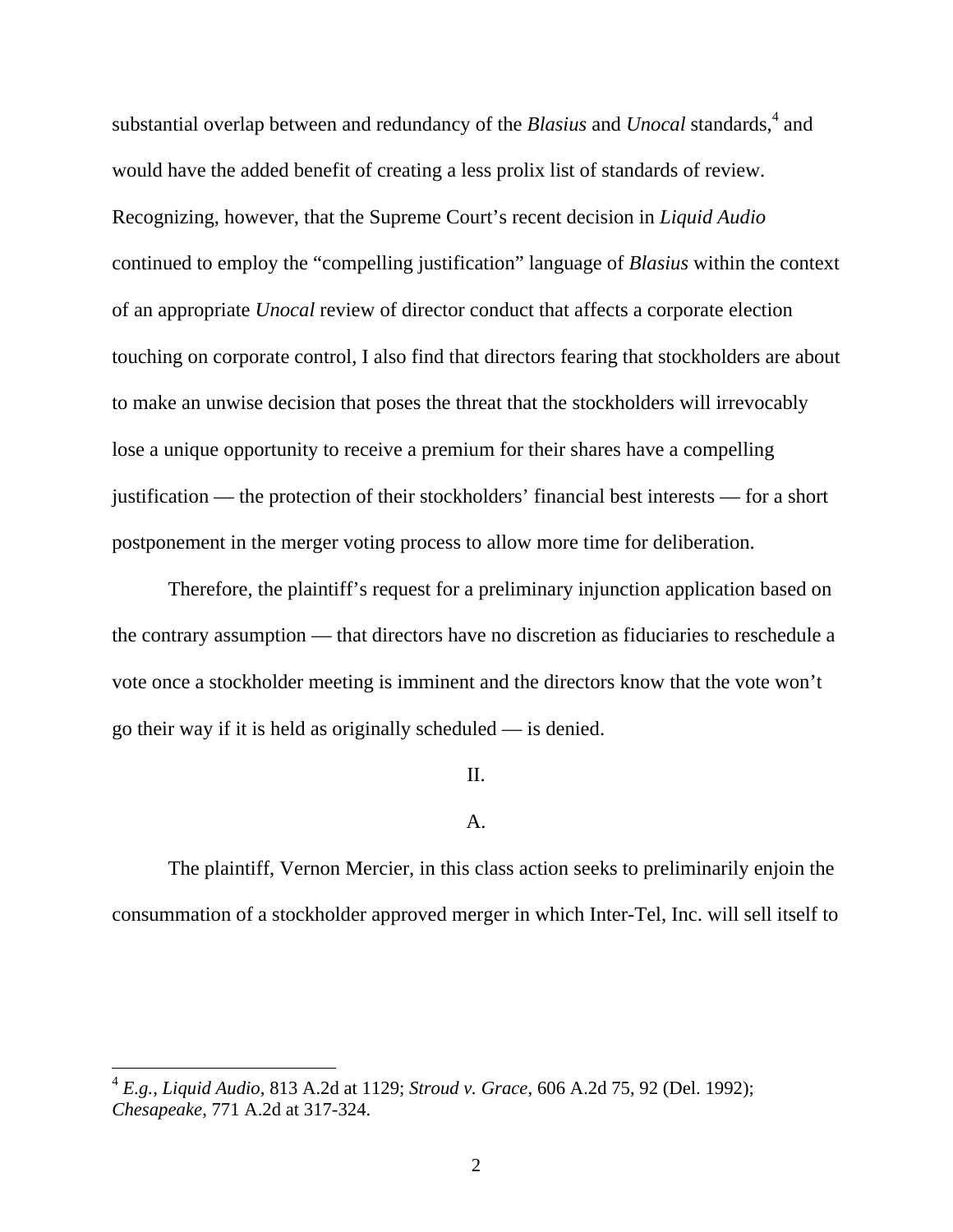Mitel Networks Corporation in an all cash, all shares merger for \$25.60 a share (the

"Mitel Merger"). Mercier owns 100 shares of Inter-Tel, which he has held since  $1999$ .<sup>5</sup>

Inter-Tel describes itself as a:

single-point-of-contact, full-service provider of IP and converged voice, video and data business communications platforms, multi-media contact center applications, remote control software to provide real-time communications and instantaneous, browser-to-browser Web conferencing and help desk support solutions. Inter-Tel also provides a wide range of managed services, including voice and data network design and traffic provisioning, local and long distance calling services, custom application development, maintenance, leasing, and support services for its products.<sup>6</sup>

As I grasp it, this essentially means that Inter-Tel sells high-tech phone systems and provides communications services to businesses and government agencies. Inter-Tel was founded over thirty-five years ago by Steven G. Mihaylo. Mihaylo remains Inter-Tel's largest stockholder, owning 19% of its shares. Although the plaintiff's arguments often echo those made by Mihaylo, Mihaylo himself is not a plaintiff in this or any other lawsuit involving Inter-Tel. Mihaylo has not been deposed in the case and has not submitted affidavit testimony.

For the past several years, Inter-Tel has been the subject of a tumultuous struggle between Mihaylo and Inter-Tel's independent board majority. The parties have not burdened the court in their injunction papers with an explanation of why and how the waters first became roiled.

<sup>&</sup>lt;sup>5</sup> Mercier has been litigating against the Inter-Tel board for several years now, pressing claims that arise out of actions taken by the board during a lengthy period of internal strife. I have neither the time nor the need to describe the prior claims Mercier has made.

<sup>6</sup> PX 6 at 15.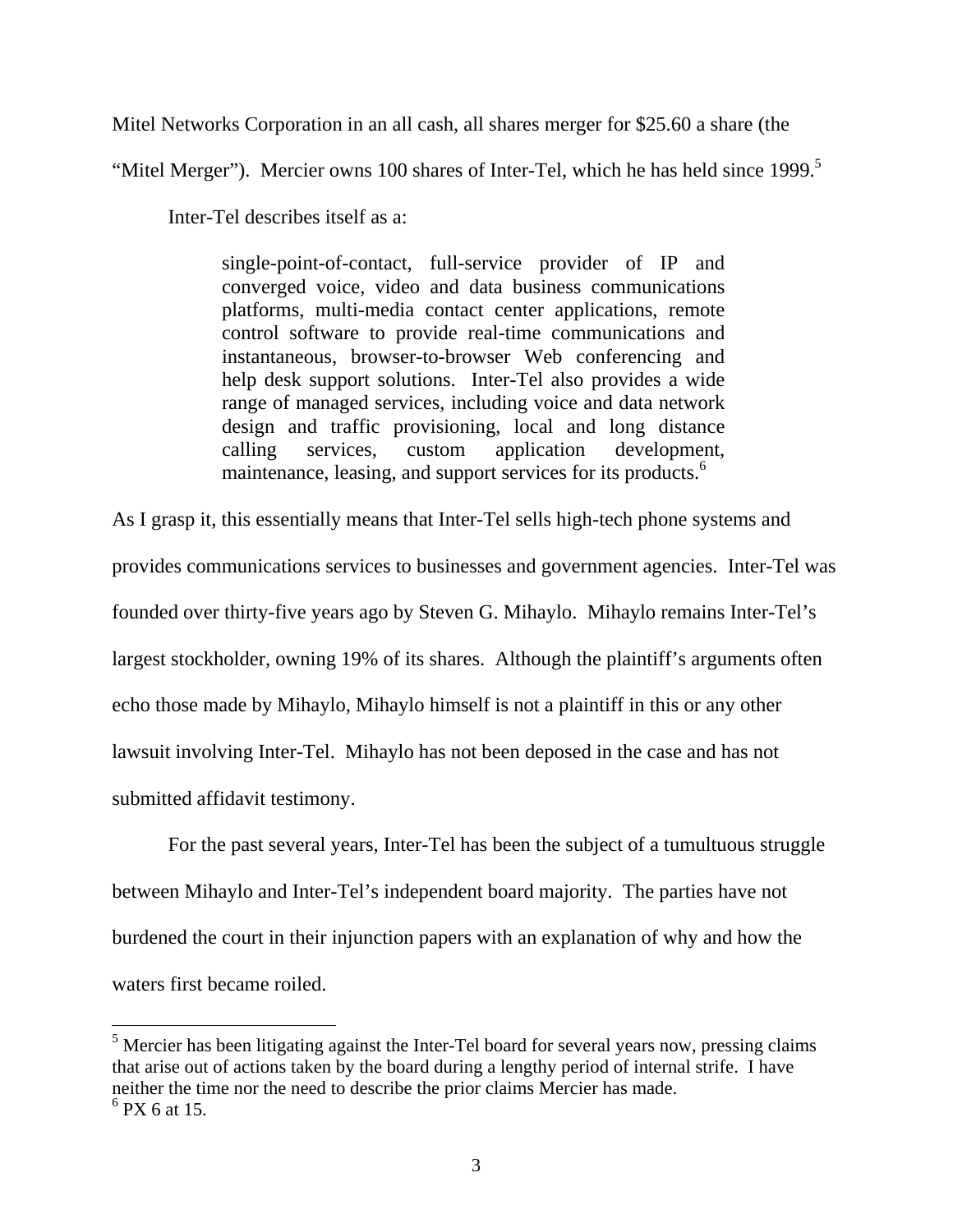What is clear is that since 2005, Inter-Tel's future has been up for grabs. During 2005 itself, Inter-Tel received several soft overtures from potential buyers. These included Mitel, one of Inter-Tel's leading competitors, which could expect to capture synergistic gains if it merged with Inter-Tel. The Mitel contact was not new, as Inter-Tel and Mitel had discussed the possibility of merging two years before.

Among the other parties that contacted Inter-Tel during 2005 was the private equity firm Francisco Partners. In autumn 2005, a special committee of independent directors was formed to consider the various expressions of interest Inter-Tel had received. Eventually, things got serious with one bidder. But, at the same time, the Inter-Tel board was internally riven, with a majority of the board wanting Mihaylo, who had served as Inter-Tel's CEO since its founding, to retire from that position. Eventually, both the interested bidder and Mihaylo went away, but only one did so permanently.

In February 2006, Mihaylo resigned as CEO. In early March, he resigned as a director. By that time, the interested bidder had ultimately decided not to make a firm offer. Whether the obvious strife between the corporation's founder and the board majority had an effect, the record does not reveal.

But what transpired is suggestive of that possibility. Upon resigning as director, Mihaylo filed a Schedule 13D indicating that he was considering his alternatives regarding his investment in Inter-Tel. Because of that, the Inter-Tel Special Committee remained active, given the possibility that Mihaylo himself might propose a strategic alternative. On the heels of Mihaylo's filing, another party made an expression of interest.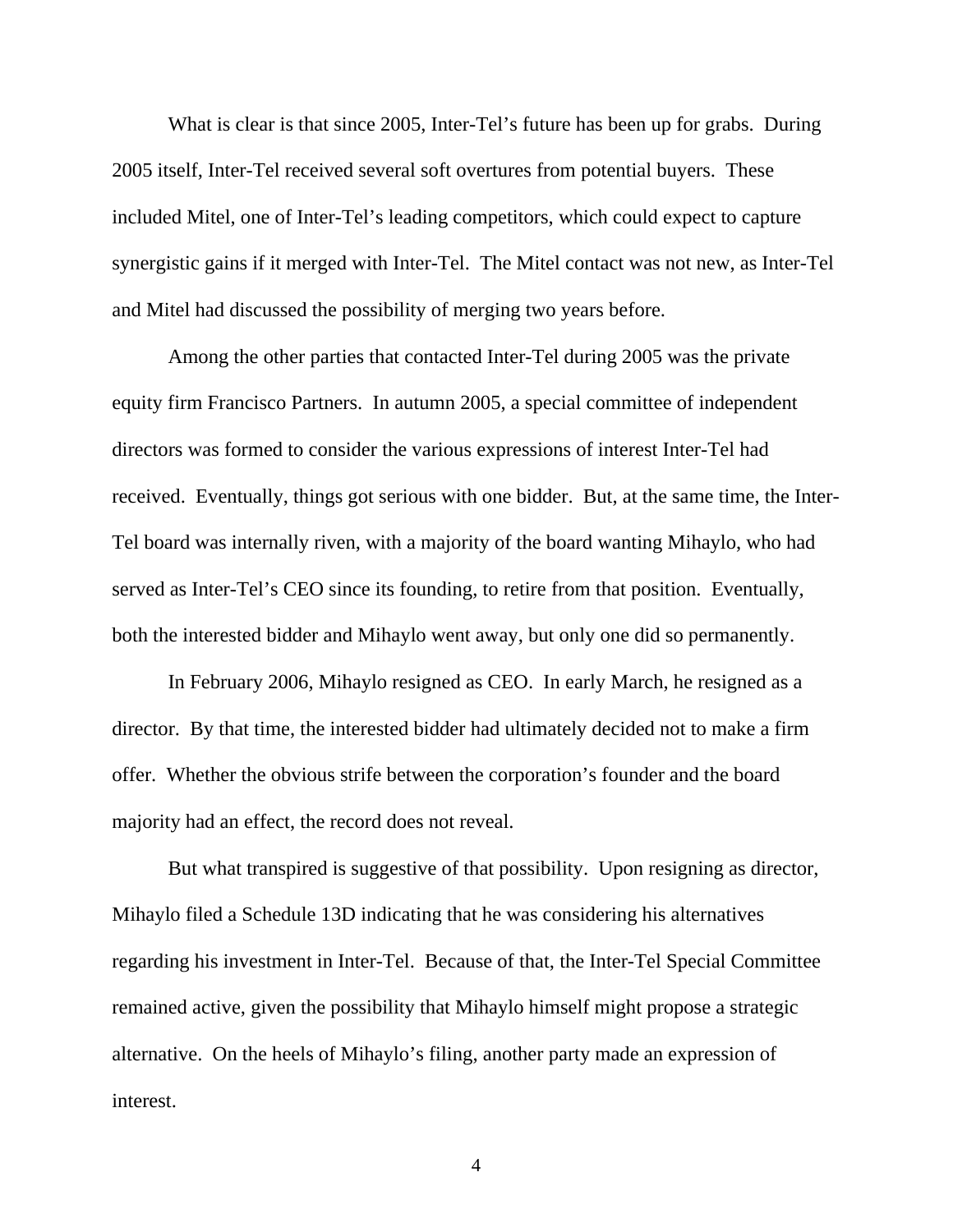Mihaylo soon sought re-election to the Inter-Tel board, indicating his intent to elect a slate of three directors, including himself, to Inter-Tel's board, at the 2006 annual meeting.<sup>7</sup> He also proposed a non-binding resolution calling on the board to sell Inter-Tel to the highest bidder.

In May 2006, the Inter-Tel board reached a settlement with Mihaylo. Mihaylo's proposed slate was seated on the board, and the board was expanded from 10 to 11 members. Mihaylo was also guaranteed the right to have his advisors and financial sponsors obtain access to reasonable due diligence in order to facilitate his ability to make an acquisition proposal. Furthermore, the settlement agreement provided that Inter-Tel would convene a special meeting at Mihaylo's request if he wished to have a stockholder vote on a proposal calling for the board to sell the company.

Importantly, the agreement permitted the board to exclude Mihaylo and his nominees, Kenneth L. Urish and Anil K. Puri,

> from any discussions, and from receipt of any materials regarding, Inter-Tel's value and the strategic plan upon which such value would in part be based, Inter-Tel's relationship with Mr. Mihaylo, and the consideration of any proposal to acquire Inter-Tel from Mr. Mihaylo or any other person, in each case until Mr. Mihaylo filed a Schedule 13D disclosing that he no longer had an intent to increase his shareholdings or otherwise acquire Inter-Tel. $8$

Consistent with that agreement, the board constituted a new "Special Committee," which was comprised of the other eight directors. The Special Committee's Chairman was

 $^7$  Mihaylo's 19% bloc gave him a strong starting point, especially given Inter-Tel's embrace of cumulative voting.

<sup>8</sup> PX 6 at 18.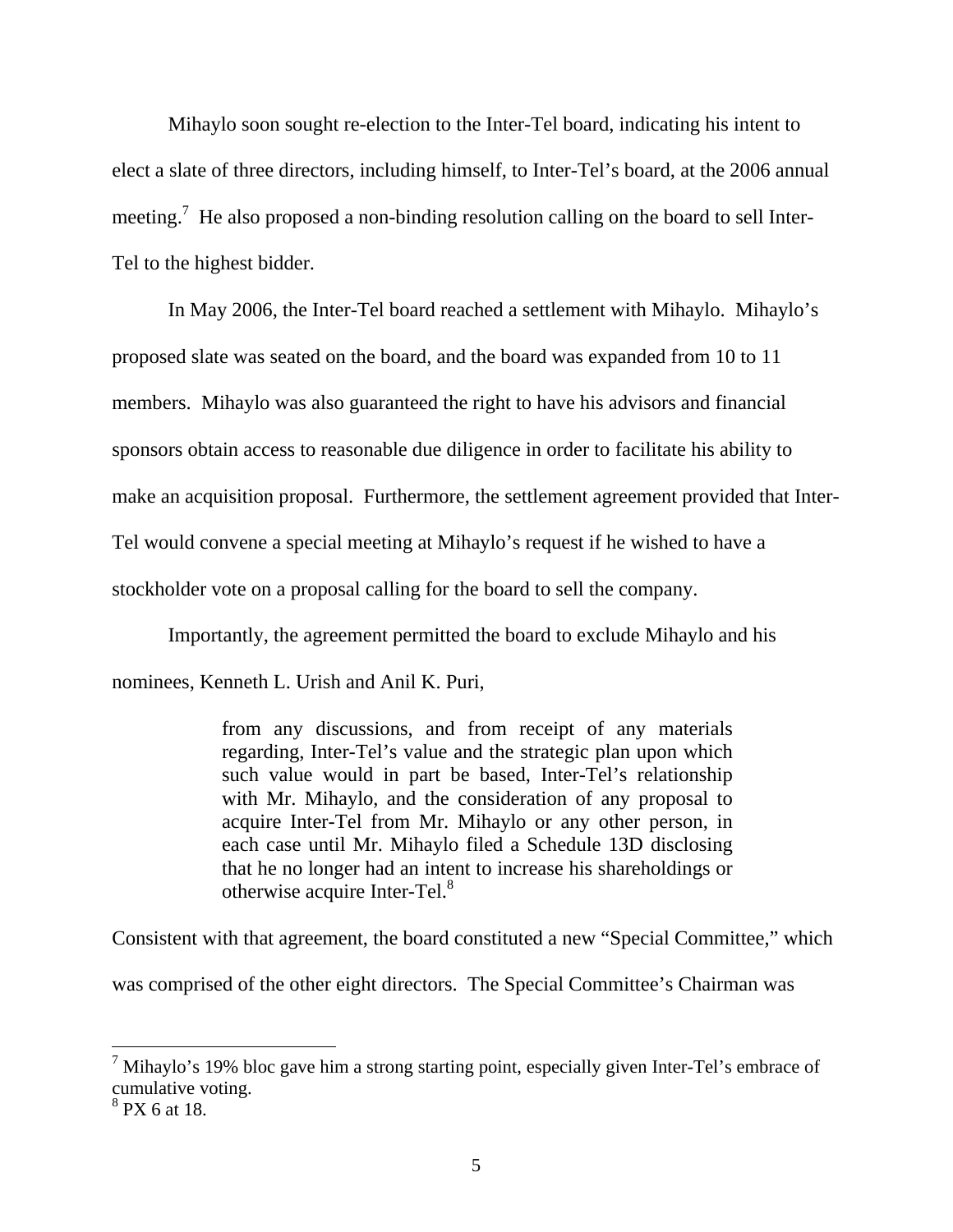Alexander Cappello, who was also the Chairman of the Board. The executive who succeeded Mihaylo as CEO, Norman Stout, also served on the Special Committee. The remaining six members of the Special Committee were and remain non-employee, outside directors whose independence has not been challenged by the plaintiff. The Special Committee retained UBS, which had been advising the board majority before the settlement, as its financial advisor.

Throughout the late spring and summer of 2006, the Special Committee fielded acquisition inquiries from a variety of sources. Most notable was a formal expression of interest that Mihaylo, along with a partner, Vector Capital, made on June 14, proposing to buy all of Inter-Tel's shares for \$22.50 a piece. After more due diligence, Mihaylo and Vector reiterated this bid on July 28. On August 11, the Special Committee rejected the bid as inadequate.

Mihaylo and Vector then offered to raise their bid to \$23.25 per share if the Special Committee committed to selling Inter-Tel to the highest bidder who emerged during a 30-day sale process. The Special Committee again rejected the bid as inadequate financially, and also opined that the 30 day process was not value-maximizing because other bidders would be disadvantaged by Mihaylo's much greater opportunity for due diligence.

Soon thereafter, Mitel came sniffing around again, as did some other parties. But no firm bids were made.

Mihaylo, however, did put something on the table — a precatory resolution calling on the Inter-Tel board to sell the company in an auction. At a special meeting of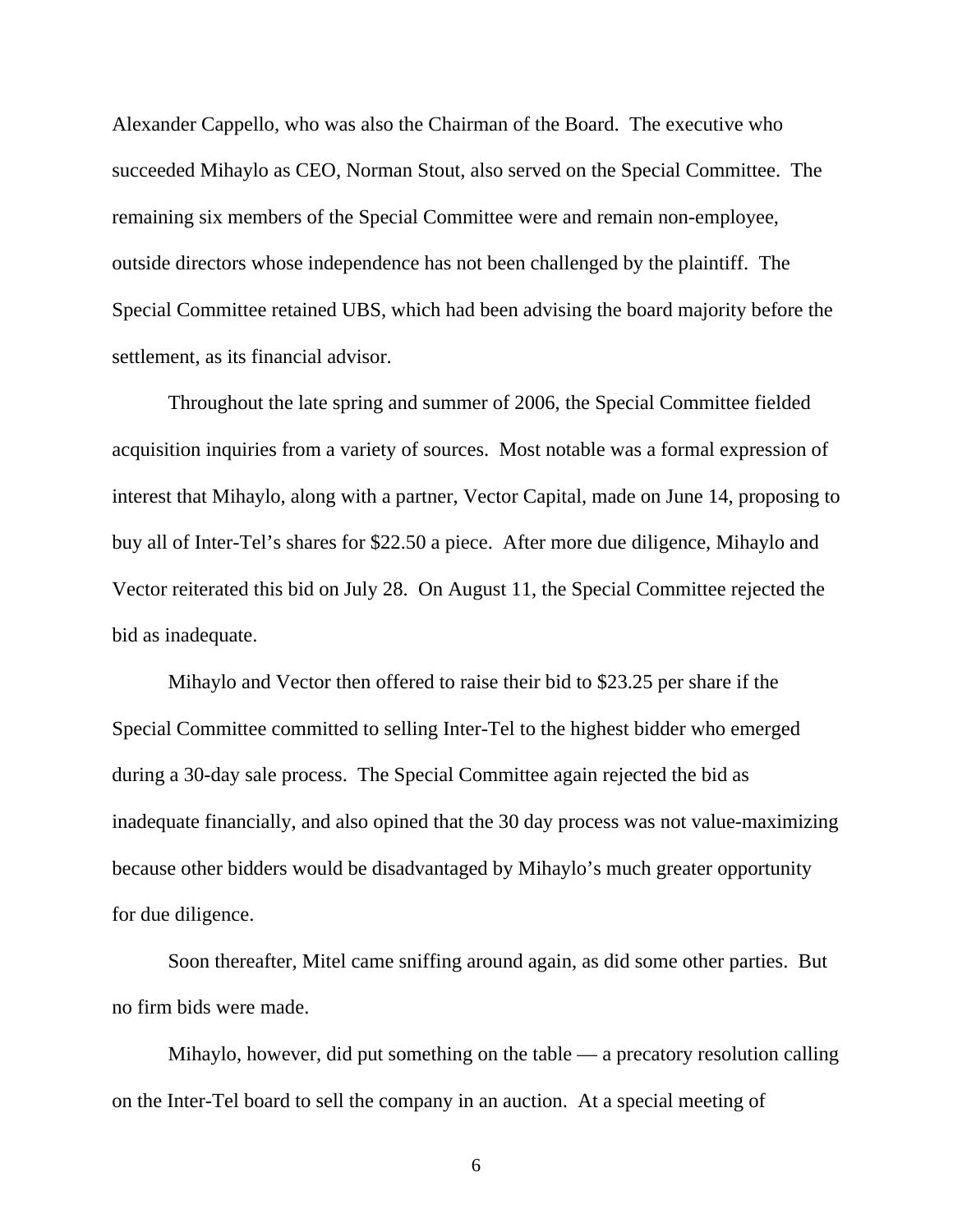stockholders held on October 24, 2006, over 50% of the Inter-Tel stockholders present voted against the resolution. After this defeat, Mihaylo and Vector withdrew their proposal to acquire Inter-Tel while reserving the right to change their minds.

This showdown did little to calm the roiled waters. Interested parties kept coming forward and the Special Committee essentially continued to operate. By late 2006, both Mitel and Francisco Partners were again expressing interest. By January 2007, the two had paired up, with Francisco Partners being prepared to act as a financial partner for Mitel in acquiring Inter-Tel.

Mihaylo, meanwhile, was threatening another proxy contest. In a public communication to the board, Mihaylo outlined his own ideas for increasing Inter-Tel's profits and his suggestions for avoiding another electoral contest. According to the Inter-Tel board majority, Mihaylo's non-public strategy involved his desire to have Inter-Tel buy his shares at a premium to the prevailing market price. By early March, Mihaylo formally indicated his intention to run another proxy contest, and announced that he had terminated his alliance with Vector Capital.

In the same general time period, Mitel and Francisco Partners had indicated a willingness to purchase Inter-Tel for \$25 per share, subject to their receipt of due diligence. The Special Committee decided that the price was attractive enough to justify granting such access, and a confidentiality agreement was executed with Mitel authorizing such due diligence.

Throughout March and April, extensive due diligence and negotiations were conducted between Mitel and Inter-Tel. The Special Committee told Mitel that \$25 per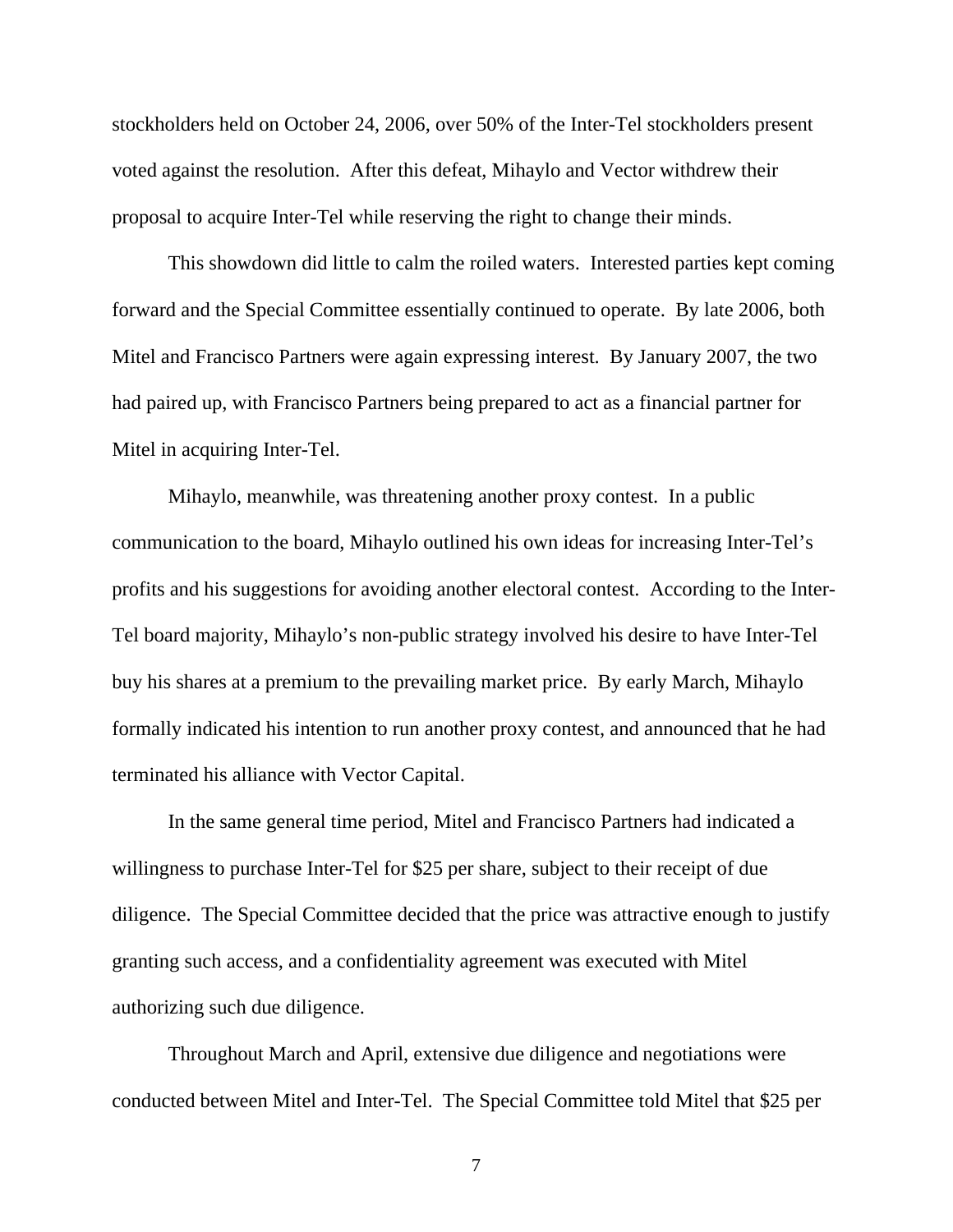share was insufficient. Mitel eventually countered with \$25.50. The Special Committee rejected that price and Mitel threw in another dime per share, raising the bid to \$25.60.

In the final stages of deciding whether to accept Mitel's last bid, the Special Committee received a letter from Vector Capital indicating that Vector had heard rumors<sup>9</sup> that Inter-Tel was about to enter a deal. Vector Capital suggested it would pay \$26.50 per share after due diligence and that Mihaylo was not part of its proposal. Of course, Vector Capital had received extensive due diligence regarding Inter-Tel in the summer of 2006 when it was in partnership with Mihaylo. On the morning of April 26, the day the Special Committee and full board were to vote on whether to enter a merger agreement with Mitel, Vector Capital sent e-mail messages, floating the tantalizing prospect of a bid of over \$27 if it could receive due diligence and indicating its likely unwillingness to present a topping bid if a merger agreement with another party was signed up.

Considering a variety of factors — including Mihaylo's prior bid of \$23.25, the lengthy period during which various parties had expressed an interest in buying Inter-Tel, and a fairness presentation from its financial advisor, UBS — the Special Committee voted to recommend approval of a "Merger Agreement" with Mitel. A full meeting of the Inter-Tel board was held, and the board voted the same way, with Mihaylo dissenting, and his two nominees Puri and Urish abstaining. The same day, Inter-Tel announced approval of the Mitel Merger Agreement as well as its earnings for the first quarter of FY 2007.

 $9^9$  From whom? Inquiring minds want to know.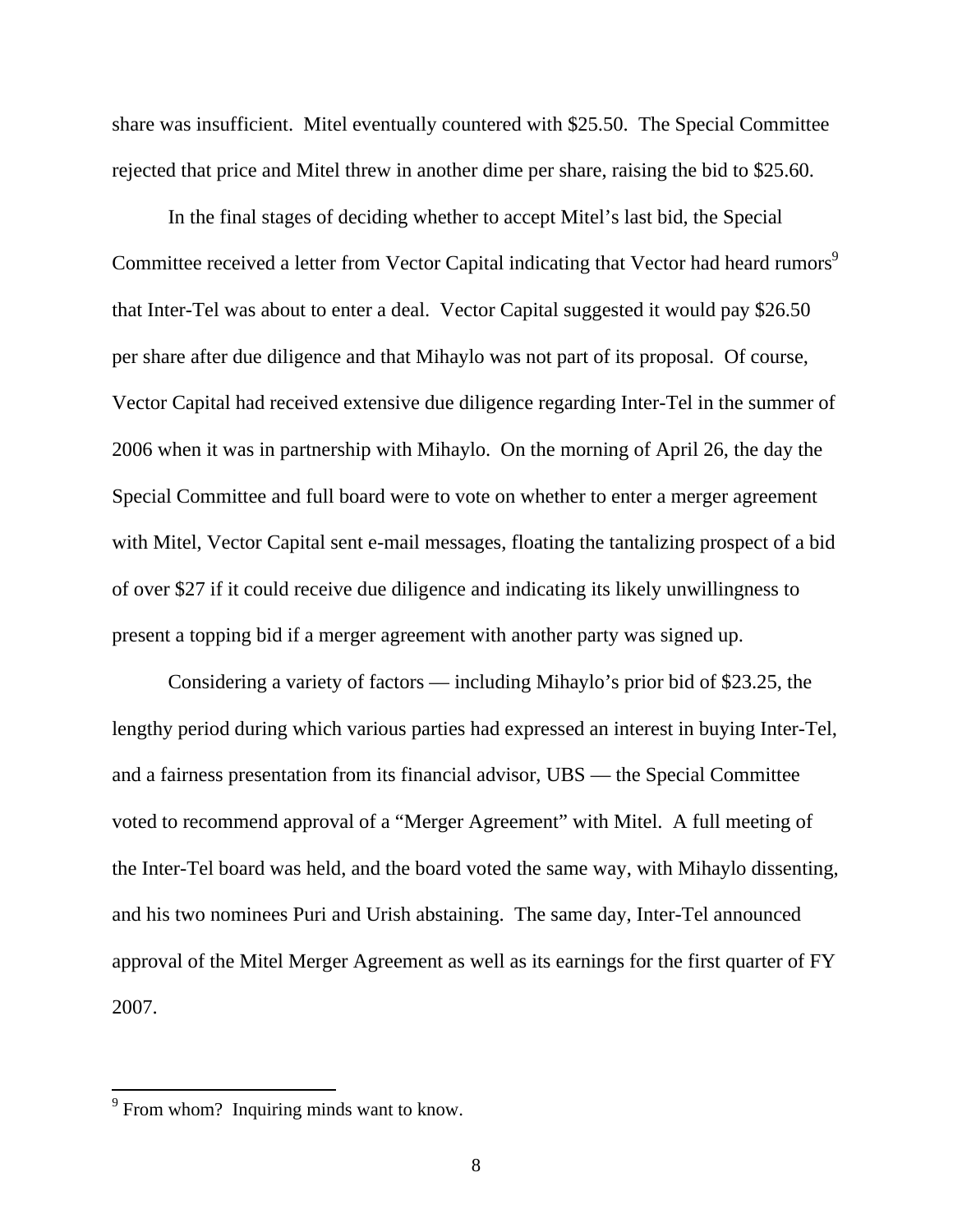The Merger Agreement contained a no-shop provision that was subject to a fiduciary out permitting the Inter-Tel board to consider an unsolicited alternative proposal that was reasonably likely to lead to a superior proposal. The fiduciary out soon came in handy.

On May 9, Vector Capital sent an unsolicited letter to Inter-Tel expressing interest in purchasing it for \$26.50. The Special Committee promptly made the required determination necessary to facilitate Vector Capital's access to due diligence. But Vector Capital then withdrew its expression of interest.

Ever fickle, Vector Capital then sent another letter renewing its interest at the price of \$26.50 per share. The Special Committee again made the required finding, and entered into a confidentiality order granting Vector Capital access to non-public information. Vector Capital's interest was made public, prompting the market price of Inter-Tel's shares to rise above \$27 a piece on hopes of a higher-priced deal.

On May 29, 2007, Inter-Tel gave notice that a meeting to consider the Mitel Merger would be held on June 29. May 25 was set as the record date.

Inter-Tel's proxy materials also indicated that the stockholders would vote on a second ballot item, which involved a "proposal to adjourn or postpone the special meeting, if necessary or appropriate, to solicit additional proxies if there are not sufficient votes in favor of the adoption of the Merger Agreement at the special meeting  $\dots$ ."<sup>10</sup>

 $10$  PX 6 at 6.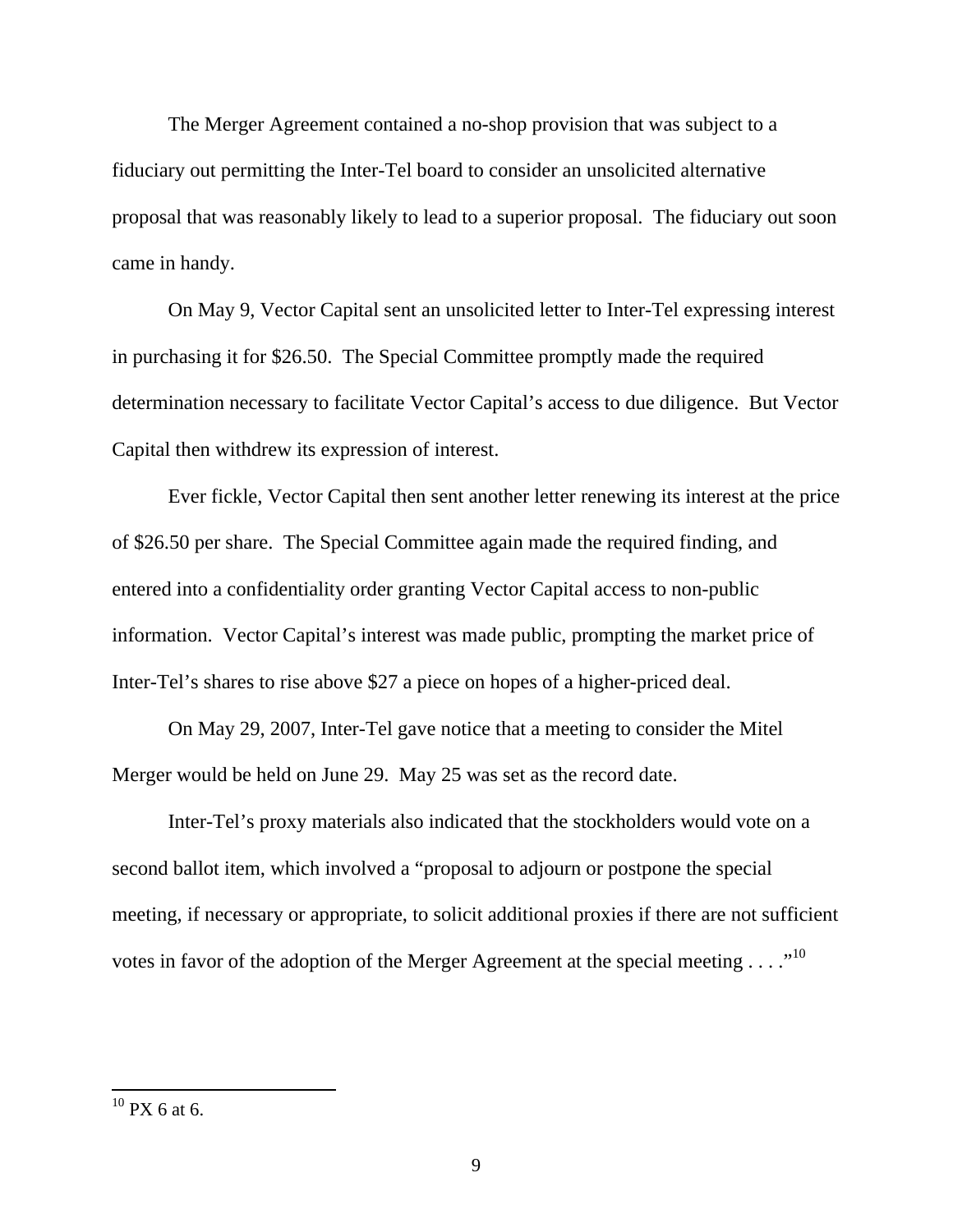Apparently, the second ballot item was included as a result of a general practice of the SEC that encourages issuers to seek stockholder pre-approval for an adjournment.<sup>11</sup>

After Inter-Tel set the meeting date, Mihaylo entered the game again, this time proposing an alternative to his former partner Vector Capital's expression of interest. On June 4, Mihaylo sent a public letter to the Inter-Tel stockholders. In that letter, Mihaylo complained that the Special Committee had been secretly considering acquisition proposals and had not asked him to bid or conducted a full auction. He expressed his opposition to the Mitel Merger and proposed an alternative transaction whereby Inter-Tel would engage in a leveraged recapitalization. The Mihaylo "Recap Proposal" involved the company using a 50-50% combination of cash on hand and new debt to acquire up to 60% of its shares for \$28 a piece. Mihaylo contended that the remaining shares would trade close to \$30 a piece based on the corporation's expected earnings. Mihaylo premised his assumptions on a use of Inter-Tel's own projections (which had not been prepared for use in concert with a leveraged recapitalization), while simultaneously disclaiming their reliability. Mihaylo also claimed that he remained open to a sale of Inter-Tel, so long as the sale resulted from a process Mihaylo found acceptable.

Mihaylo concluded by promising that he would be filing more details about his Recap Proposal with the SEC and sending stockholders a proxy card that they could use to vote no on the Mitel Merger.

<sup>11</sup> *See* Transcript, *Roundtable Discussions Regarding the Federal Proxy Rules and State Corporation Law* at 239 (May 7, 2007), *available at*  http://www.sec.gov/spotlight/proxyprocess/proxy-transcript050707.pdf (discussing the fact that

the SEC has some "unwritten policies" regarding shareholder voting on adjournments of meetings).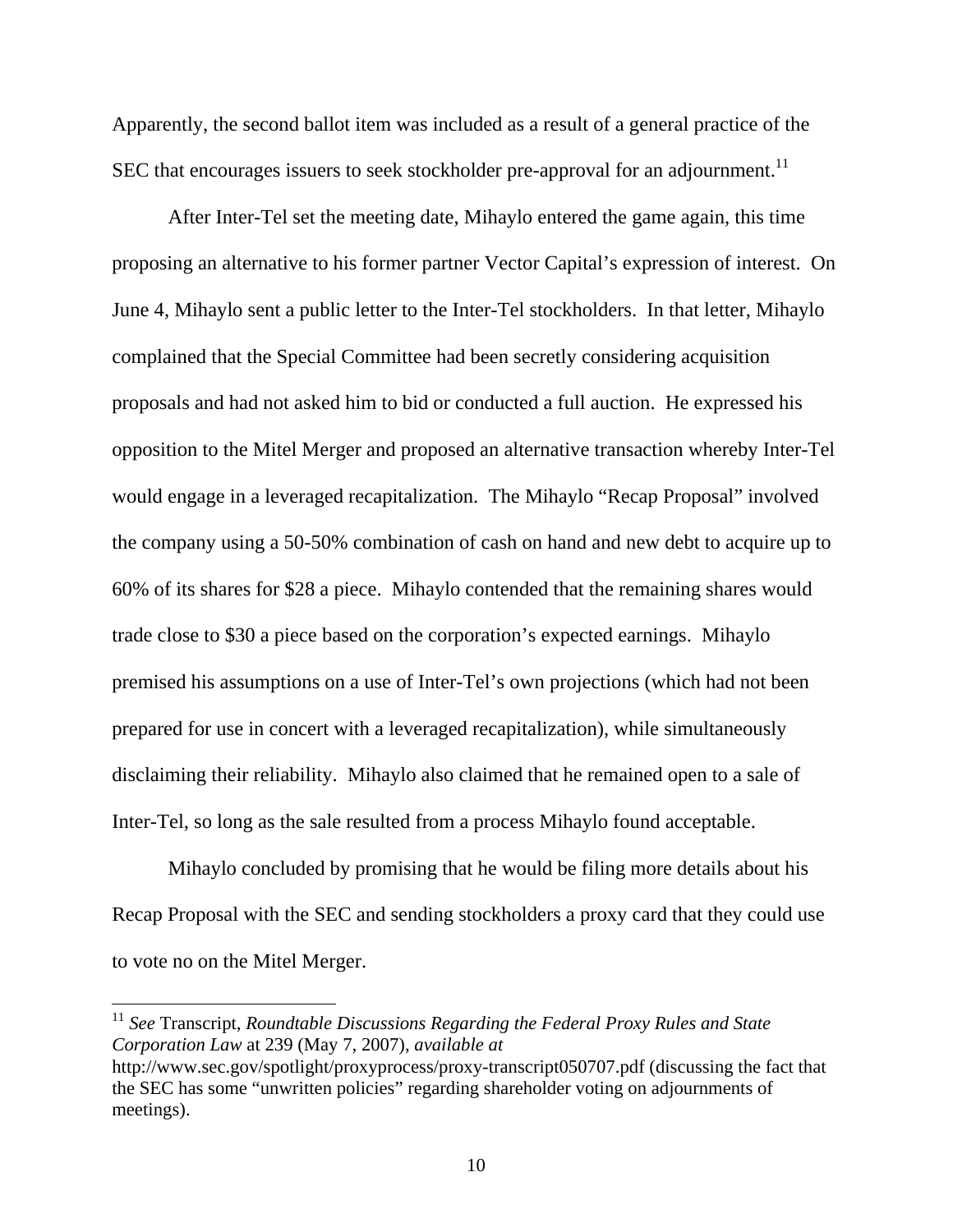The very next day, Vector Capital announced that it would not make an offer for Inter-Tel after all, attributing its reticence in part to Mihaylo's Recap Proposal. From then on, it was game on between Inter-Tel's board majority and Mihaylo.

#### B.

In June, Inter-Tel and Mihaylo tangled about what vision of Inter-Tel's future was the most attractive. On June 8, Mihaylo disclosed his intention to seek control of the board at the next annual meeting if the Mitel Merger were defeated.<sup>12</sup> Inter-Tel made counterarguments, touting the certainty of the value the Mitel Merger promised to deliver over what Inter-Tel believed would flow from Mihaylo's Recap Proposal, a proposal that Inter-Tel argued was imprudent, excessively contingent, and less valuable.

Inter-Tel took its argument to regulators, stockholders, and its proxy voting advisors. To the SEC, Inter-Tel argued that Mihaylo had misused Inter-Tel's projections in presenting his Recap Proposal by, among other things, failing to adjust those projections for the changes in the business that would flow from the Recap Proposal itself and for failing to acknowledge that the company's projections were not guarantees and might not be achieved. To its stockholders, Inter-Tel made similar arguments. It coupled them with reminders of Mihaylo's own offer to buy the company for only \$23.25 per share several months back, an offer that Mihaylo had supported with the argument that Inter-Tel's stock price would drop markedly if his \$23.25 offer went away. Given that argument, Inter-Tel said Mihaylo was in no credible position to argue either \$25.60 per

 $12$  PX 10.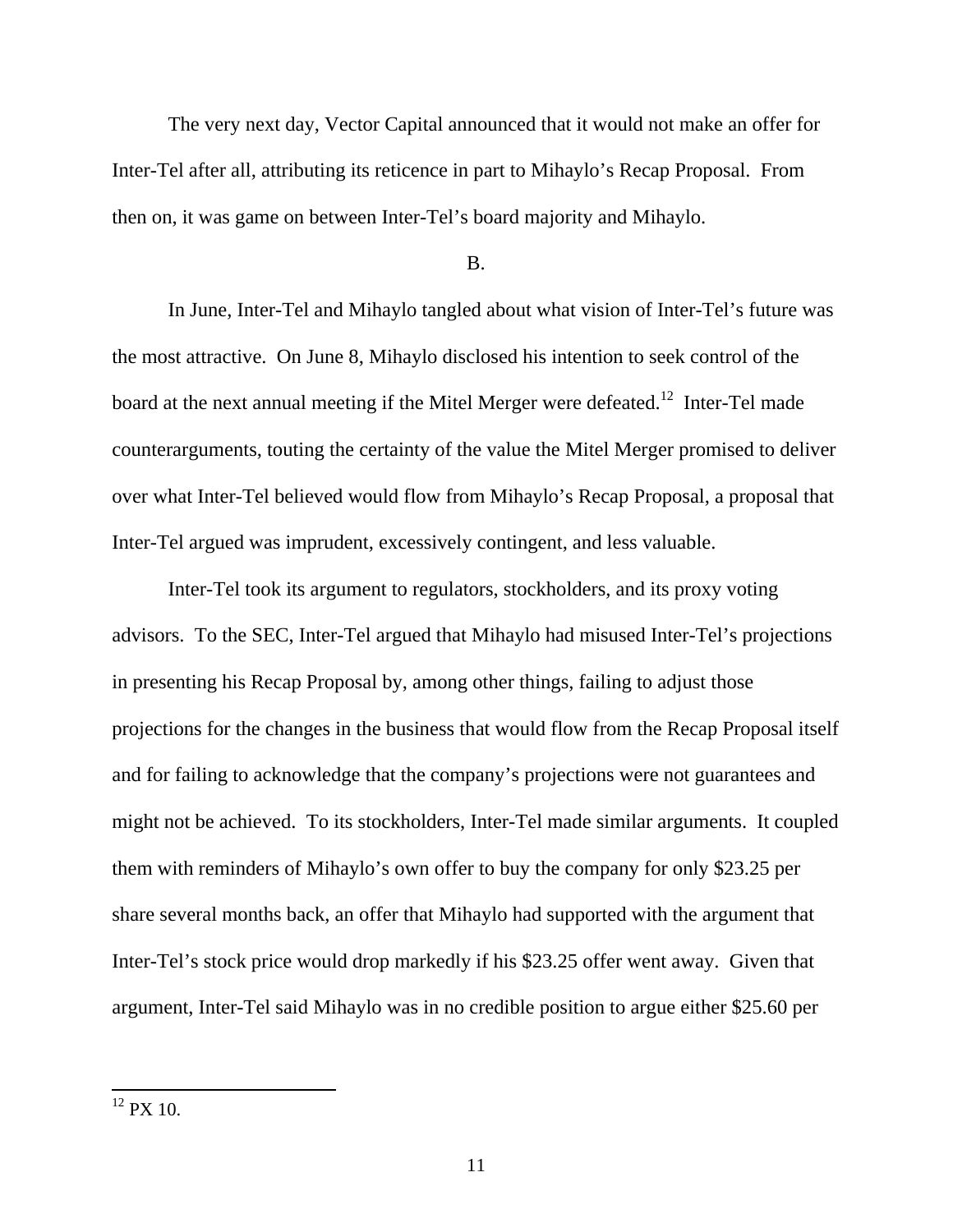share was too low or that Inter-Tel's remaining shares would likely trade above \$30 after the first step of Mihaylo's Recap Proposal was consummated.

But Inter-Tel suffered body blows in mid-June. Mihaylo's argument that his Recap Proposal promised a blended value above \$29 was gaining some traction, in two respects. For starters, there was the possibility that the Recap Proposal might be more valuable. But equally important seems to have been the pressure institutional investors believed it put on Mitel to make a higher bid, especially given that the Recap Proposal was sponsored by Inter-Tel's largest stockholder.

On June 13, Millennium Management L.L.C. — which the plaintiff touted as a significant institutional stockholder in originally moving to press an injunction motion against closing of the Merger — announced that it was seriously considering opposing the Mitel Merger. It cited in part the possibility that the Recap Proposal promised more value.

Then, on June 19, Inter-Tel suffered a crippling injury when Institutional Shareholder Services recommended that stockholders vote against the Mitel Merger.<sup>13</sup> ISS based its recommendation in part on its dissatisfaction with Inter-Tel's failure to run a full-blown auction in advance of signing up with Mitel, a philosophical stance toward the appropriate method of value maximization that ISS seeks to advance through voting recommendations. More important, however, seemed to be ISS's intuition that more value could be extracted from Mitel if Mitel felt the pressure of a "no" recommendation.

 $13$  The plaintiff also trumpeted the importance of ISS's recommendation in originally opposing rescheduling of the special meeting.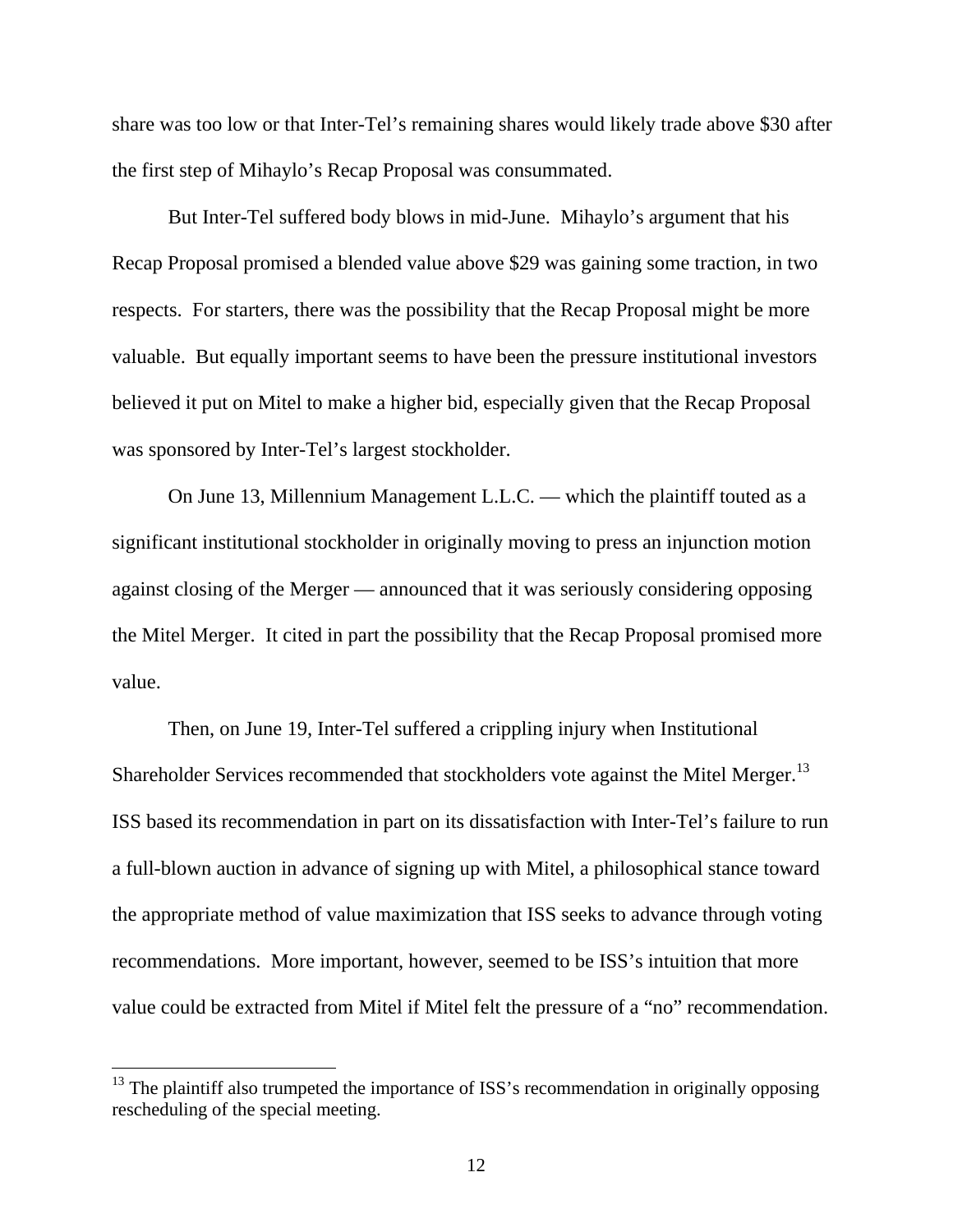In other situations, including one very recent one, an ISS no vote recommendation had caused an offeror to come out of pocket with a higher bid. Although it disclaims wielding power, ISS was believed by Inter-Tel, and its highly experienced proxy solicitors, Innisfree M&A Incorporated, to be very influential as to its clients' voting decisions. By recommending a "no" vote on June 19, ISS could aid its clients in their goal of value maximization by exerting pressure on Mitel to up its offer. That motivation was supported by ISS's sense that the Mitel offer was not at an optimal price. In reaching that determination, ISS took into account Inter-Tel management's statements that the company's projections might be overly optimistic.

 As it should have been, the Inter-Tel Special Committee had been using the uncertainty of approval and Mihaylo's opposition to the Merger as a lever to try to get Mitel to increase the Merger consideration. But, on June 21, Mitel pushed back, trying to make clear to Inter-Tel's stockholders that negotiations had closed and that they could take \$25.60 or retain their shares. Mitel stressed that Inter-Tel's first quarter performance was below par, that Inter-Tel's two years of internal strife were taking their toll, that its offer was far higher than any other party, including Mihaylo, had actually bid to buy the whole company, and that Mitel was already taking on material risks in buying Inter-Tel at the existing price. A press release making this announcement was released on June 22.

 By this point, Inter-Tel knew that its prospects for getting an affirmative vote on the Merger at the June 29 meeting were slim, absent some change in circumstances. As the plaintiff points out, serious conversations also began among key Special Committee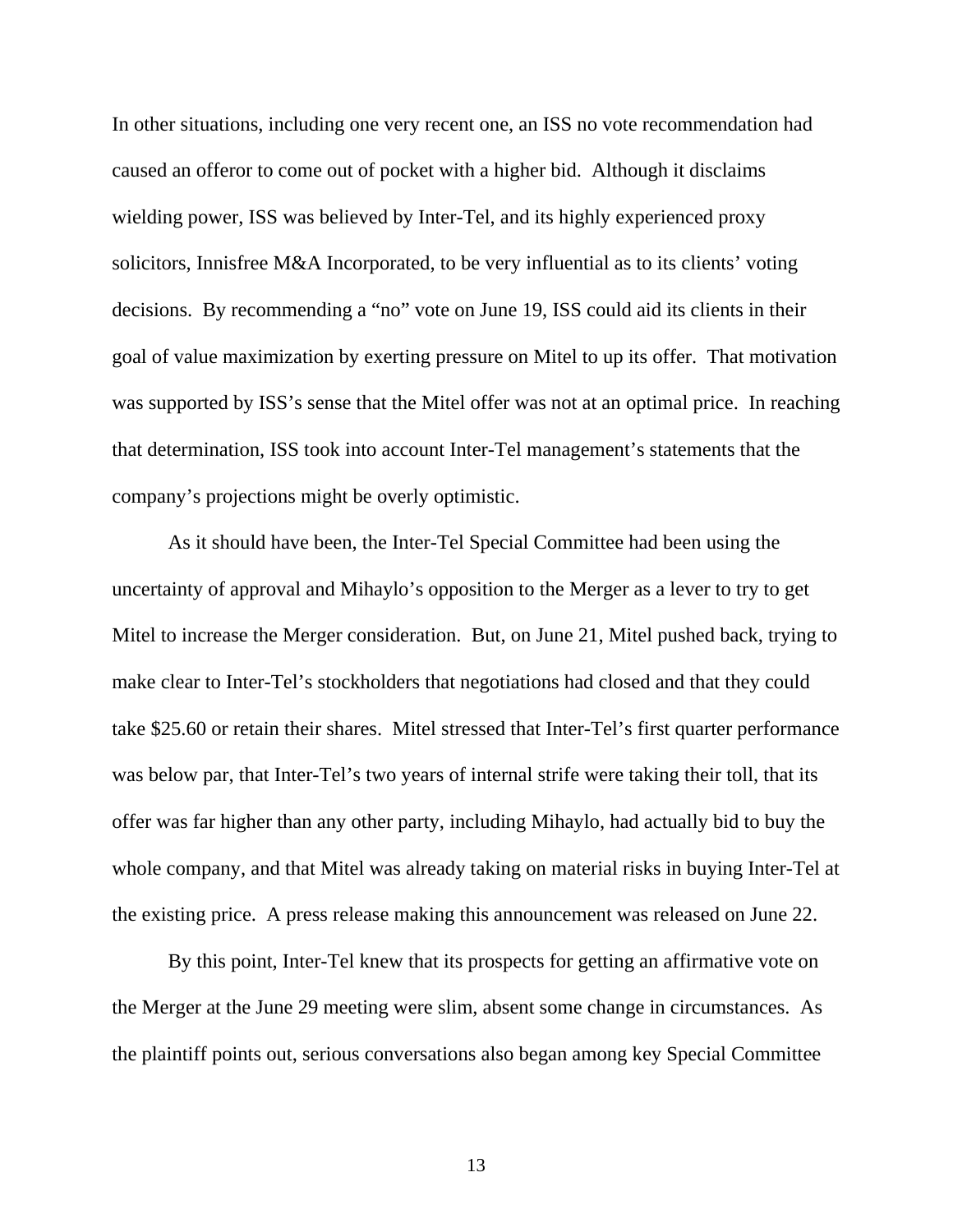advisors and top management about the possibility of postponing the June 29 meeting to allow more time for Inter-Tel to make its case.

 But Inter-Tel also continued to press its case, pursuing an angle that it realized could be particularly influential — Mihaylo's opposition to the Mitel Merger and the possibility of getting Mitel to sweeten the deal if Mihaylo signed on. If Mitel could be assured of Mihaylo's support, and an end to his status as a potentially very large appraisal petitioner, that would have real economic value in the sense that it would generate both an increased certainty of closing and eliminate a future risk. An effort was made to bring Mitel and Mihaylo together around a revised Merger Agreement providing for an increase in the Merger consideration to \$26 per share and a reduced break-up fee, among other things. Care was apparently taken to ensure that Mihaylo was approached in the most diplomatic and respectful manner, and Mitel itself reached out to him. But Mihaylo was not amenable, and raised a number of issues (such as concerns about the future of certain employees and of a company campus near his home) that reflected his unique (and understandable) perspective as a founder, rather than a focus on maximizing value for stockholders.14

 Without Mihaylo's support, Inter-Tel lacked any real sweetener to offer Mitel. One important factor in that dynamic was the reality that Mitel was not financing its offer

 $14$  It is not clear that before June 29 the Special Committee knew all of Mihaylo's reasons for rejecting Mitel's overture or the precise overture it made. It did know Mihaylo was unmoved. At a June 30 board meeting, Mihaylo told the board that he rejected a \$26 offer largely because of these concerns unrelated to stockholder value. *See* PX 93 ("Mr. Mihaylo said he was not willing to [support a \$26 bid] without knowing further details, including what would happen with Inter-Tel product lines, which employees would be terminated, and other post-transaction operational and strategic matters.").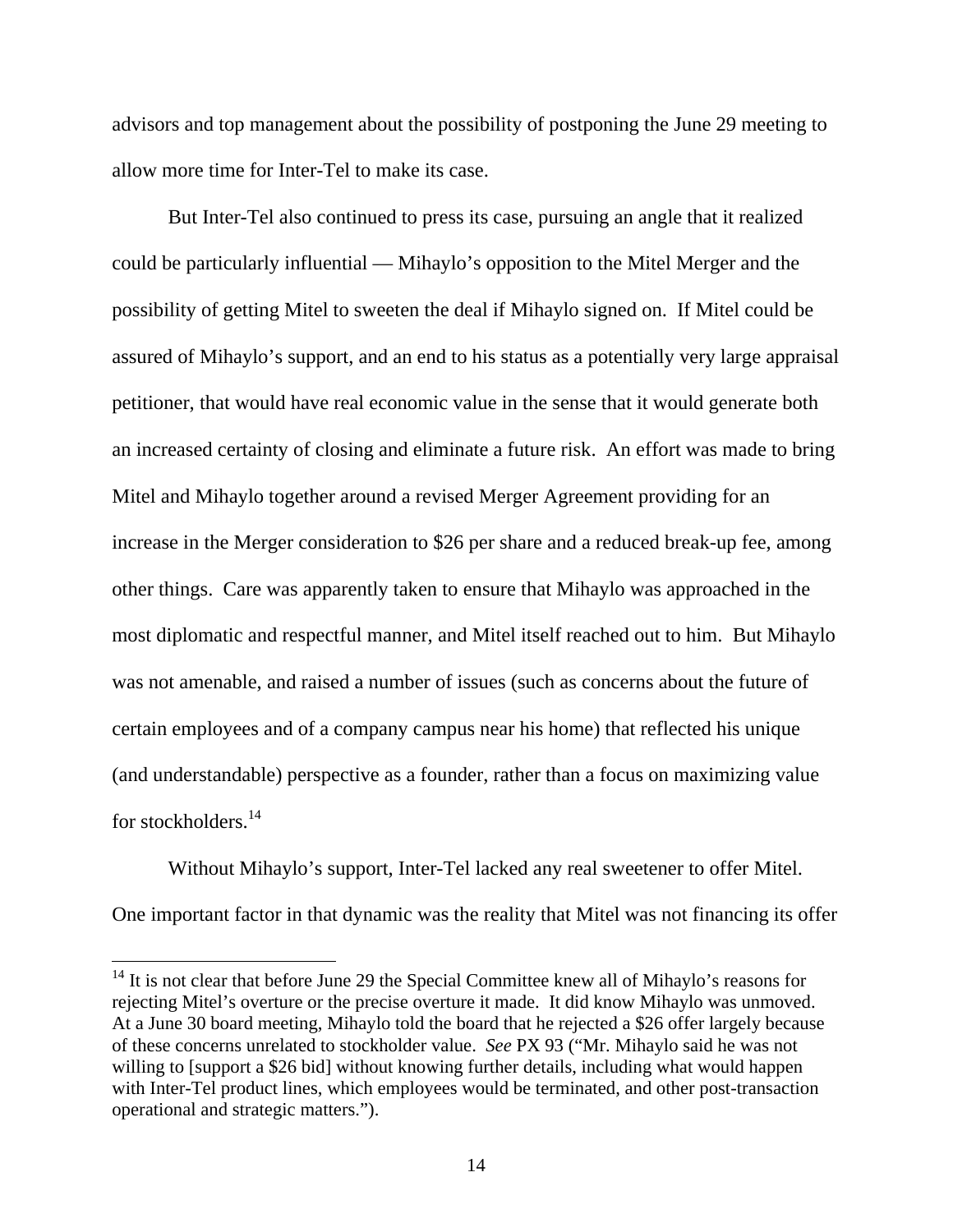with internal resources. As noted, it had a financial partner, Francisco Partners, that was a private equity firm. Although Mitel as a strategic acquirer faced the usual temptations to stretch in order to make an acquisition of a competitor, Francisco had different interests. Repricing the deal would require Mitel to deal with Francisco at a time when it was becoming clear that the favorable debt financing markets that had been supporting a wave of private equity deals were heading south. From Francisco's perspective, the prospect that the Inter-Tel transaction might go away may not have been sleep-disturbing. Although it doubtless had reputational reasons not to pull out on Mitel, Francisco was under no obligation to agree to different terms simply because its strategic partner was tempted to move higher, especially if such a move did not obviate Mihaylo's objection.

 As of at least five days before June 29, the Special Committee began seriously considering the possibility of a postponement of the vote. By that time, they realized that the Merger would almost certainly go down to defeat absent a change in the deal. By June 28, it was clear that no such change would happen.

#### $C_{\cdot}$

 Within the last week leading up the scheduled June 29 special meeting, a list of factors began to emerge that the Special Committee and its advisors had identified as potentially justifying rescheduling the special meeting. In putting it that way, I do not mean to imply that these factors were makeweight excuses for a postponement. But I do find, as the plaintiff urges, that the Special Committee and its advisors had a keen eye out for circumstances that might, when taken together, plausibly justify a delay in the vote. Unlike the plaintiff, however, I find nothing in the record that suggests that the Special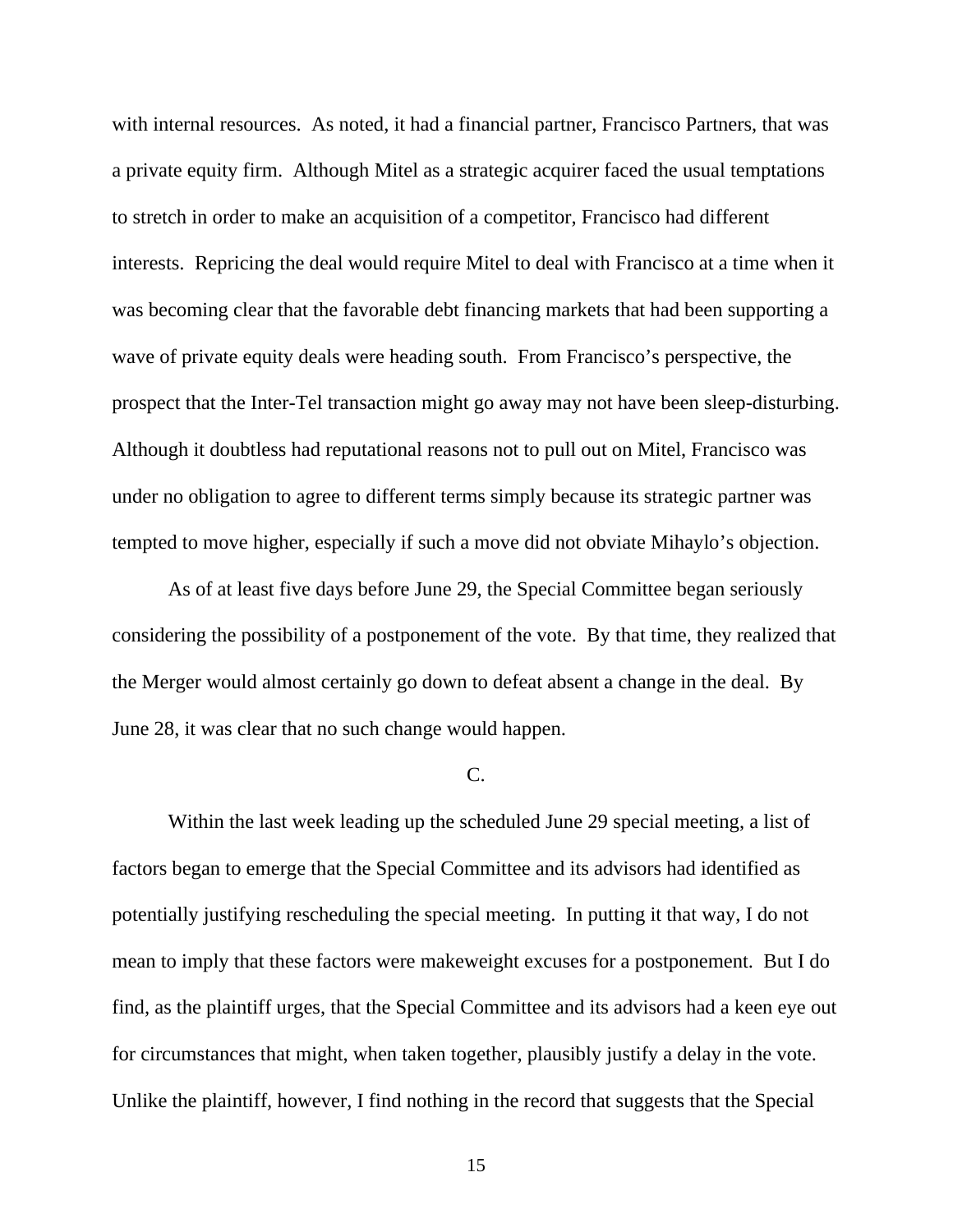Committee had an improper motivation to delay the vote. None of the Special Committee members, including Stout, had been promised any position with Mitel after the Merger, and each expected to lose his board seat upon approval. Put simply, the Special Committee, on this record, must be viewed as supporting the Merger because they thought it was in the best interests of the Inter-Tel stockholders.

In support of that conclusion is the uncontradicted record that the Special Committee had been open to overtures from a variety of bidders, including ones whose previous overtures (such as Vector Capital and Mihaylo) generated reason for suspicion. Given the lack of any prospect of a higher-priced deal, the Special Committee feared that an attractive takeover bid could be lost if the stockholders voted no and gave Mitel and Francisco a contractual right to depart.

 As the proxy fight continued in the last week, Inter-Tel began to assemble a case for postponement. The factors that went into that case were several.

 For starters, Inter-Tel's proxy solicitor, Alan Miller, and its CEO, Stout, had heard from several Inter-Tel stockholders that they favored a postponement. Some of these stockholders now owned more shares than they had at the May 25 record date, and could not vote those newly-bought shares on June 29. Some stockholders had positions that consisted entirely of shares bought after the record date. As the plaintiff notes, many of these investors were arbitrageurs and hedge funds. Miller detected sentiment in support of the Merger from many of them and a desire on their part for the vote to be had when they could participate. Because the Vector Capital overture had sent Inter-Tel's stock price above \$27, and because the price had subsequently dropped to the \$24 range, Miller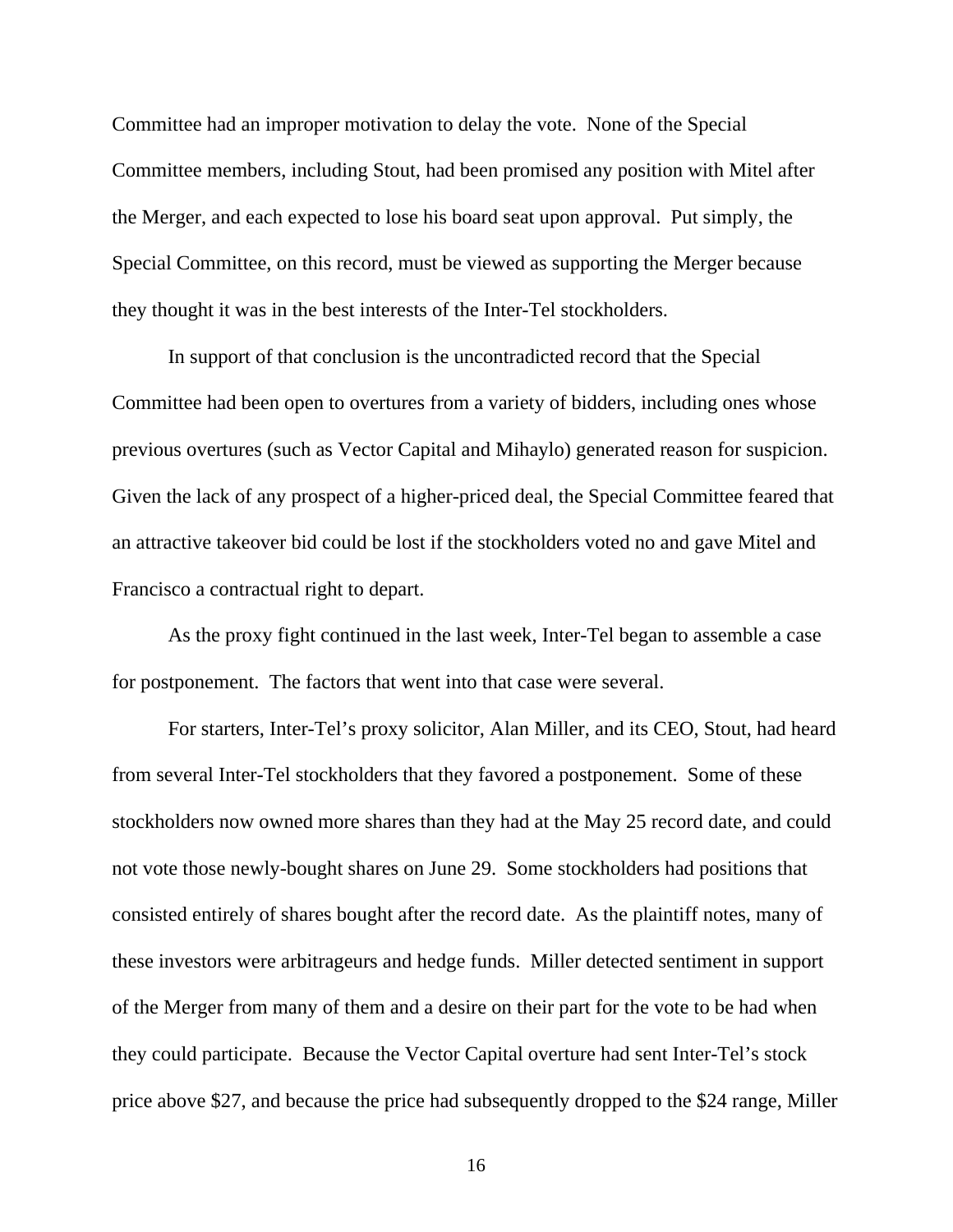also believed that arbitrageurs would continue to buy shares if the meeting was postponed and a new, later record date was set. Because they could buy at a price below what Mitel was offering, they would have an incentive to see the Merger approved and lock in a gain.

 But, in contrast to the plaintiff, I find that Inter-Tel also picked up on another kind of sentiment. The ISS "no" recommendation had started a high-stakes game of chicken. Mitel had not blinked. As June 29 approached, some Inter-Tel stockholders who were disinclined to favor the Merger when they believed a higher bid could be achieved began to get nervous. Millennium, one of Inter-Tel's largest institutional stockholders, for example, was interested in a delay. ISS also indicated that its recommendation could change, but only if the vote were postponed and there was public information suggesting that the company's financial circumstances had worsened in a manner that warranted reconsideration of its previous determination. If a vote actually went forward on June 29 and the Inter-Tel stockholders acted on ISS's recommendation, there was a growing sense that Mitel might just walk away, leaving Inter-Tel's stockholders to enjoy the future benefits of their pro-rata share of the corporation's value as a going concern.

 Of course, the Mihaylo Recap Proposal was also in the air, in a way that the Special Committee believed had caused confusion. The Special Committee continued to believe that the Recap Proposal was not a sound or firmly financed one and that Mihaylo had premised it on an untenable use of the corporation's projections. As the vote loomed, the Special Committee began to focus on the fact that Inter-Tel's second quarter results would be available in early July, as the quarter would close on June 30. As things were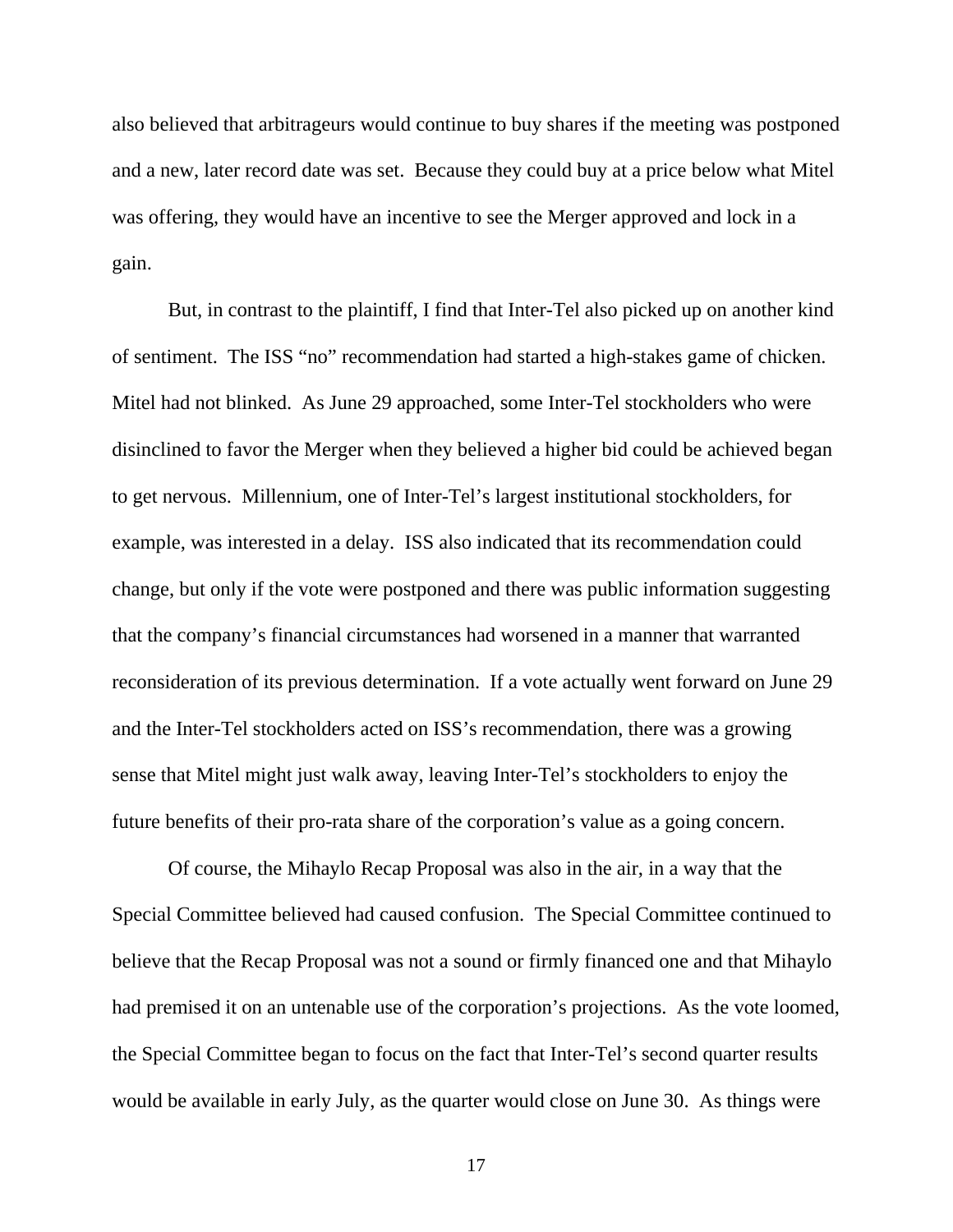trending, Inter-Tel's internal tracking reports indicated that the company was likely to fall short of its expected earnings for the quarter, a second consecutive miss. Based on the same trends, Inter-Tel management believed it was also unlikely that Inter-Tel would achieve the projections in the remaining two quarters of FY 2007. Once that information became public, the Special Committee and its advisors thought it might be influential to ISS and stockholders, because it would suggest that there was no compelling reason for Mitel to increase its bid and that Mihaylo's argument that he could use the company's funds to buy up 60% of the shares at \$28 and cause the remaining shares to trade at \$30 was fallacious.

 Similarly, on June 28, the Wall Street Journal published three articles prominently raising concerns whether the M  $\&$  A market was going to lose its froth, due to tightening in the credit markets. Although the plaintiff lampoons this development, the record does indicate that the June 29 vote coincided with the period when players in the financial markets began to have a real appreciation — due to the termination and repricing of some big deals — that the favorable tide was reversing. The Special Committee and its advisors thought this factor, when taken together with Mitel's failure to raise its bid and Inter-Tel's performance, might be given weight by ISS and investors if they had additional time.

 Two related considerations also came into play. It was not until June 27, two days before the scheduled meeting, that Mihaylo's proxy materials were finalized. His final materials included some changes required by the SEC, including forcing him to caveat his prediction that Inter-Tel's shares would trade at \$30 after a \$28 buyback. Thus, the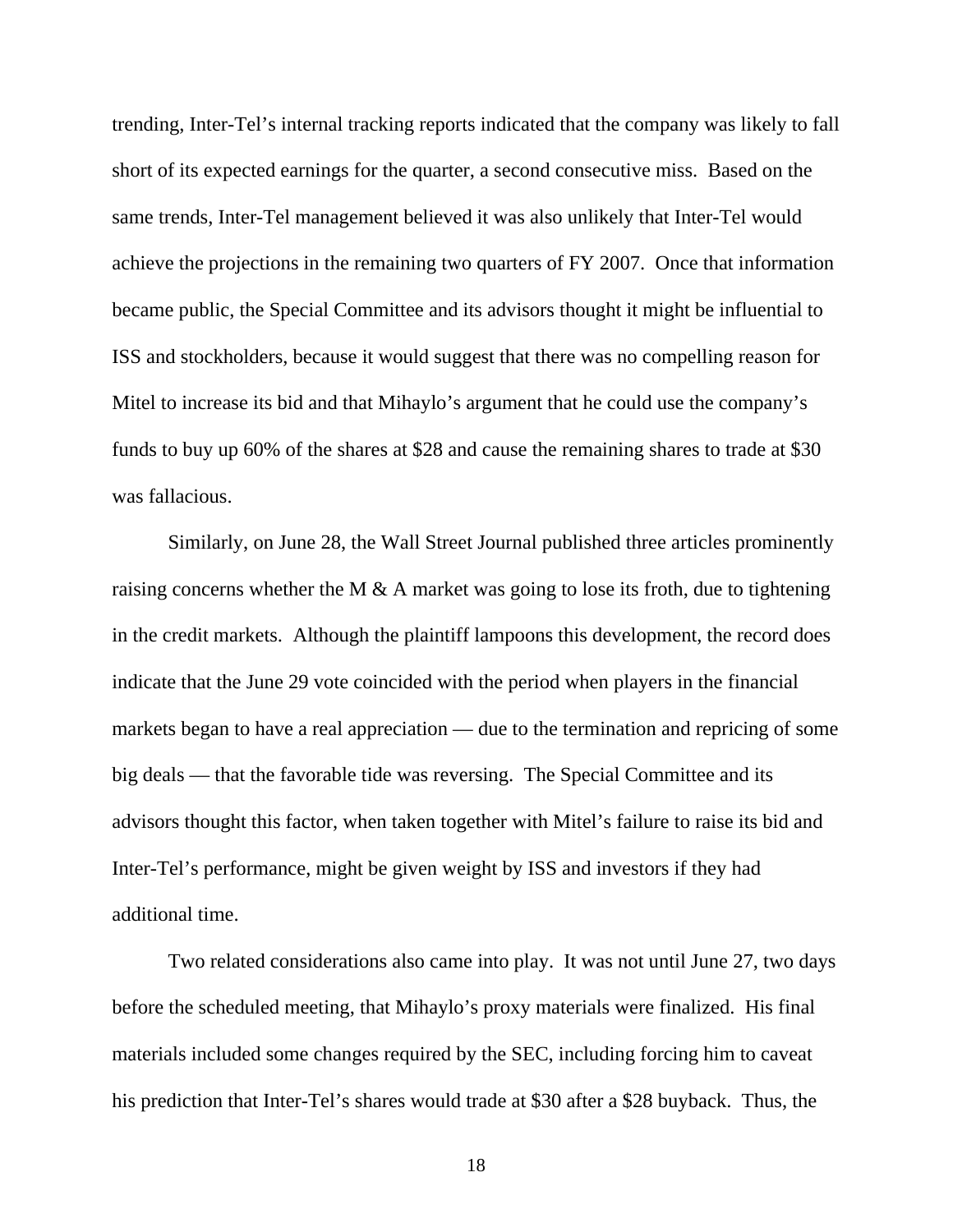Special Committee viewed it as appropriate to premise a delay in part on the need to allow the stockholders to consider its proxy rival's final materials before making a final voting decision.

 Less substantively, the Special Committee and its advisors picked up on some minor confusion caused by Mihaylo's late-approved materials. Once Mihaylo's materials became final, that had the effect of making the Mitel Merger vote a "contested election" in the system operated by Broadview — formerly ADP — a crucial component in the voting system for corporate America. This changeover, so close to a scheduled vote, was highly unusual and created some confusion. Inter-Tel had heard that at least one large stockholder had difficulty giving a proxy as a result. In Mihaylo's own materials, he had adverted to a possibility of a delay in the special meeting. This, along with the changeover and the widespread chatter among investors and the contending proxy solicitors, apparently caused ISS and some others to believe the meeting was being rescheduled.

#### D.

 As June 29 approached, the Special Committee knew with virtual certainty that the Merger would be defeated if the special meeting was held as scheduled. By June 25, Innisfree was already reporting that every large holder who had voted had opposed the Merger. On June 26, ISS's West Coast rival Glass Lewis also recommended a no vote on the Merger.

 The next day Innisfree reported that over 73% of the shares had been voted, and that 49.6% of Inter-Tel's outstanding shares were already voted against the Merger. The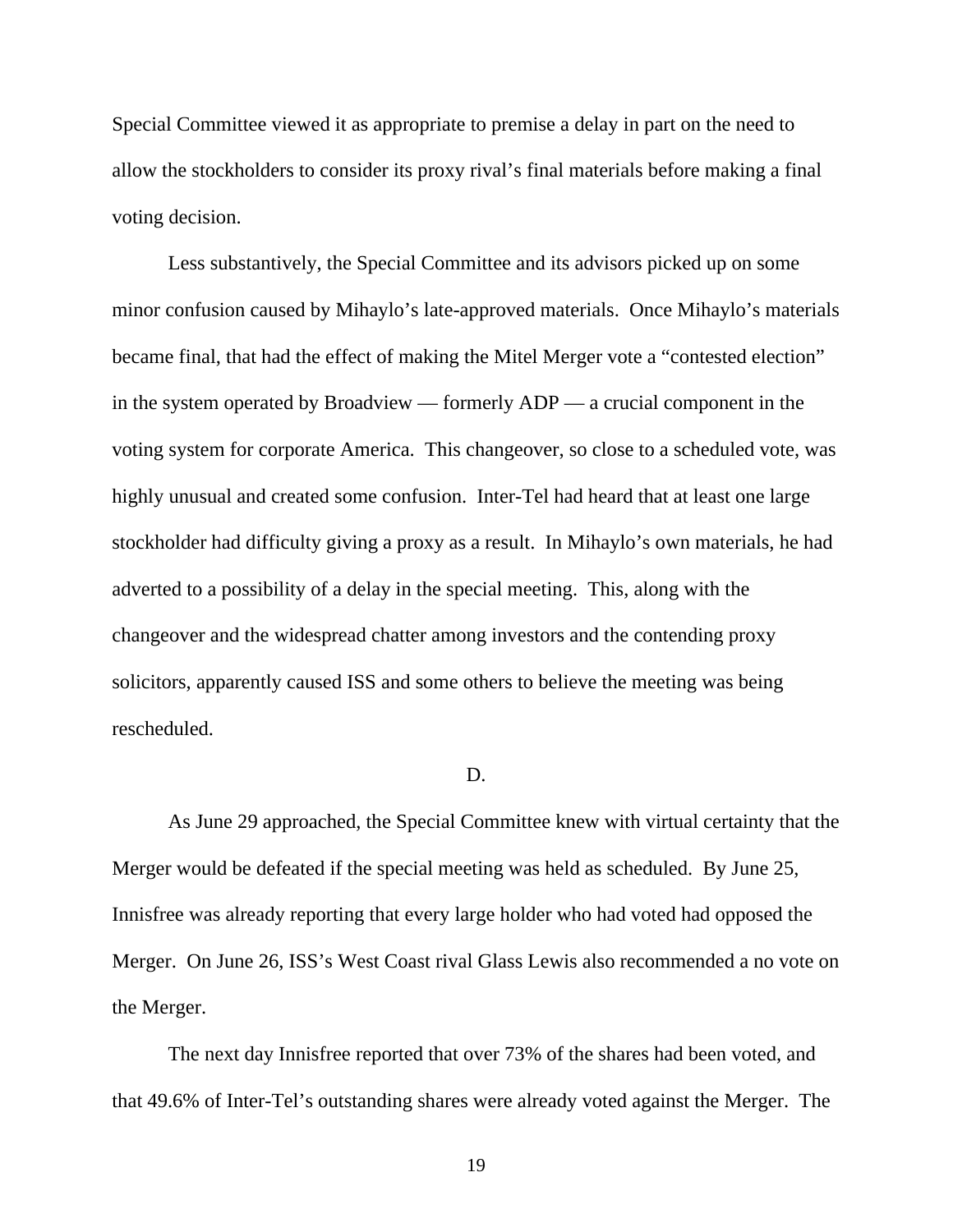vote was running even heavier against authorizing an adjournment in the event there were not enough votes to approve the Merger.

 By this stage, the Special Committee was fatalistic. Stout viewed the Merger as "DOA," but he and others on the Special Committee team continued to try to make the vote closer, in part because, as its Chairman Cappello noted, a close vote would "help later when [Mihaylo] goes to dump the board."<sup>15</sup> It was at this stage that Innisfree received indications from ISS that it might reconsider its position if there was a postponement.16 Innisfree also advised Stout and Cappello that "a short move in the record date would get the arbs fairly heavy in the stock."<sup>17</sup>

 In the afternoon of June 28, Stout called a Special Committee for that evening to discuss whether to postpone the special meeting. That day Stout also sought Mitel and Francisco Partners' support for a postponement. Francisco Partners did not warm to the idea at all. Mitel's CEO appears to have supported the move, being hungry for the deal, but did not give any formal consent.

 At a lengthy meeting, the Special Committee deliberated on whether to postpone the meeting. The meeting was clearly and thoroughly "advised," shall we say, and the meeting minutes do not reflect the obvious reality driving the need for the meeting: the Merger was going down to defeat the next day. Instead, the minutes concentrate on the various factors outlined above that supposedly justified a postponement.<sup>18</sup> The Special

 $15$  PX 61.

 $16$  PX 70.

 $^{17}$  *Id.* 

<sup>18</sup> *See* PX 74 (minutes of June 28 Special Committee meeting).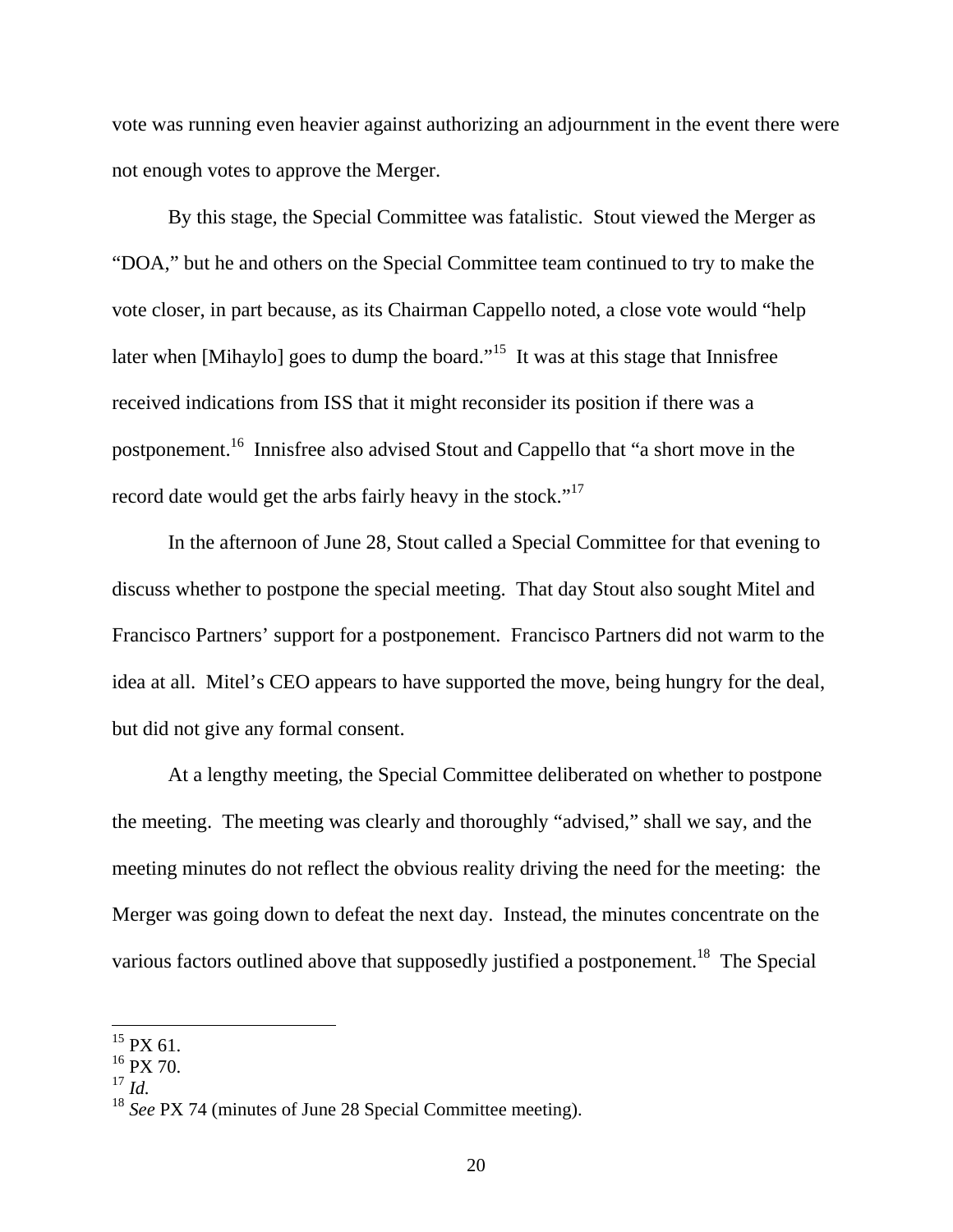Committee ultimately decided to sleep on it. They reconvened early the next morning and decided to reschedule the meeting. One member of the Special Committee dissented. He favored the Merger but was uncomfortable rescheduling the vote.

 The Special Committee believed that the special meeting should be rescheduled so that the stockholders would have the benefit of the company's second quarter results and more time to deliberate on the other factors outlined before rejecting the Merger. The Special Committee thought it was in the stockholders' best interests for them to think about it more. Although the minutes do not put it this way, the Special Committee believed the stockholders were about to make a huge mistake.

 In voting to reschedule, the Special Committee was aware that if the vote were held that day, the Merger would be soundly defeated. In fact, as of that time, it was clear that an absolute majority of the outstanding shares, almost 15.5 million shares, were going to vote against the Merger, and that only around 5 million shares favored the Merger.<sup>19</sup>

 The Special Committee delayed the vote precisely so that it could have more time to convince the stockholders to support the Merger. In fact, Stout, the company's CEO, has admitted that he would not have favored postponing the meeting if the stockholders were poised to approve the Merger.<sup>20</sup>

 The Special Committee announced the rescheduling via a press release, indicating that the "new date, time and location for the meeting will be announced early next

 $19$  PX 69.

<sup>&</sup>lt;sup>20</sup> Deposition of Norman Stout at 139.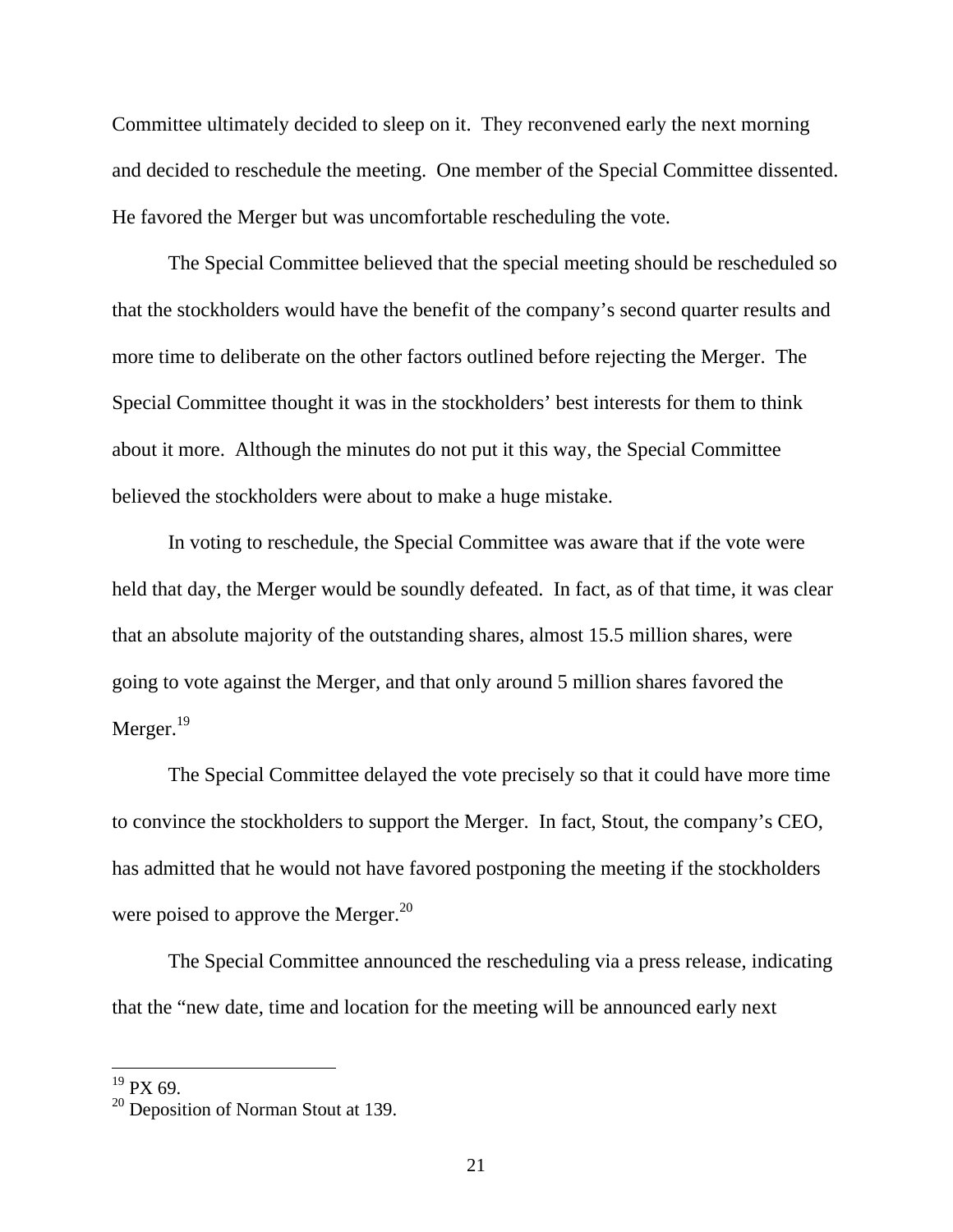week."<sup>21</sup> The press release contained these lengthy statements from its Chairman

Cappello:

After careful consideration, the Special Committee has decided to postpone the vote on the Mitel merger so that all Inter-Tel stockholders can evaluate recent developments when deciding how to vote their shares. We believe stockholders should have the opportunity to consider the significant recent changes in the debt capital markets adversely affecting the availability and cost of financing for acquisition or recapitalization transactions and the disclosure in Steven G. Mihaylo's definitive proxy statement, which has only recently become available. In addition, given that the second quarter is concluding, the Special Committee believes that Inter-Tel stockholders should have the benefit of an update regarding the Company's preliminary second quarter sales results, which the Company expects to announce at the end of next week.

\* \* \*

We also believe it is vital that stockholders consider the letter we recently received from Mitel Networks Corporation informing us that Mitel cannot increase the purchase price in its merger agreement, and the reasons they stated for that decision. In addition, the Special Committee believes it is important to note that there have been significant changes in Inter-Tel's stockholder base since the record date for the special meeting, and that no other bidder has made a proposal to acquire the Company. $2^2$ 

As the plaintiff points out, the press release did not indicate that as of the time the

Special Committee decided to postpone the meeting, a majority of the outstanding shares

had (subject to the right to change their vote before the polls closed) registered opposition

to the Merger, and had voted to oppose an adjournment. Nor does the press release note

 $\overline{a}$  $^{21}$  PX 88.

<sup>22</sup> *Id.*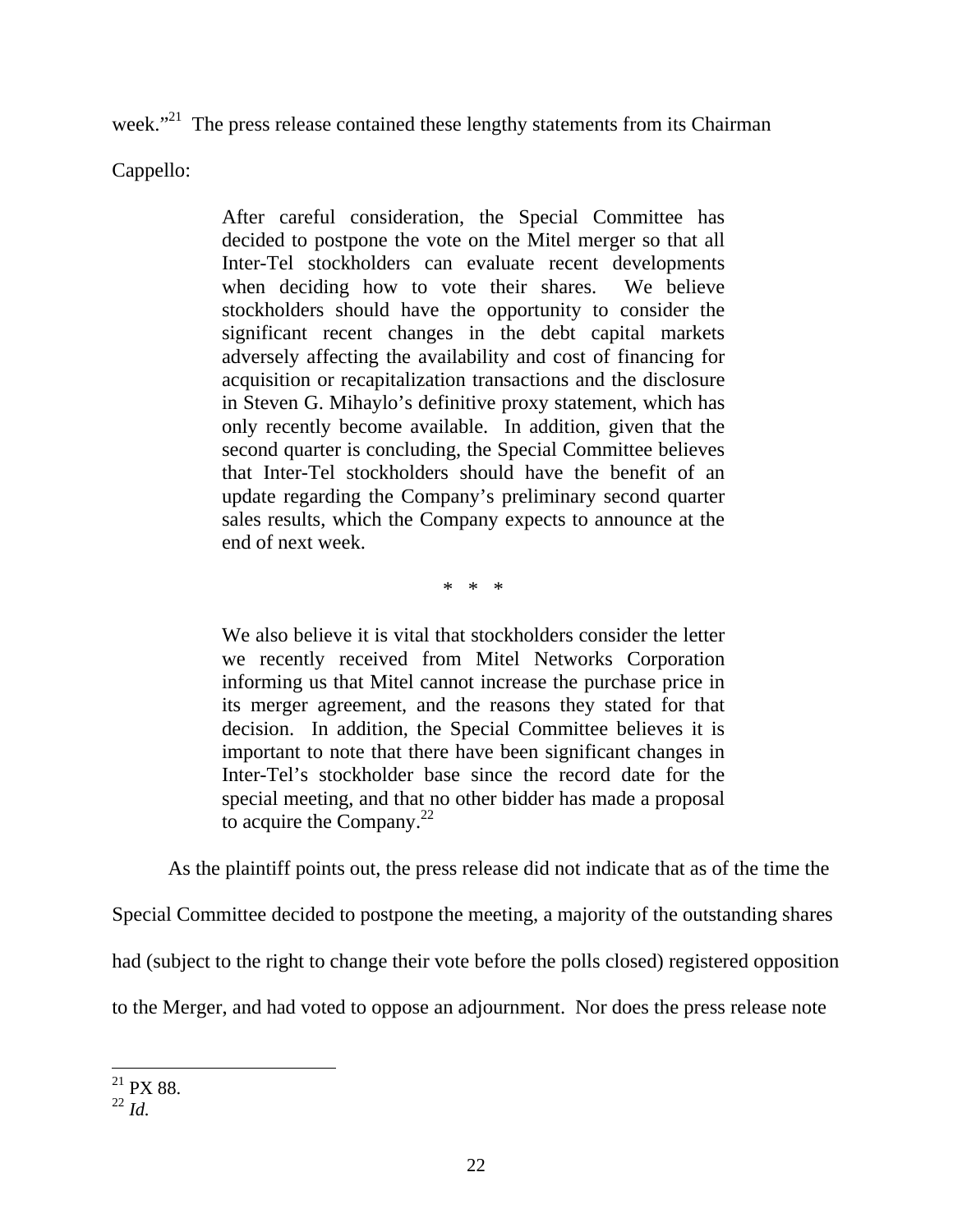that the Special Committee had been advised by its proxy solicitors that a move in the record date would encourage arbitrageurs to buy more shares that could be voted at the rescheduled meeting.

 But contrary to the plaintiff's arguments, the Special Committee's failure to spell out the fact that the Merger would have faced certain defeat had the June 29 vote gone forward did not obscure that obvious reality, and it did not deceive any reasonable market participant. In announcements made after the postponement, Mihaylo did everything he could to impugn the Special Committee's motivations for postponing the special meeting, accusing the Special Committee members of engaging in "delay tactics," suggesting that if the directors had the vote they wouldn't have postponed the meeting by calling the postponement a "desperate attempt  $\dots$  to salvage [an] undervalued buyout deal."<sup>23</sup> Mihaylo "urge<sup>[d]</sup> stockholders who [had] already voted against the merger to remain resolute" in their opposition.<sup>24</sup> The plaintiff himself, an individual who holds only 100 shares of Inter-Tel, testified at his deposition: "It is my understanding that they didn't have enough yes votes . . . that's why they cancelled it. . . . Basically, if they had enough yes votes, they would have gone forward with the meeting."<sup>25</sup>

 On June 30, the full Inter-Tel board met and ratified the rescheduling of the meeting. The new meeting date was set for July 23, and a new record date of July 9 was adopted. The board also determined to hold an annual meeting on September 12 if the Merger was not approved.

 $^{23}$  PX 130.

<sup>24</sup> *Id.*

 $25$  Deposition of Vernon A. Mercier at 30-31.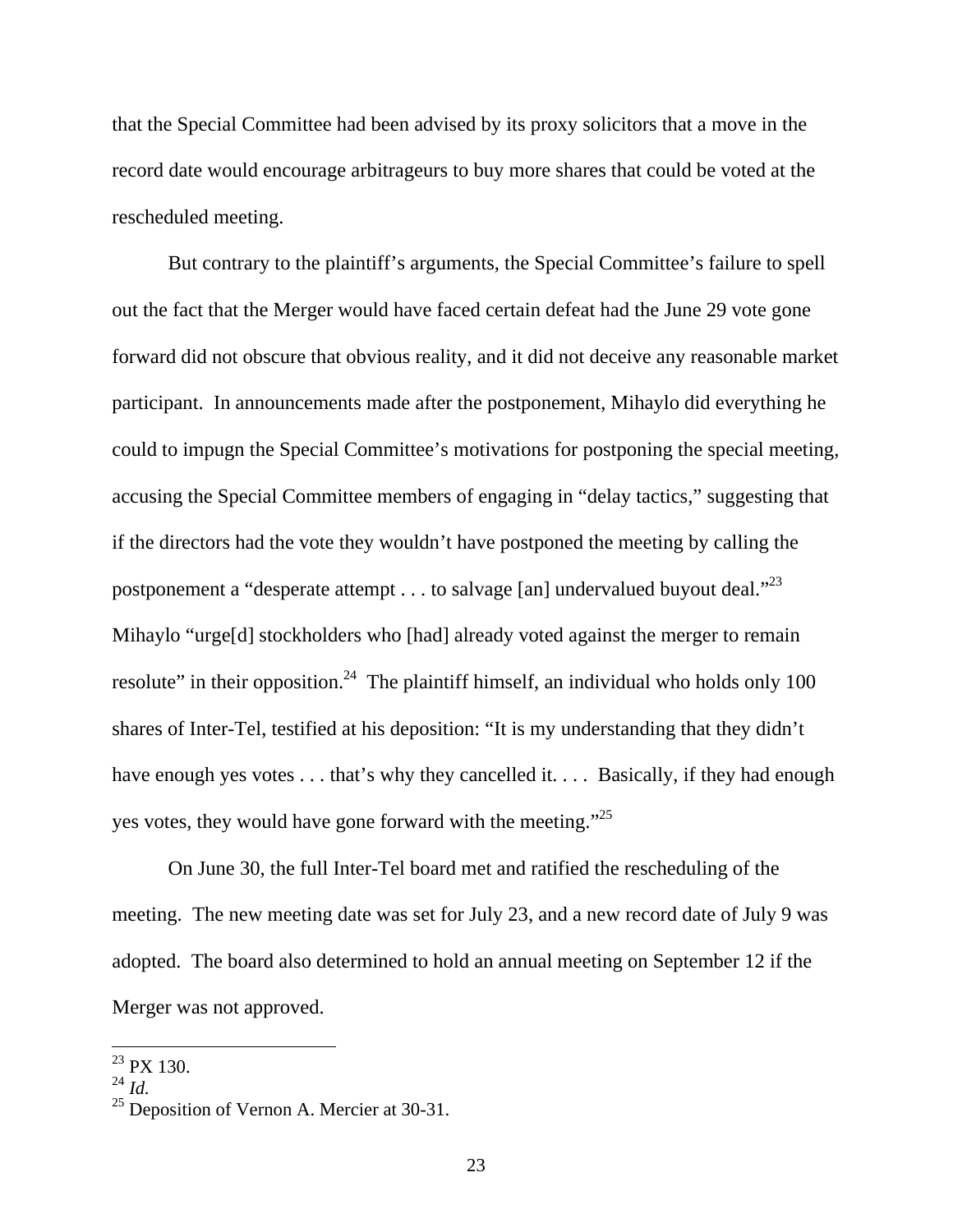As one might expect, Mihaylo and his nominees on the board opposed the ratification vote, with Mihaylo generally arguing that the rescheduling was an unfair attempt to get the Merger approved by, among other things, allowing "'hot money' into the stock."<sup>26</sup> At the meeting, Mihaylo read an argumentative memorandum that contained this and a variety of other charges. Among them was to indicate that he had heard a rumor that company management had purposely encouraged a slow down in sales to influence the Merger vote. Neither at the meeting, nor in any other forum, has Mihaylo backed up that inflammatory charge of gross disloyalty with reliable evidence of any kind, for example, with a sworn affidavit.

At that meeting, Mihaylo also complained that he had not been given a chance to outbid Mitel and wanted 90 days to formulate a topping bid. Cappello, the Special Committee Chairman, retorted by accurately referring to the opportunity Mihaylo had had to conduct due diligence for more than a year. To that point, the Chairman noted that Mihaylo had been permitted to have the respected firm of McKinsey  $\&$  Co. receive due diligence about Inter-Tel, due diligence that it could use to help Mihaylo put together an alliance to make a fully-financed offer for all shares. Cappello also noted that the board had the contractual flexibility to accept a firm offer from Mihaylo that was higher than Mitel's bid. Mihaylo was also asked to provide the Special Committee with a copy of his financing commitments for the Recap Proposal and guarantees regarding the price at which Inter-Tel shares would trade after a \$28 buyback. Mihaylo gave only unsatisfactory, non-committal responses to these requests.

 $26$  PX 139.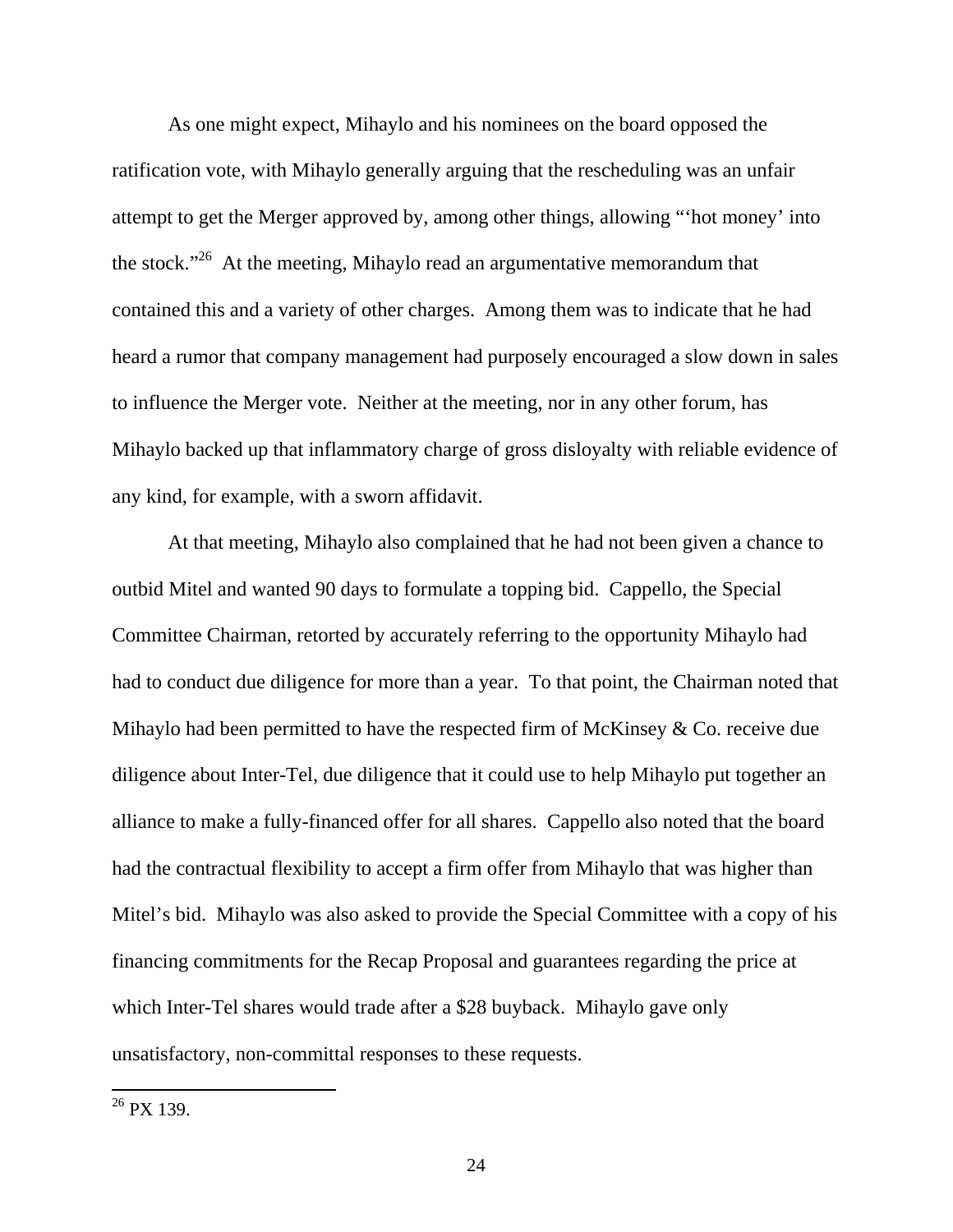On July 2, Inter-Tel announced the date of the rescheduled meeting and the new record date. Because the record date was more than a week after the announcement, additional time was given to arbitrageurs as well as all other investors to buy Inter-Tel stock that could be voted at the meeting. After concerns were raised about whether the new meeting date of July 23 complied with the minimum notice requirements of § 251(c) of the DGCL, the meeting was moved to August 2.

 During this period, Inter-Tel and Mihaylo kept up their battle. On July 6, Inter-Tel announced preliminary results for the second quarter of FY 2007. It indicated that those results had fallen short of the projections contained in the Merger proxy statement and that "we also expect to be well below projected net sales for the second half of 2007 and the full year 2007, based on the current sales trends and trajectory."<sup>27</sup> The press release did not contain any revised projections, just that management expected not to meet the level previously estimated.

During the following weeks, Inter-Tel compiled information to buttress its case for the Merger, trying to show why the product and M & A market dynamics in July 2007 justified a different position regarding the advisability of a sale of the company than the board had taken in autumn 2006. On July 23, Inter-Tel issued a press release indicating revised projections for the third and fourth quarters of 2007 and that it expected total 2007 net sales of \$448 to \$459 million, which was 8% to 10% lower than the previous

 $^{27}$  PX 131.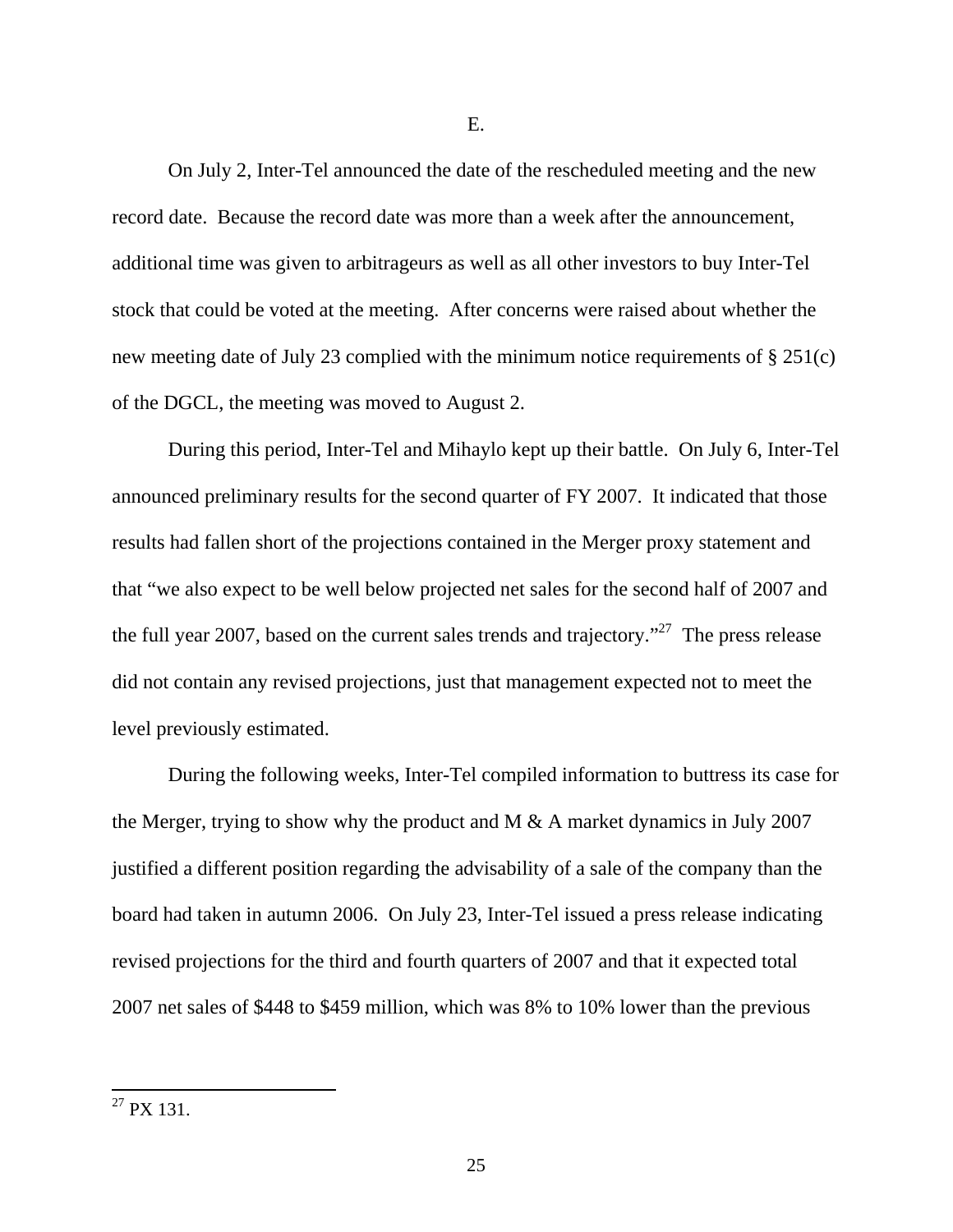projected level of \$498 million. The company also issued its final second quarter results, which were in line with the results announced on July 6.

 As the plaintiff points out, Inter-Tel did not base its third and fourth quarter projections on any precise mathematical or scientific analysis of Inter-Tel's sales prospects for the coming months. In response to discovery requests from the plaintiff, Inter-Tel essentially admitted that no written analysis reflecting revisions to Inter-Tel's third and fourth quarter 2007 projections existed. But then again, the Special Committee did not lead stockholders to believe that the revised projections were based on a detailed study. Rather, they were simply management's revised estimates of the company's likely full year performance. The July 23 press release stated that "the Company's actual first and second quarter 2007 results [and] the current sales trends and trajectory reflected in those first-half results."28 In terms of number of systems sold, sales for the first half of 2007 lagged sales from the same period in the previous year by more than 14%.<sup>29</sup>

The revised third and fourth quarter projections released on July 23 did not reflect monumental changes to Inter-Tel's previously expected performance, as the projected third and fourth quarter figures largely stem from the fact that the company was unable to achieve the optimistic growth that it had hoped for in the first half of the year, and on which the original third and fourth quarter numbers were, to an extent, premised. Historically, Inter-Tel's combined third and fourth quarter sales were substantially similar to its first half sales. But in order to reach the originally projected figures, Inter-

 $^{28}$  PX 117.

<sup>29</sup> *See* Letter of S. Mark Hurd to the court (Aug. 8, 2007), at Ex. B.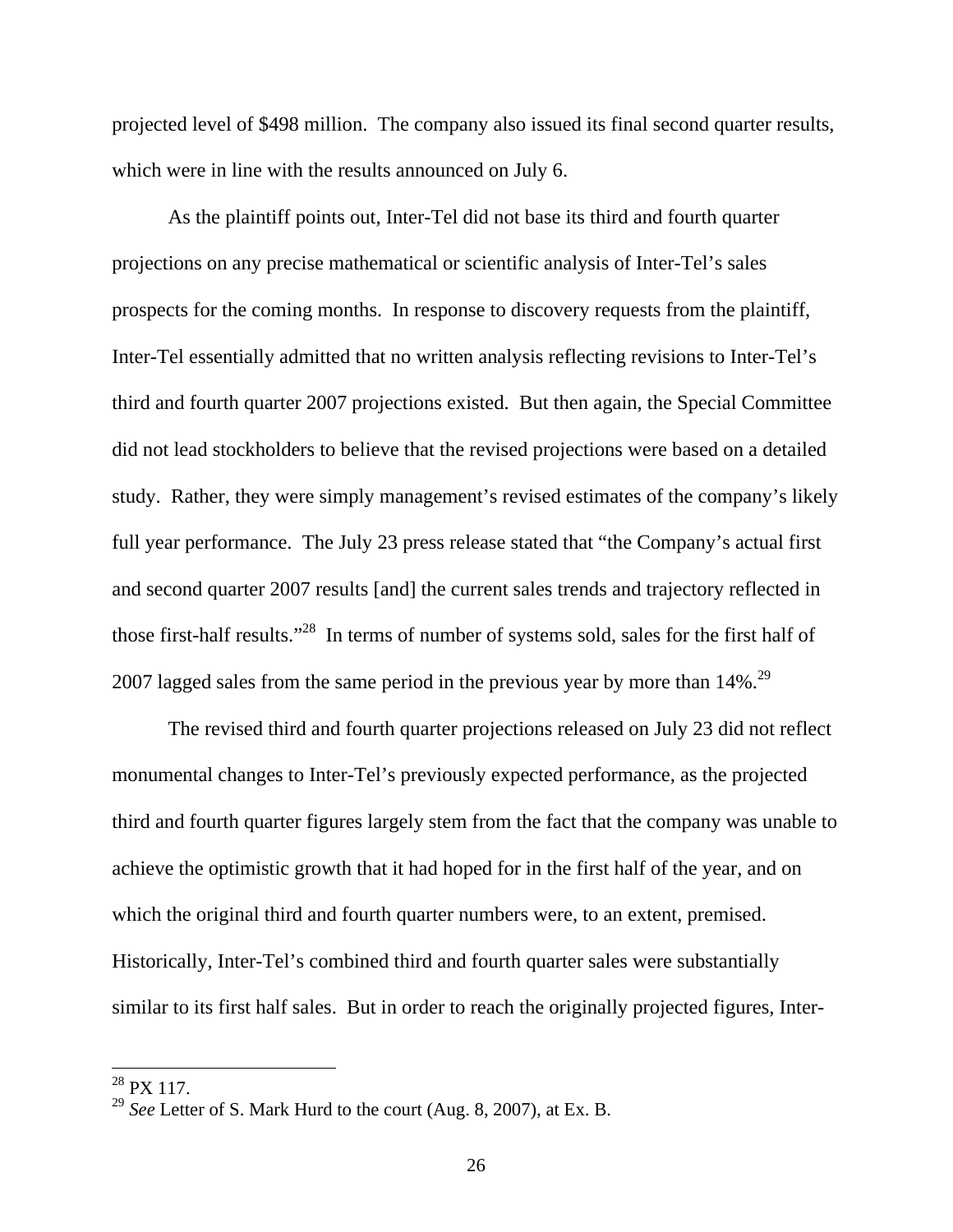Tel needed an increase of 35% in the number of systems sold in the third quarter over second quarter sales. Inter-Tel had not recently experienced that kind of quarter-overquarter growth, and its management believed no reason existed in July to support a reasonable expectation that that kind of extraordinary growth would be forthcoming.

 Mihaylo took the position that the Special Committee was low-balling Inter-Tel's prospects and that Inter-Tel was more valuable. Inter-Tel responded that interested buyers (including Mihaylo) had had plenty of chance to make a better bid, that there was no prospect Mitel was moving up its bid in view of the company's performance and internal strife and the realities of the current debt markets.

 The plaintiff claims that the battle wore down institutional investors. He also claims that the move in the record date enabled investors to alter their portfolios in ways that motivated a change in position. In particular, the plaintiff points to Millennium (a previous favorite of his), which had filed a 13D on June 14 opposing the Merger. On July 19, Millennium changed its mind and announced its intent to support the Merger for the following reasons:

> Given the preannounced second quarter earnings short fall at the Issuer, as well as the deteriorating credit markets, [Millennium] believe[s] that the immediate and fixed consideration being offered in the [Mitel Merger] outweigh the risks associated with the implementation of the Mr. Mihaylo's recapitalization plan. At this juncture, [Millennium] has concluded that on a risk adjusted basis, consummation of the transaction at the current price is the best outcome for our investors  $30<sup>30</sup>$

 $\overline{a}$  $30$  PX 114.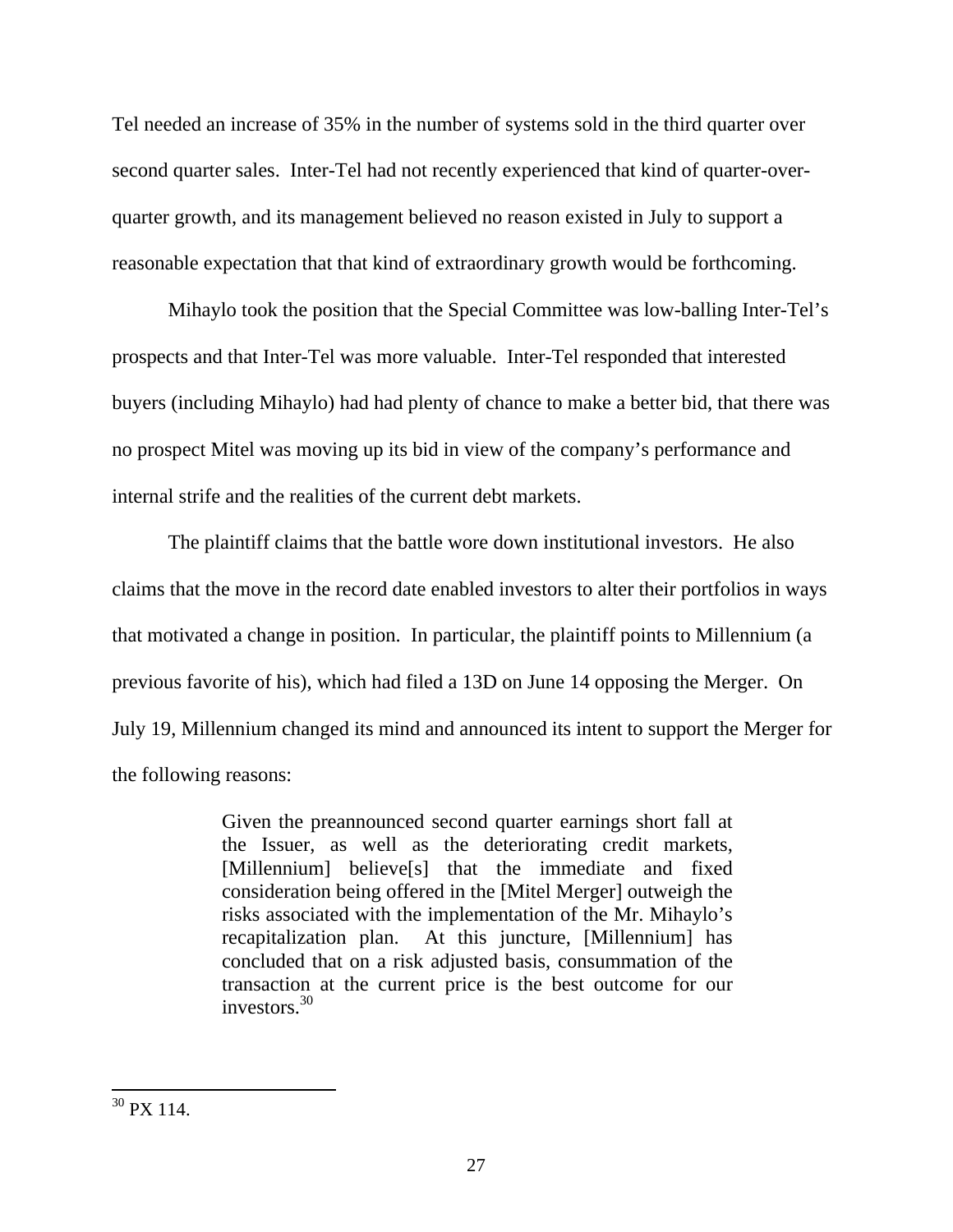The plaintiff claims that Millennium's position was motivated by its desire to reap short-term profits it made on shares bought in June, after the original record date. Notably, Millennium only owned 400,313 shares on the original record date of May 25, 2007, but had increased its ownership to double that amount on June 14, when it first opposed the Merger, having bought shares at a price below Mitel's offer. On the revised record date of July 9, Millennium owned about the same amount of shares as it did on June 14, but could now vote nearly its whole position. The plaintiff claims Millennium had an incentive to approve the Merger and reap a quick profit on its brief tenure as an Inter-Tel stockholder. It claims other investors were in the same position. As will be discussed, the plaintiff ignores the fact that sophisticated investors like Millennium could also find a way to make short-term profits from a leveraged recapitalization of the kind Mihaylo supported, and which could have been implemented in early autumn if Mihaylo obtained a majority of the board.

 Complicating things for the plaintiff even more, however, is what ISS did next. ISS is another player whose views on the Merger the plaintiff touted when they accorded with his own. After hearing at length from both Mihaylo and Inter-Tel, ISS changed its position on the Merger. Although ISS indicated continuing displeasure with Inter-Tel's failure to run a formal auction, it stated the following in recommending that its clients vote yes:

> We note that since our initial analysis, new information regarding [Inter-Tel's] 2QFY2007 financial performance (announced on July 23, 2007) and changes in the credit market, have raised concerns about the potential downside risk to Inter-Tel's stock price, if the transaction is voted down.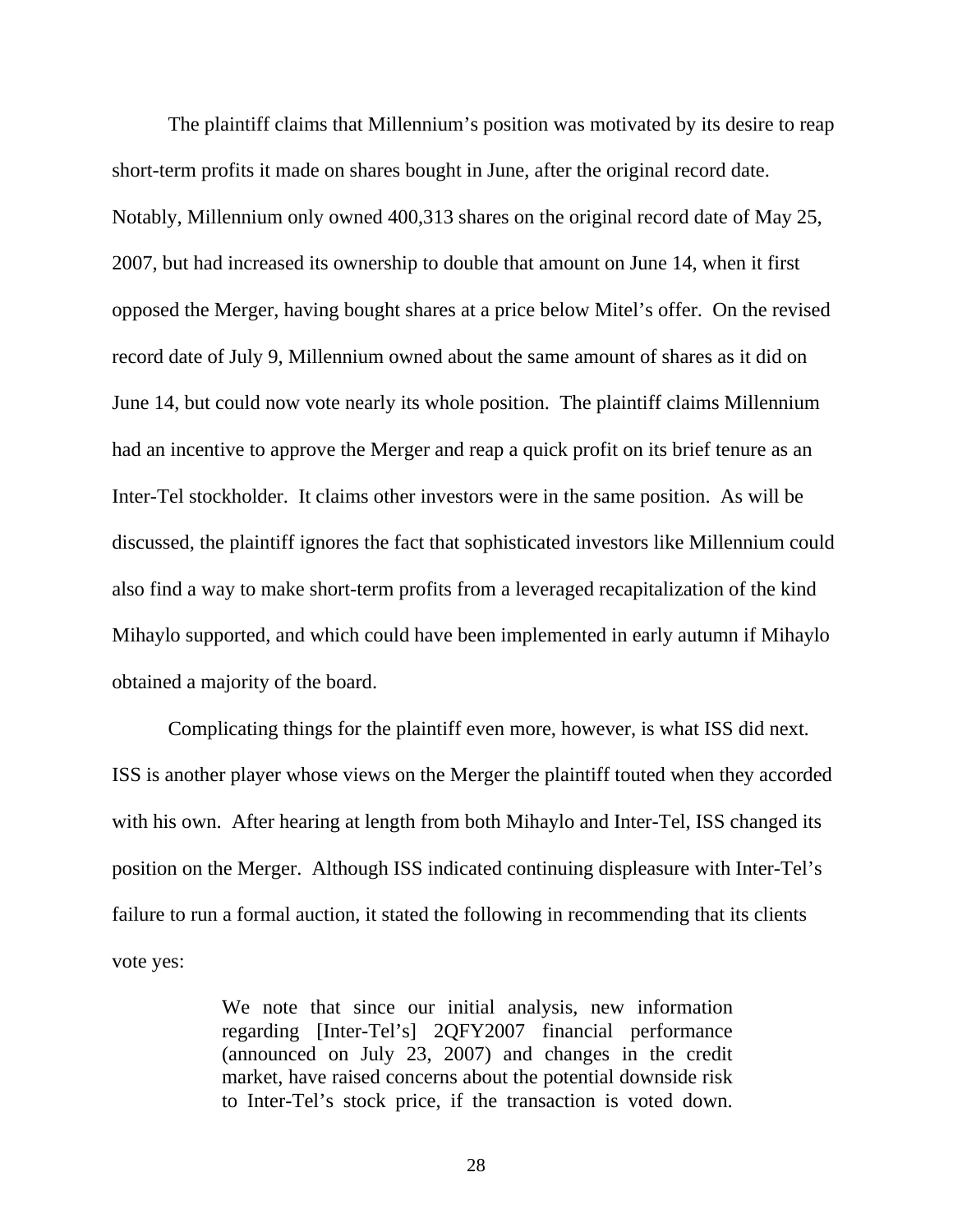Based on our review of Inter-Tel's 2QFY2007 fundamental performance, discussions with institutional investors, and implied valuations, we now recommend shareholders to vote FOR the proposed transaction.

\* \* \*

[W]e believe that the current [Mitel] offer is fair. Furthermore, the sustainability of a 'transaction premium' in the stock price now appears unlikely, as the recent weakness in the credit market reduces the likelihood of an alternative leveraged buyout offer. As such, we recommend shareholders vote FOR the proposed merger transaction.<sup>31</sup>

 Following this recommendation, a large number of ISS clients who had been prepared to vote no on June 29 took ISS's advice and changed their position on the Merger. This included, as we shall see, a number of mutual fund complexes whose share holdings on the second record date of July 9 were identical to their holdings on the original record date of May. They changed their votes from no to yes. Many of these complexes were, as our public markets go, long-term holders, and ran funds tied to indices that included Inter-Tel.

F.

 The very next day after ISS changed its recommendation, Mihaylo pulled his Recap Proposal. He premised his withdrawal on the company's reduction in its projections. This move was no doubt seen by the market as an important one, which cast grave doubt on Mihaylo's credibility as a rival bidder.

Such doubt would have been entirely rational. Mihaylo was Inter-Tel's founder. He was on the board and, although excluded from the Special Committee, continued to

 $31$  PX 121.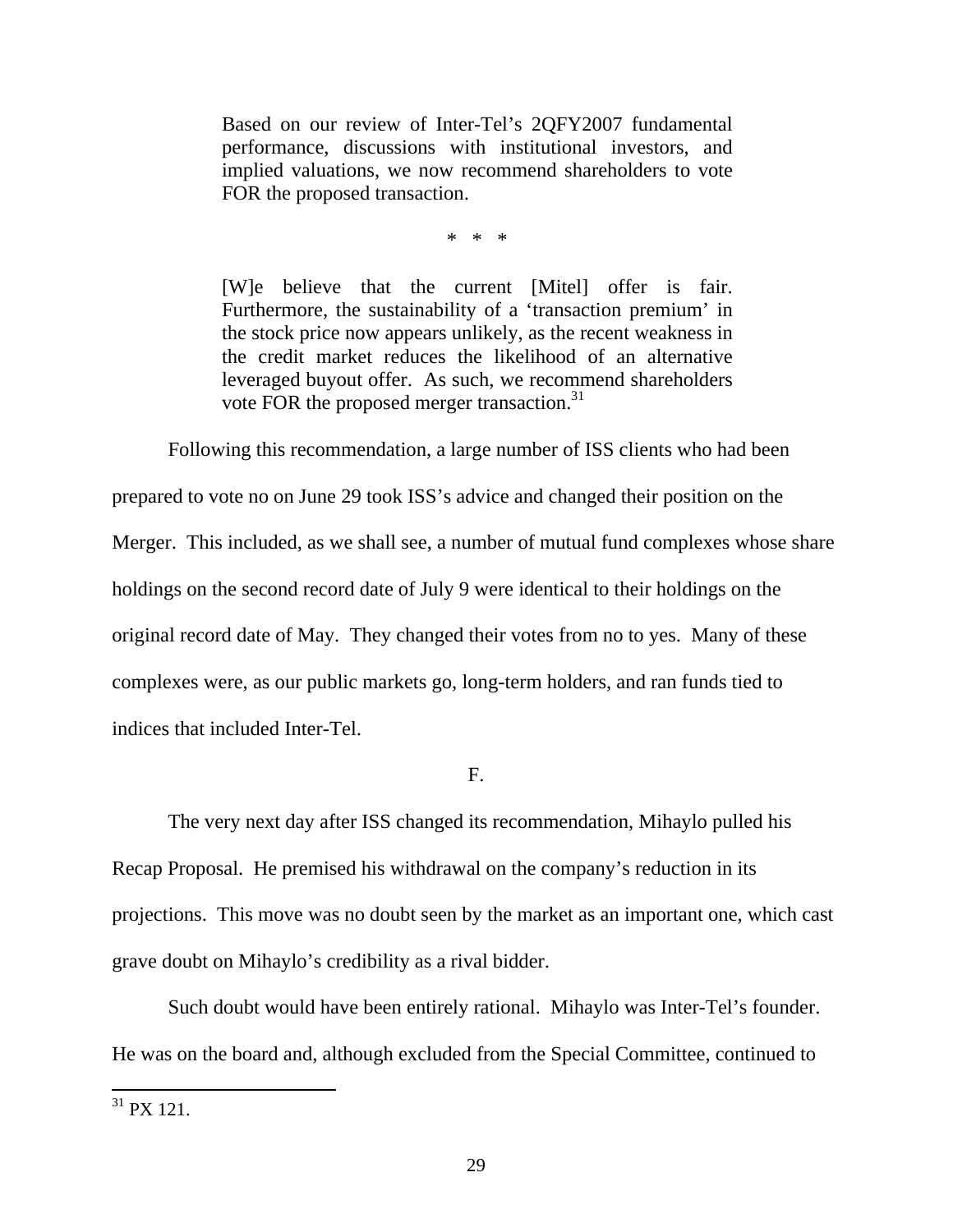have access to a tremendous amount of non-public information regarding Inter-Tel and its performance. Up until July 27, he had expressed great bullishness about Inter-Tel, and even in his withdrawal announcement, he indicated that he believed that there was "great intrinsic value in the Company which is yet to be captured by its shareholder base."<sup>32</sup> Indeed, in opposing the Special Committee's decision to postpone the meeting, Mihaylo had said he did not believe the company's lowered projections.

 What Mihaylo failed to explain is why hostile bids have been financed for many decades by parties with no inside knowledge, and yet he, as a director, former CEO of more than 30 years, and owner of 19% of the company's shares, could not make a firm Recap Proposal or a firm all shares, all cash bid. That failure is even more glaring given that Mihaylo had been able to have his financial advisors receive non-public financial information to assist him in bidding. Those advisors included McKinsey, which was well-suited to help him develop his own business model. If Mihaylo truly believed that the Special Committee was low-balling Inter-Tel's prospects, he and his advisors were well positioned to act on a contrary belief and build a bid based on a more realistic assessment of the company's future.

 Previously, of course, Mihaylo had also been partners with Vector Capital, but only made a maximum bid of \$23.25. And Vector Capital had been given what confidential information it needed to top Mitel in the summer of 2007. But like Mihaylo himself, Vector also went away without making a real bid.

 $32$  DX 12.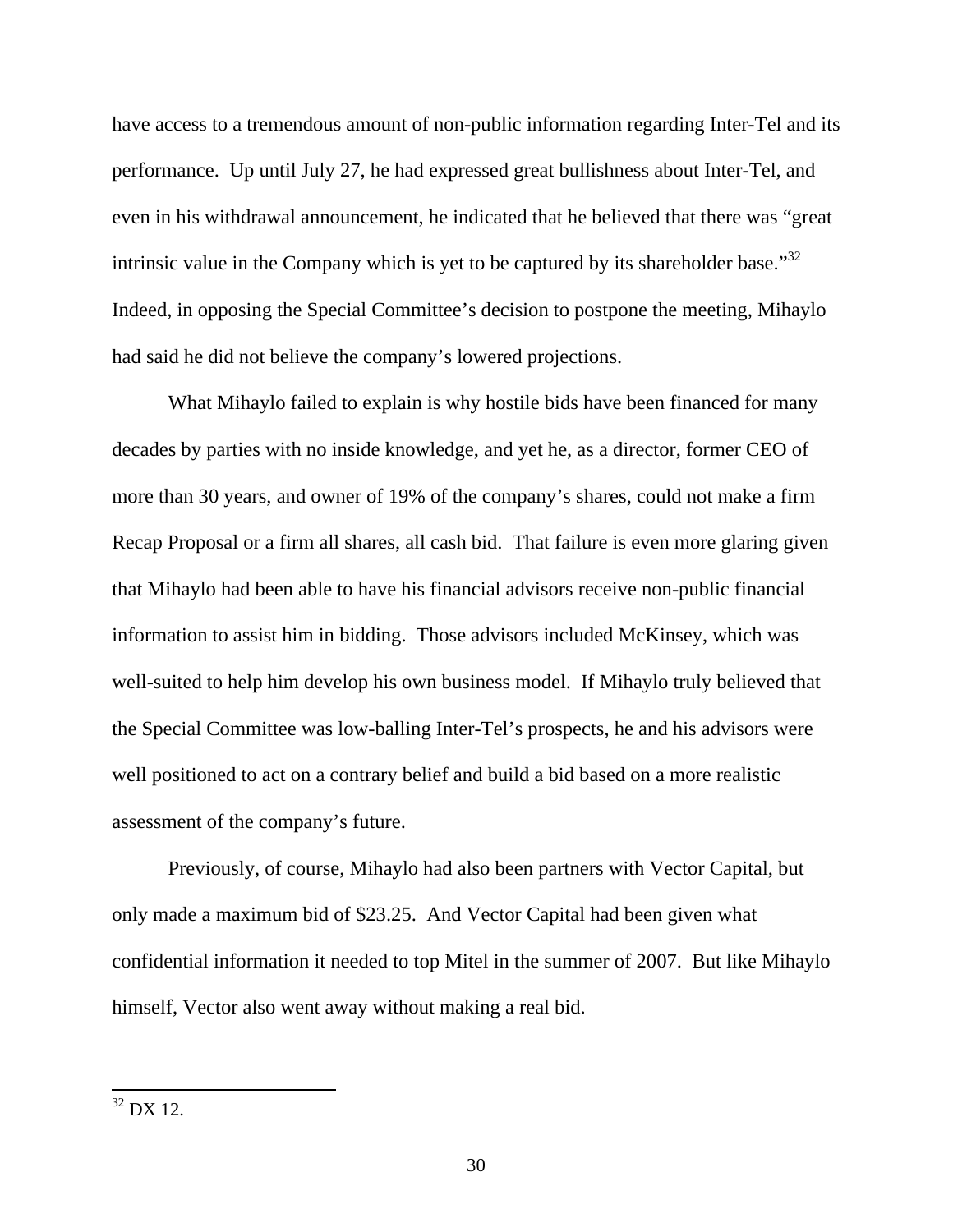Mihaylo's withdrawal, when combined with Vector's prior retreat and Mitel's refusal to budge, made clear that the real alternatives for the Inter-Tel stockholders were to accept the Merger at \$25.60 per share, or to remain stockholders in an independent Inter-Tel. Then on September 12, they could decide whether to re-install Mihaylo as the key manager or to continue under the current incumbents, with the potential for continued strife because the company's cumulative voting system might perpetuate a fractured board. Mihaylo had essentially confessed that he could not or would not present a firm bid or strategic alternative that promised an immediate value exceeding what Mitel had offered.

## G.

 On August 2, the special meeting on the Merger was actually held. Over 87% of the outstanding shares were voted. Over 62% of Inter-Tel's 27.3 million outstanding shares were voted in favor of the Merger, with about 25% against. Of the shares voted, nearly 72% voted for the Merger. Of the shares not controlled by Mihaylo, more than 90% of the shares voted were in favor of the Merger. In fact, the stockholders this time even approved the second resolution authorizing an adjournment if necessary to gather more votes in favor of the Merger.<sup>33</sup>

 $33$  Mihaylo apparently showed up at the August 2 meeting and made statements to the effect that he believed that Inter-Tel management was improperly trying to downplay Inter-Tel's real prospects. The plaintiff put in a hearsay affidavit from someone recounting Mihaylo's charges. Inter-Tel filed sworn affidavits addressing this hearsay and plausibly rebutting it. I give no weight to the plaintiff's argument on this score. Mihaylo is well aware of this litigation, but he has never sought to intervene, and has never proffered an affidavit for the plaintiff. Without underestimating the time constraints under which the plaintiff has had to operate, I cannot buttress an injunction on speculative charges unsupported by reliable evidence, especially when the source has not submitted sworn testimony by affidavit and thereby subjected himself to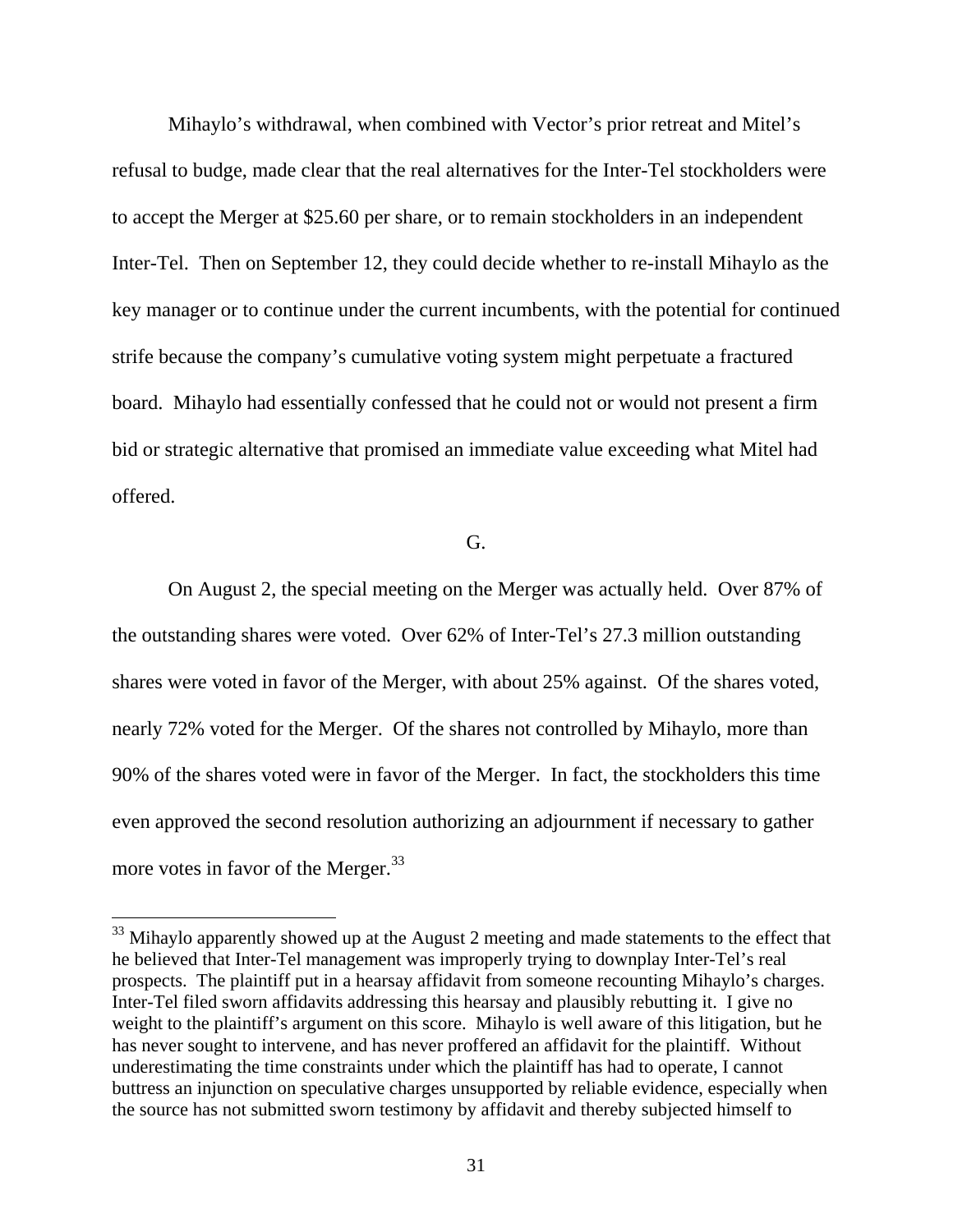Contrary to the plaintiff's argument, the Merger vote does not appear to have been influenced in any outcome-affecting manner by trading between the record dates. An exhibit illustrating the voting behavior of Inter-Tel's 20 largest stockholders other than Mihaylo demonstrates that the result was different because holders who held large amounts of stock on both record dates had changed their mind.<sup>34</sup> On June 29, these holders controlled over 10.6 million votes. Of those votes, over 8.6 million were going to be voted no.

On August 2, these holders controlled another 750,000 shares or so, it is true. But what is more material is that of the nearly 11.4 million they could vote, nearly 11.2 million were voted yes. A large number of respected investment managers who run index and other more patient capital<sup>35</sup> — including Barclays, Vanguard, Mellon, and the New York State Teachers' Retirement Fund — held exactly the same number of shares on each record date. But these managers, like ISS, changed their view on the Mitel Merger from negative to positive. That was also true of the company's second largest stockholder, Kayne Anderson Rudnick. It owned the same shares — over 1.5 million on each record date. It was going to vote no on June 29 but voted yes on August 2.

 On the record before me, therefore, the reason why the vote came out differently on August 2 than it would have on June 29 was not because the stockholders eligible to

cross-examination. In this respect, I note also that Mihaylo's understandable emotional feelings about Inter-Tel (and his replacement as its CEO) resonate in his various statements accusing the Special Committee of wrongdoing. I cannot give those statements weight, given the lack of objective evidence supporting them or direct testimony by him, especially in view of the fact that the record illustrates that Mihaylo, despite his public denials, was given an ample opportunity to present a real topping bid but did not.

<sup>&</sup>lt;sup>34</sup> Declaration of Alan M. Miller at Ex. A.

 $35$  Patient admittedly being a relative term in our public capital markets.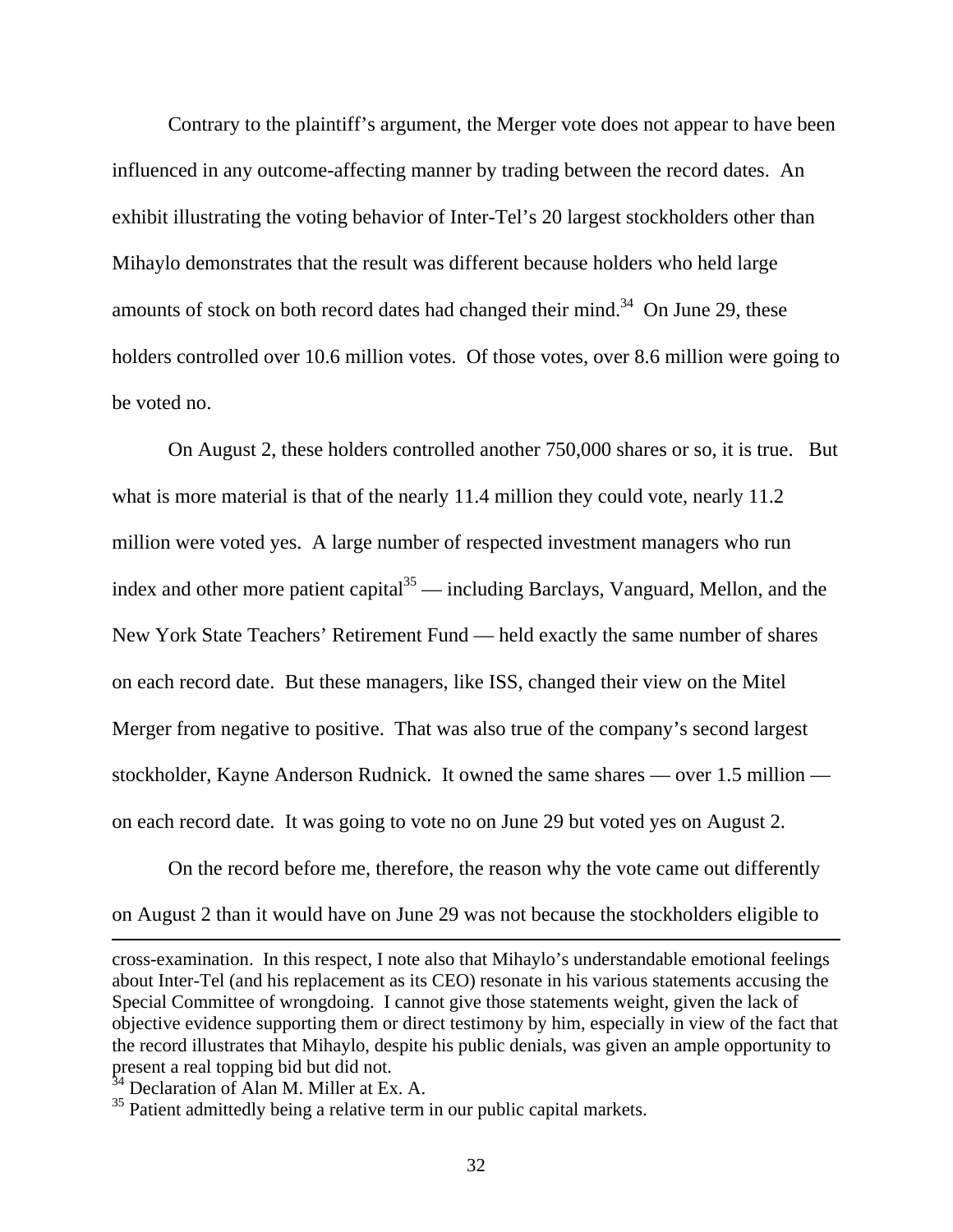vote were different, but because stockholder sentiment regarding the advisability of the Merger had changed.

#### III.

The plaintiff seeks a preliminary injunction against the closing of the Mitel Merger. He has been more than a tad equivocal about his ultimate goal. Although he voted no on the Merger, he has suggested in his papers that a preliminary injunction need not sound the death knell for the Mitel Merger and at oral argument his counsel suggested that I require that the Merger be put up for another vote at the annual meeting scheduled for September 12.

 As the Special Committee points out, there is some non-trivial risk that the Merger will go away if another vote is ordered. The Merger Agreement itself gives Mitel some substantial arguments in that direction.<sup>36</sup> As important, delay risks create an incentive for Mitel perhaps to conclude to move on and simply pay the \$20 million reverse break fee that is the only penalty for it if it walks. As a prudential matter, what is most obvious is that a preliminary injunction against the Merger's consummation until another vote is held should only issue if the court is certain that that is in the stockholders' best interests and is able to articulate convincing reasons that justify that determination. In deciding

 $36$  PX 3 at § 10.01(b) (providing that Mitel or Inter-Tel can terminate the Merger Agreement if "consummation of the Merger would violate any nonappealable final order, decree or judgment"); *Id.* at §10.01(d) (providing that only Mitel may terminate upon breach of any representation by Inter-Tel, including Inter-Tel's representation that the Merger will not violate any material applicable law).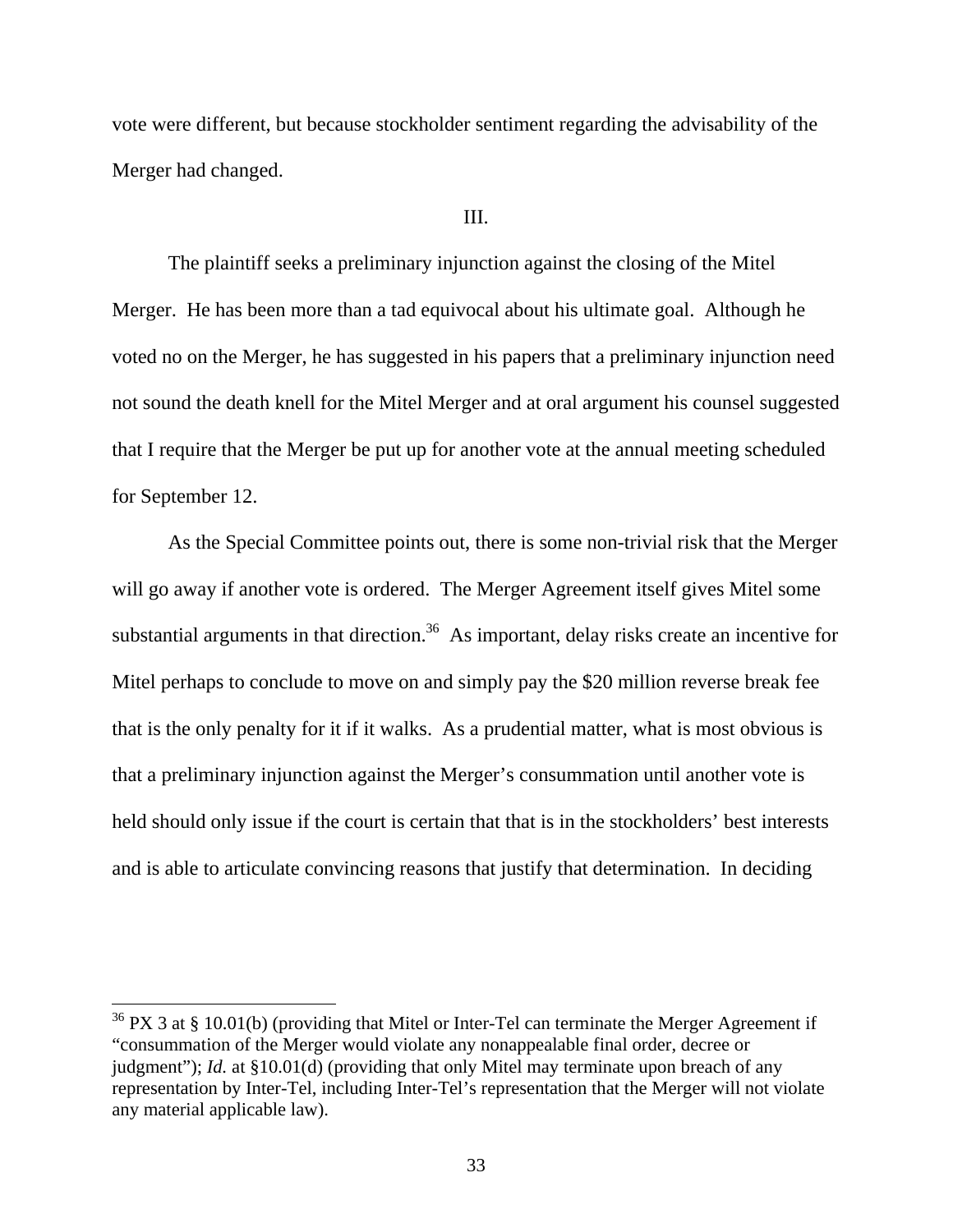whether to grant an injunction, I will apply the familiar test, which does not require repetition.37

#### A.

 As an initial matter, I acknowledge the fact that, at the SEC's prodding, Inter-Tel included on its proxy ballot a proposal regarding whether or not to adjourn the special meeting if there were not sufficient votes to approve the Merger and that a majority of Inter-Tel's stockholders voted against an adjournment. That puts the Special Committee in an even less graceful position to seek to justify its actions in calling a time out on the Merger vote. That gracelessness is compounded by the fact that when a group of intervenors in these proceedings filed a very late application for an injunction hearing, the Special Committee's June 21 response cited its desire to avoid having to put off the June 29 Merger vote in opposing expedition. That response was, of course, also grounded in the lack of color in the intervenors' arguments (a position I found meritorious) and also reflected the rote muscular impulses of well-trained corporate defense lawyers. Nonetheless, that the Special Committee came to this court on June 21 and asked to avoid proceedings that might delay the June 29 meeting adds piquancy, if that is possible, to a set of circumstances that already seem designed to test the limits of the Burkean model.

But as a formal matter, the special meeting was not adjourned because it was never convened in the first place. Rather, the Special Committee postponed the special meeting on the morning it was scheduled, and the plaintiff does not question the Special

<sup>37</sup> *See Revlon, Inc. v. MacAndrews & Forbes Holdings, Inc.*, 506 A.2d 173, 179 (Del. 1986) (articulating preliminary injunction test).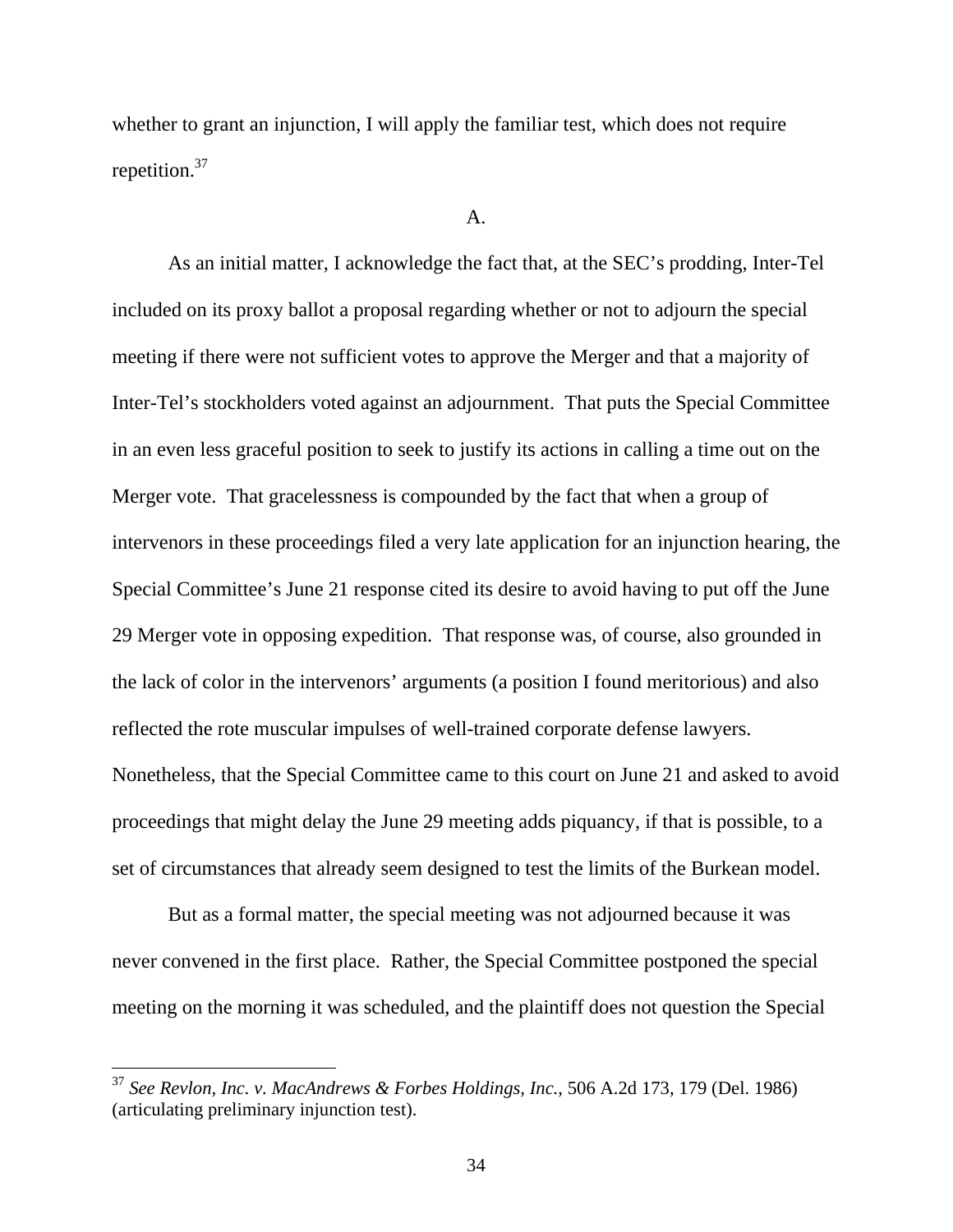Committee's legal authority to do that.<sup>38</sup> As a substantive matter, the only issue set to be voted on at the meeting was the Merger and the plaintiff's arguments are based on what he perceives to be the Special Committee's inequitable motivations in seeking delay. The issue therefore is whether the Special Committee has articulated a sufficient justification in equity for its actions.

As is easy to grasp, the nettlesome problem here is what standard of review applies to the plaintiff's equitable claim. The plaintiff, of course, contends that this is a quintessential case calling for the application of the standard of review announced in the landmark decision of *Blasius Industries, Inc. v. Atlas Corp*.<sup>39</sup> He says that the Inter-Tel Special Committee acted for the primary purpose of thwarting the opportunity for the majority of the stockholders of Inter-Tel to express their opposition to the Mitel Merger on June 29. Therefore, he contends that the Special Committee must demonstrate a compelling justification for flouting the majority will. Because the Special Committee in justifying their delay has only pointed to a number of factors that stockholders had already had at least some chance to consider before June 29, the plaintiff claims that the Special Committee has not met the extremely heavy burden it must bear under *Blasius*. Furthermore, the plaintiff argues that to the extent that the Special Committee moved the record date in order to give more power to short-term investors, it inequitably tainted the electoral process.

 $38$  If the special meeting had actually been convened, Inter-Tel's bylaws would seem to have required stockholder consent to adjourn.

 $39\overline{5}64$  A.2d 651 (Del. Ch. 1988).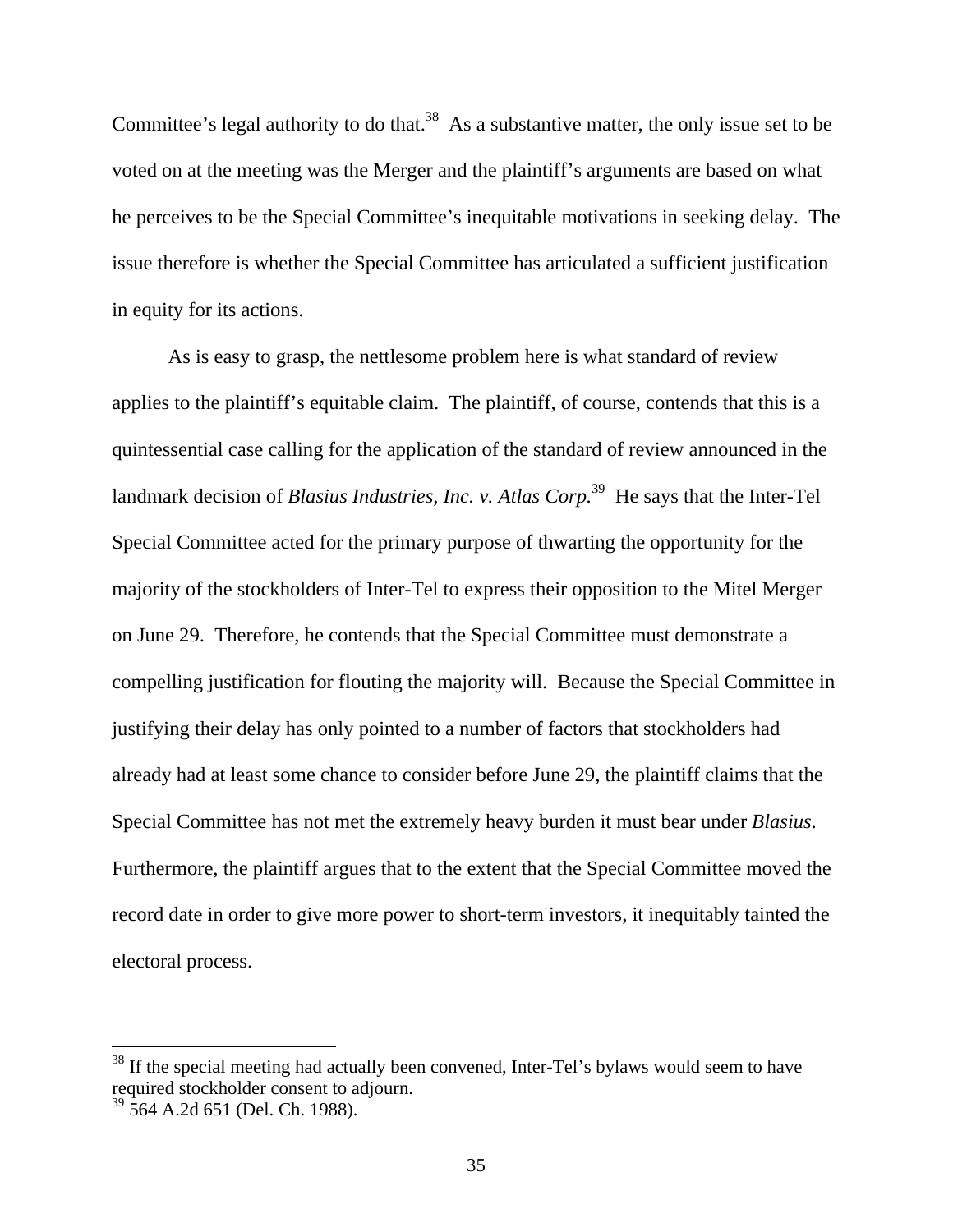For their part, the Special Committee argues that the plaintiff has failed to identify any self-interest on their part that would improperly motivate their support for the Mitel Merger. As the Special Committee points out, its members expect to lose their jobs as soon as the Mitel Merger is consummated. Only if the Merger is defeated do they stand a reasonable prospect of continuing. Although Mihaylo is threatening another proxy contest, this time ISS and others will have to consider whether to give Mihaylo actual control of the board. Given that this is the dynamic, the Special Committee says it is impossible to attribute their motives to a desire to entrench themselves, and that their actions should be judged under the deferential business judgment rule standard. As they point out, this standard of review was applied to director action to postpone a merger vote and set a new record date in the recent *In re MONY Group, Inc. Shareholders Litigation*<sup>40</sup> case, although only after a searching inquiry into the necessity and motivation for, as well as the reasonableness and effect of, the board's action.<sup>41</sup>

 It would hardly be indiscreet for me to acknowledge yet again the widely known reality that our law has struggled to define with certainty the standard of review this court should use to evaluate director action affecting the conduct of corporate elections. The

 $40$  853 A.2d 661 (Del. Ch. 2004).

<sup>41</sup> *MONY* held that *Blasius* did not apply when a board of directors whose members stood to lose their positions if a merger was approved moved the merger vote so that stockholders could consider additional information and so that a new record date would be set ensuring that the electorate more closely reflected the actual ownership of the company's shares as of the time of the vote. *Id.* Because the postponement still left the stockholders free to reject the merger, there was no preclusive or coercive effect and no disenfranchisement. Moreover, because the directors would leave office if their own recommendation were accepted to approve the merger, they were disinterested. In these circumstances involving a reasonable exercise of director discretion, the court concluded that the board's decision was entitled to be reviewed under the business judgment rule. *Id.* at 667.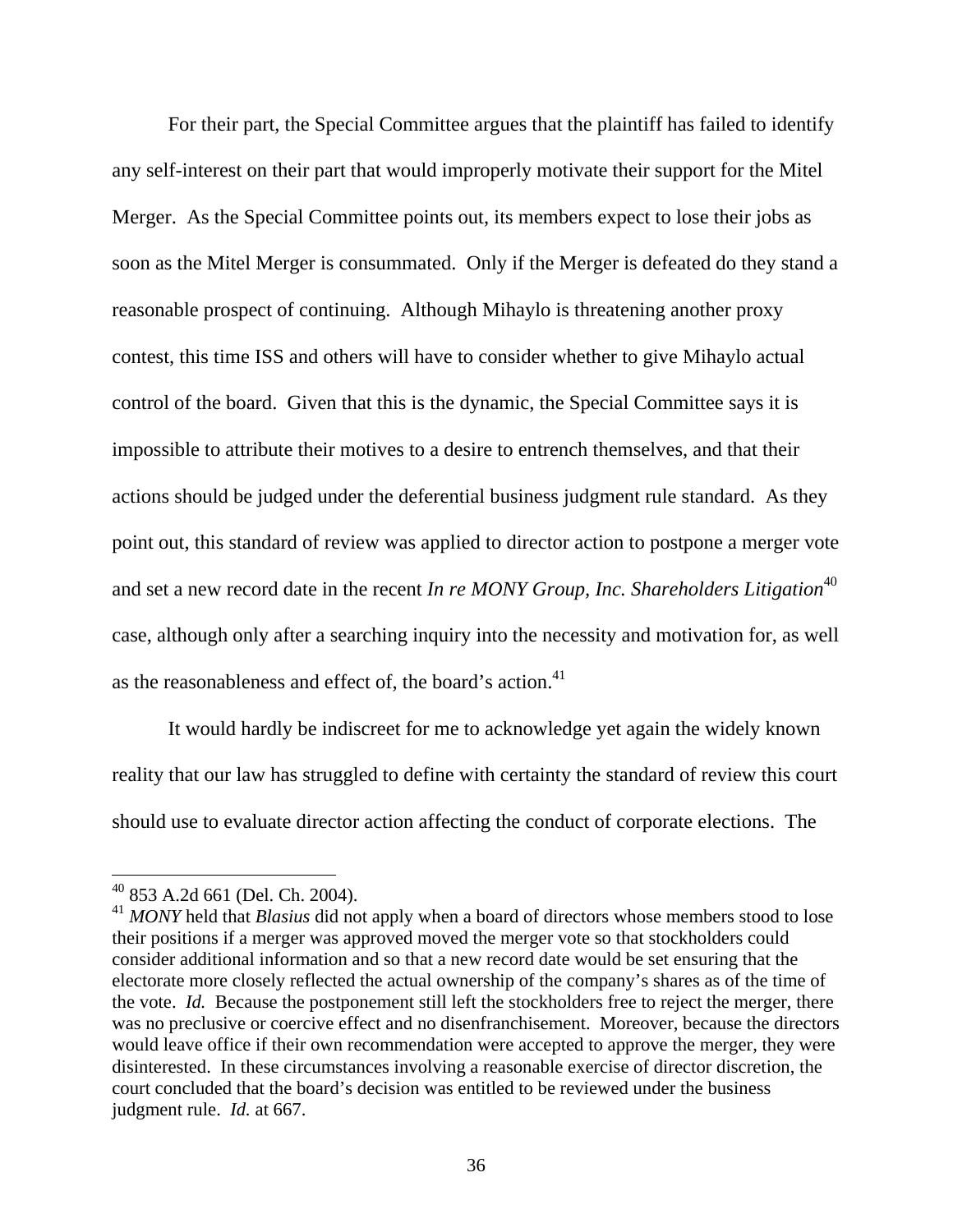results in the cases make sense, as the decisions do a good job of sorting between situations when directors have unfairly manipulated the electoral process to entrench themselves against insurgents and those when directors have properly used their authority over the election process for good faith reasons that do not compromise the integrity of the election process. The problem that remains though is that there is no certain prism through which judges are to view cases like this. The great strength of *Blasius —* its reminder of the importance of the director election process and the barrier the decision draws to the acceptance of the bizarre doctrine of "substantive coercion" as to the question of who should constitute the board<sup> $42$ </sup> — came along with some overbroad language that rendered the standard of review articulated in the case too crude a tool for regular employment. As has been noted elsewhere, the trigger for the test's application  $\frac{1}{2}$  director action that has the primary purpose of disenfranchisement<sup>43</sup> — is so pejorative that it is more a label for a result than a useful guide to determining what standard of review should be used by a judge to reach an appropriate result.<sup>44</sup> As a result, decisions

<sup>42</sup> *See* Leo E. Strine, Jr., *If Corporate Action Is Lawful, Presumably There Are Circumstances In Which It Is Equitable To Take That Action: The Implicit Corollary To The Rule Of Schnell v. Chris-Craft*, 60 BUS LAW 877, 891-93 & n.59 (2005) (discussing the historical context in which *Blasius* arose and the important role of *Blasius* in cabining substantive coercion and ensuring that the proxy route to an acquisition was not cut off).

<sup>43</sup> *E.g.*, *Blasius*, 564 A.2d at 660-661; *Stroud,* 606 A.2d at 92 (stating the Blasius standard is invoked only if "the 'primary purpose' of the board's action [is] to interfere with or impede exercise of the shareholder franchise"); *State of Wisconsin Inv. Bd. v. Peerless Systems Corp*., 2000 WL 1805376 at \*10 (Del. Ch. 2000) (citing *Stroud* for the test to determine when the *Blasius* standard is invoked).

<sup>44</sup> William T. Allen, et al., *Function Over Form: A Reassessment of Standards of Review in Delaware Corporation Law*, 56 BUS. LAW. 1287, 1298 & 1311-16 (2001) (hereinafter "*Function Over Form*") ("[T]he truly functional standard of review is the test actually used by the judge to reach a decision, not the ritualistic verbal standard that in truth functions only as a conclusory statement of the case's outcome"); *Chesapeake*, 771 A.2d at 323 ("In reality, invocation of the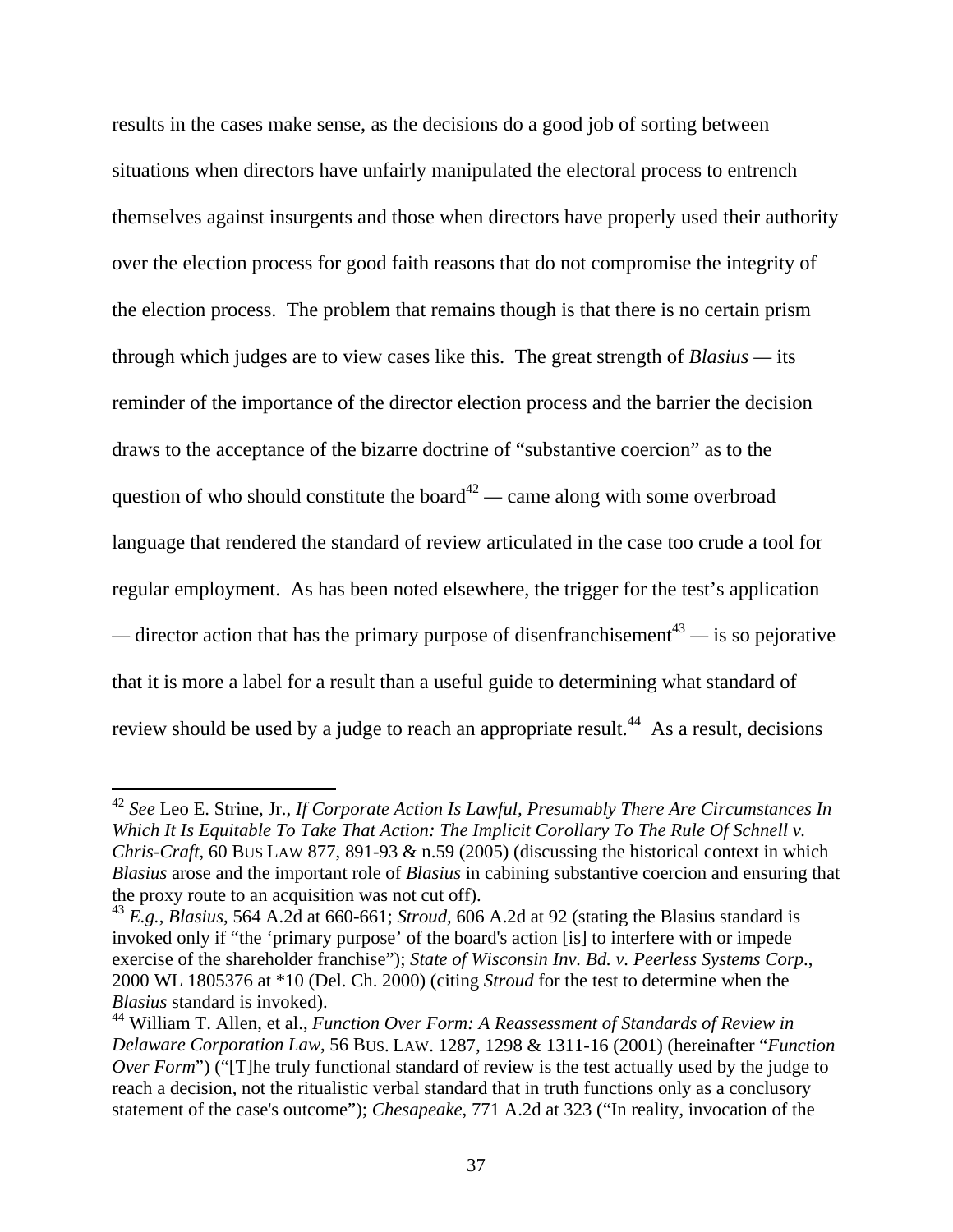in the wake of *Blasius* tended to involve threshold exertions in reasoning as to why director action influencing the ability of stockholders to act did not amount to disenfranchisement, thus obviating the need to apply *Blasius* at all.<sup>45</sup>

*Blasius* also employed in the corporate context language that has totemic meaning for those steeped in our legal tradition. The words "compelling justification" echo the almost impossible to satisfy standards used under the First and Fourteenth Amendments to address restrictions on political speech and governmental classifications based on race.46 For that reason, our Supreme Court has candidly announced that *Blasius* is so strict a test that it is "applied rarely."<sup>47</sup>

 As the case law developed, it became increasingly obvious that the traditional skepticism and strong scrutiny that Delaware had always employed toward director actions that might unfairly taint the election process *—* a tradition that *Blasius* acknowledged and that importantly is reflected in *Schnell v. Chris-Craft Industries, Inc.*<sup>48</sup> *—* needed to be preserved, but applied in a more workable way than *Blasius* articulated. Because cases involving electorally-directed action often arose in the M & A context, it

*Blasius* standard usually signals that the court will invalidate the board action under examination. Failure to invoke *Blasius* typically indicates that the board action survived (or will survive) review under *Unocal*.").

<sup>45</sup> *E.g.*, *Stahl v. Apple Bancorp, Inc.*, 579 A.2d 1115, 122-23 (Del. Ch. 1990); *Chesapeake Corp. v. Shore*, 771 A.2d 293, 322-23 & n.58 (Del. Ch. 2000) (gathering cases of this kind); *Function Over Form* at 1314 n.107 (same).

<sup>46</sup> *See, e.g.*, *Shaw v. Hunt*, 517 U.S. 899, 907-08 (1996) (race); *First Nat. Bank of Boston v. Bellotti*, 435 U.S. 765, 786 (1978) (speech).

<sup>47</sup> *Williams v. Geier*, 671 A.2d 1368, 1376 (Del.1996).

 $^{48}$  285 A.2d 437 (Del. 1971).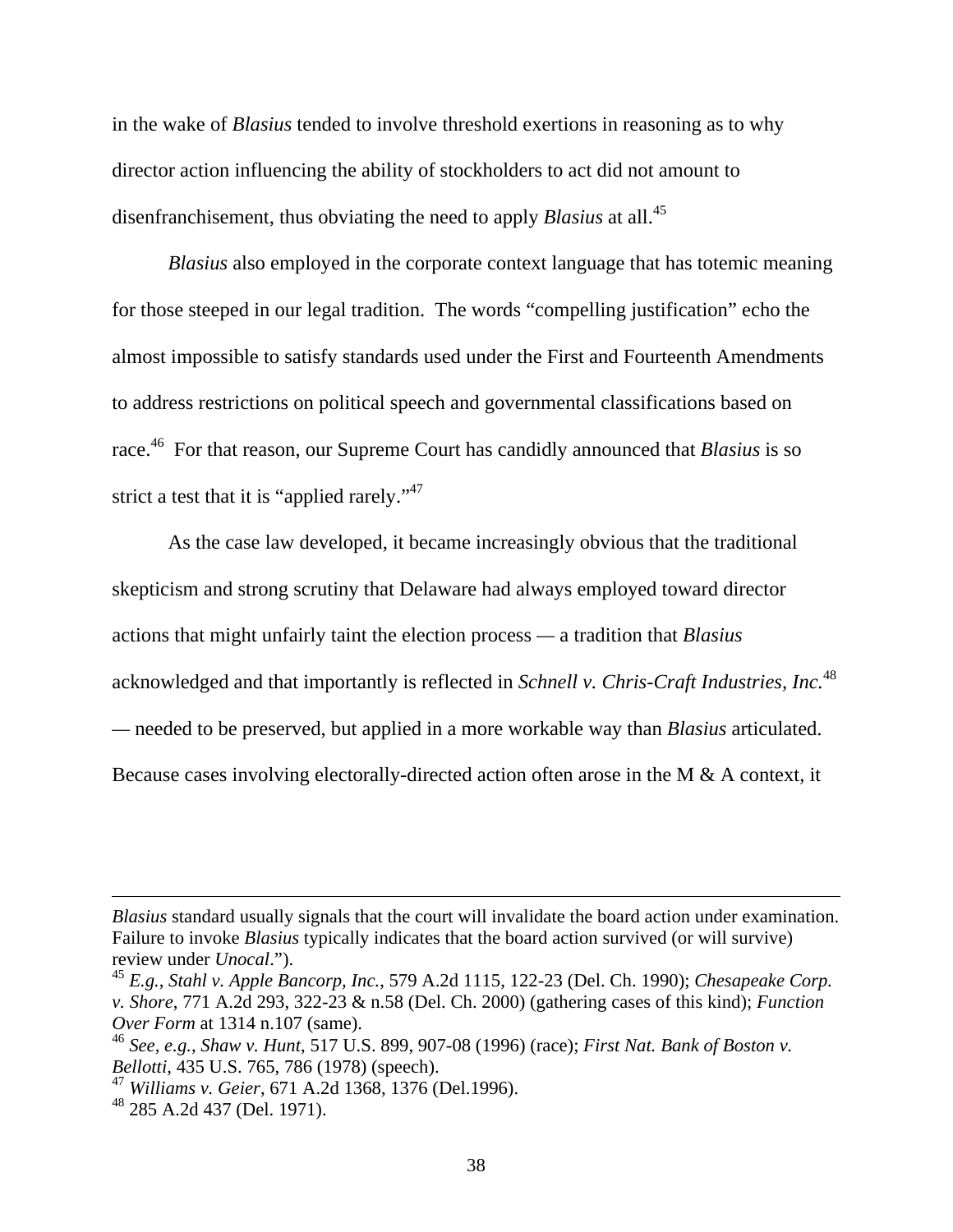was natural that judges would give thought to the *Unocal*<sup>49</sup> standard, because they had to apply that standard anyway.50

 Happily, looking in that direction made logical sense, too. *Unocal*, when applied faithfully, requires directors to bear the burden to show their actions were reasonable.<sup>51</sup> Implicitly, but importantly as I will soon articulate, that requires directors to convince the court that their actions are motivated by a good faith concern for the stockholders' best interests, and not by a desire to entrench or enrich themselves. In other words, to satisfy the *Unocal* burden, directors must at minimum convince the court that they have not acted for an inequitable purpose.<sup>52</sup> Thus *Unocal* subsumes the question of loyalty that pervades all fiduciary duty cases, which is whether the directors have acted for proper reasons. This aspect of the test thus addresses issues of good faith such as were at stake in *Schnell*. 53

 But *Unocal* does even more. The origins of *Unocal* as a standard of review addressing takeover defenses has probably led to too much emphasis on the word "threat"

<sup>49</sup> *Unocal Corp. v. Mesa Petroleum Co.*, 493 A.2d 946 (Del. 1985).

<sup>50</sup> *See, e.g.*, *Liquid Audio*, 813 A.2d at 1129; *see also Function Over Form* at 1316 ("The post-*Blasius* experience has shown that the *Unocal*/*Unitrin* analytical framework is fully adequate to capture the voting franchise concerns that animated *Blasius*, so long as the court applies *Unocal* with a gimlet eye out for inequitably motivated electoral manipulations or for subjectively wellintentioned board action that has preclusive or coercive effects.") (quotation omitted). <sup>51</sup> *Unocal*, 493 A.2d at 955.

 $^{52}$  *Id.* 

<sup>53 285</sup> A.2d at 439 (finding that "utiliz[ing] the corporate machinery and the Delaware Law for the purpose of perpetuating [management] in office; and, to that end, for the purpose of obstructing the legitimate efforts of dissident stockholders in the exercise of their rights to undertake a proxy contest against management" are "inequitable purposes, contrary to established principles of corporate democracy").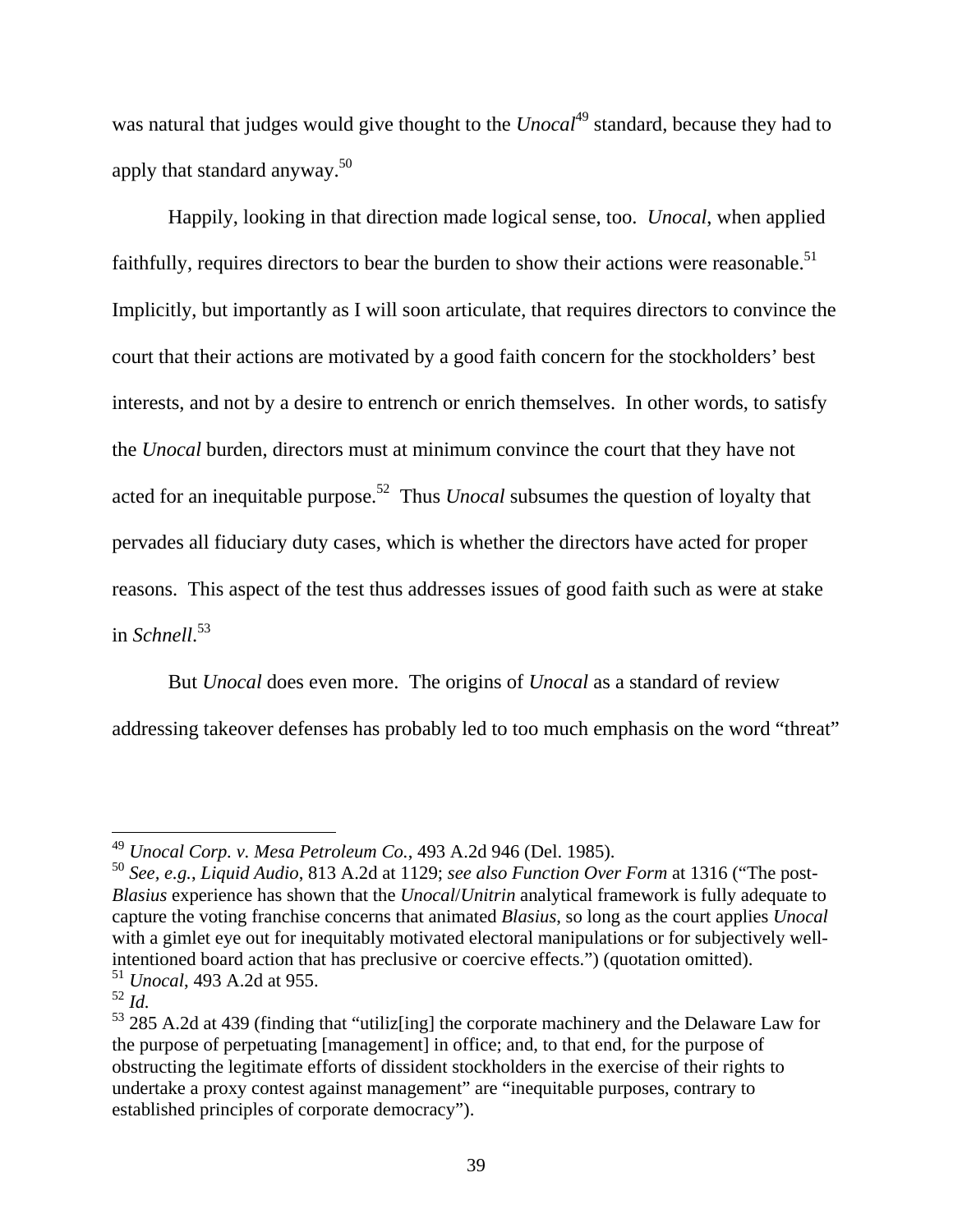in the test.54 The core of *Unocal*'s utility really rests in the burden it asserts on directors to: (1) identify the proper corporate objectives served by their actions; and (2) justify their actions as reasonable in relationship to those objectives. Conceived in that way, *Unocal* is itself reminiscent of some federal Constitutional standards of review, which smoke out the actual objective supposedly motivating challenged governmental action and require a fit (of looser or tighter nature) between that objective and the means used.<sup>55</sup> This approach to analyzing behavior also is useful in exposing pre-textual justifications.<sup>56</sup> Because there is a burden on the party in power to identify its legitimate objectives and to explain its actions as necessary to advance those objections, flimsy pretense stands a greater chance of being revealed.<sup>57</sup>

In the context of defensive action, two useful considerations have been used by judges applying *Unocal* to assess the question of fit, namely, whether the directors had precluded a takeover bid or coerced stockholders to accept another alternative.<sup>58</sup> These considerations also have relevance to director actions influencing the conduct of elections. If director action has the effect of precluding the ability of stockholders from

<sup>54</sup> *See Unocal*, 493 A.2d at 955 ("If a defensive measure is to come within the ambit of the business judgment rule, it must be reasonable in relation to the threat posed.")

<sup>55</sup> *E.g.*, *Craig v. Boren*, 429 U.S. 190, 197 (1976) (holding that when a discriminatory statutory classification is subject to intermediate constitutional scrutiny, it is invalid unless substantially related to an important state interest).

<sup>56</sup> *See, e.g., Mississippi University for Women v. Hogan*, 458 U.S. 718, 730 (1982) (holding that an alleged legitimate objective may not be pre-textual and must be the actual purpose underlying a discriminatory statutory classification).

<sup>57</sup> *See, e.g., Phillips v. Insituform of North America, Inc.*, 1987 WL 16285, at \*5 (Del. Ch. 1987) (finding that a board's proffered justifications for its actions were a pretext and that the board violated its fiduciary duties under *Unocal*).

<sup>58</sup> *See Unitrin, Inc. v. American Gen. Corp.*, 651 A.2d 1361, 1387 (Del. 1995) (noting "this Court has consistently recognized that defensive measures which are either preclusive or coercive are included within the common law definition of draconian").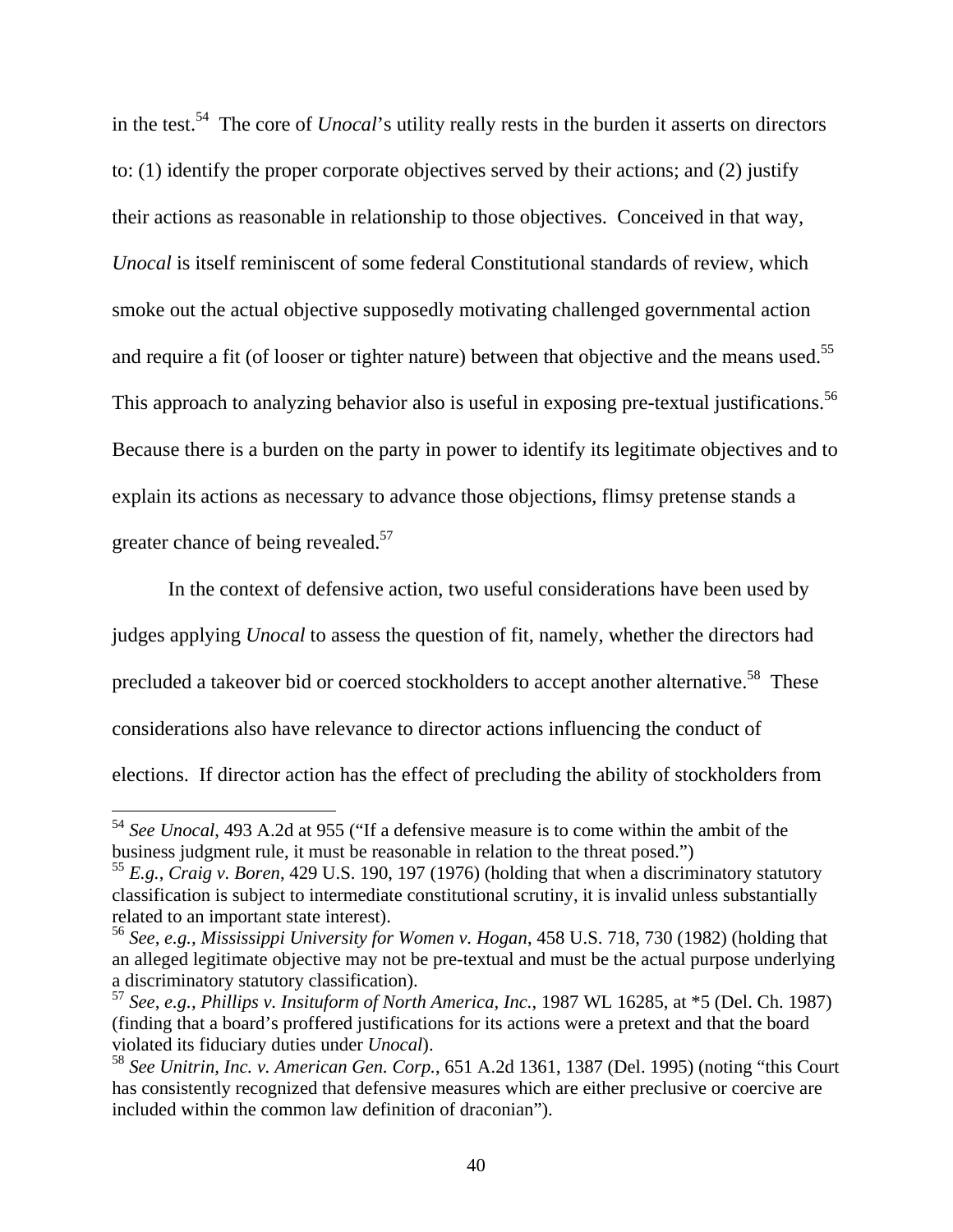exercising their electoral power on a matter committed to them by statute, charter, or bylaw, that effect suggests that there has been a disenfranchisement.<sup>59</sup> Similarly, if director action has the effect of coercing stockholders into accepting an alternative of the directors' choosing rather than having free choice to vote as they choose, that effect also suggests inequity.<sup>60</sup> Because these metrics are actually useful in assessing whether director behavior should be proscribed, decisions following *Blasius* have often focused on whether the director action challenged was preclusive or coercive of stockholder  $choice<sup>61</sup>$ 

An additional problem has existed. In dictum, *Blasius* seemed to suggest that its

reasoning applied to all stockholder votes, not just those involving the election of

directors.<sup>62</sup> But the reasoning of *Blasius* is far less powerful when the matter up for

consideration has little or no bearing on whether the directors will continue in office.<sup>63</sup>

<sup>59</sup> *Chesapeake*, 771 A.2d at 322-23.

<sup>60</sup> *Id.*

<sup>61</sup> *See id.* at 323 (observing "a typical predicate to the invocation of *Blasius* is the court's consideration of *Unocal* factors, such as the board's purpose and whether the board's actions have preclusive or coercive effects on the electorate"); *Function Over Form* at 1314 ("The elements of the *Unocal*/*Unitrin* analysis therefore gave courts the tool to answer the predicate question to the application of *Blasius* — did the directors act with the primary purpose of disenfranchisement?").

<sup>62</sup> *Blasius*, 564 A.2d at 660 ("[A] decision by the board to act for the primary purpose of preventing the effectiveness of a shareholder vote inevitably involves the question who, as between the principal and the agent, has authority with respect to a matter of internal corporate governance. That is, of course, true in a very specific way in this case which deals with the question who should constitute the board of directors of the corporation, *but it will be true in every instance in which an incumbent board seeks to thwart a shareholder majority*.") (emphasis added).

<sup>63</sup> The essential logic and policy consequences of *Blasius* were well captured in *Liquid Audio*:

Maintaining a proper balance in the allocation of power between the stockholders' right *to elect directors* and the board of directors'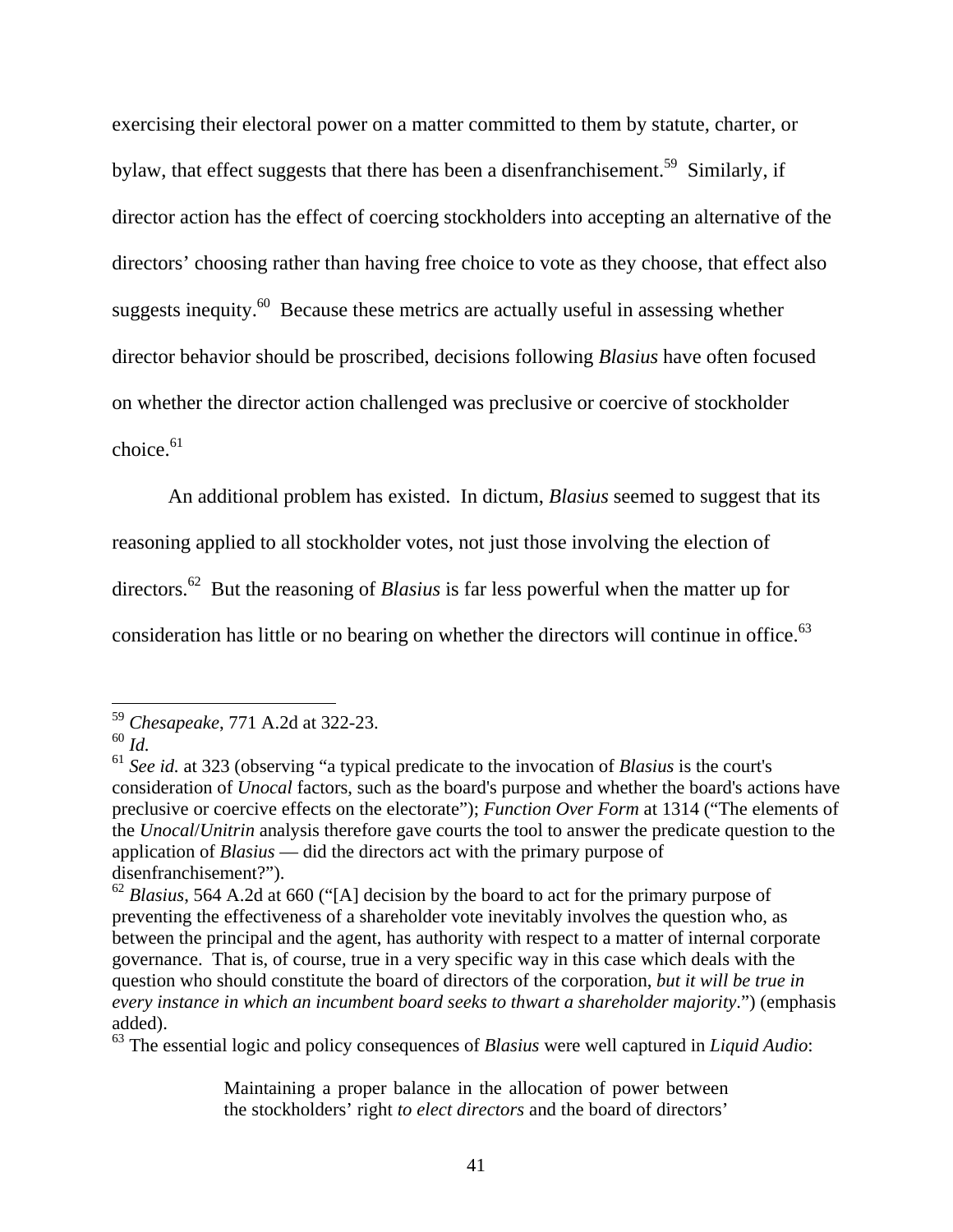Here's a news flash: directors are not supposed to be neutral with regard to matters they propose for stockholder action. $64$  As a matter of fiduciary duty, directors should not be advising stockholders to vote for transactions or charter changes unless the directors believe those measures are in the stockholders' best interests. And when directors believe that measures are in the stockholders' best interests, they have a fiduciary duty to pursue the implementation of those measures in an efficient fashion. That does not mean, of course, that directors can use inequitable means that dupe or dragoon stockholders into consenting. But it does mean that directors can use the legal means at their disposal in order to pursue stockholder approval, means that often include tools like the ability to set and revise meeting dates or to adjourn a convened meeting.65 Post-*Blasius* cases have

> right to manage the corporation is dependent upon the stockholders' unimpeded right to vote effectively *in an election of directors*. This Court has repeatedly stated that, if the stockholders are not satisfied with the management or actions of their elected representatives on the board of directors, the power of corporate democracy is available to the stockholders *to replace the incumbent directors when they stand for re-election*. Two decades ago, this Court held: 'The courts of this State will not allow the wrongful subversion of corporate democracy by manipulation of the corporate machinery or by machinations under the cloak of Delaware law. Accordingly, careful judicial scrutiny will be given a situation in which the right to vote *for the election of successor directors* has been effectively frustrated and denied.

 $\overline{a}$ 

*Liquid Audio*, 813 A.2d at 1127 (quoting *Giuricich v. Emtrol Corp.*, 449 A.2d 232, 239 (Del. 1982)) (emphasis added).

<sup>64</sup> See MONY, 853 A.2d at 676-76 ("[O]nce a board of directors deems a merger agreement favorable, it may employ various legal powers to achieve a favorable outcome on a shareholder vote required to approve that agreement.").

<sup>65</sup> Blasius itself recognized that the key issue is whether directors were ultimately preventing stockholders from freely exercising the right to vote on a matter committed to them. *Blasius*, 564 A.2d at 663 ("[T]here is a vast difference between expending corporate funds to inform the electorate and exercising power for the primary purpose of *foreclosing* effective shareholder action.") (emphasis added).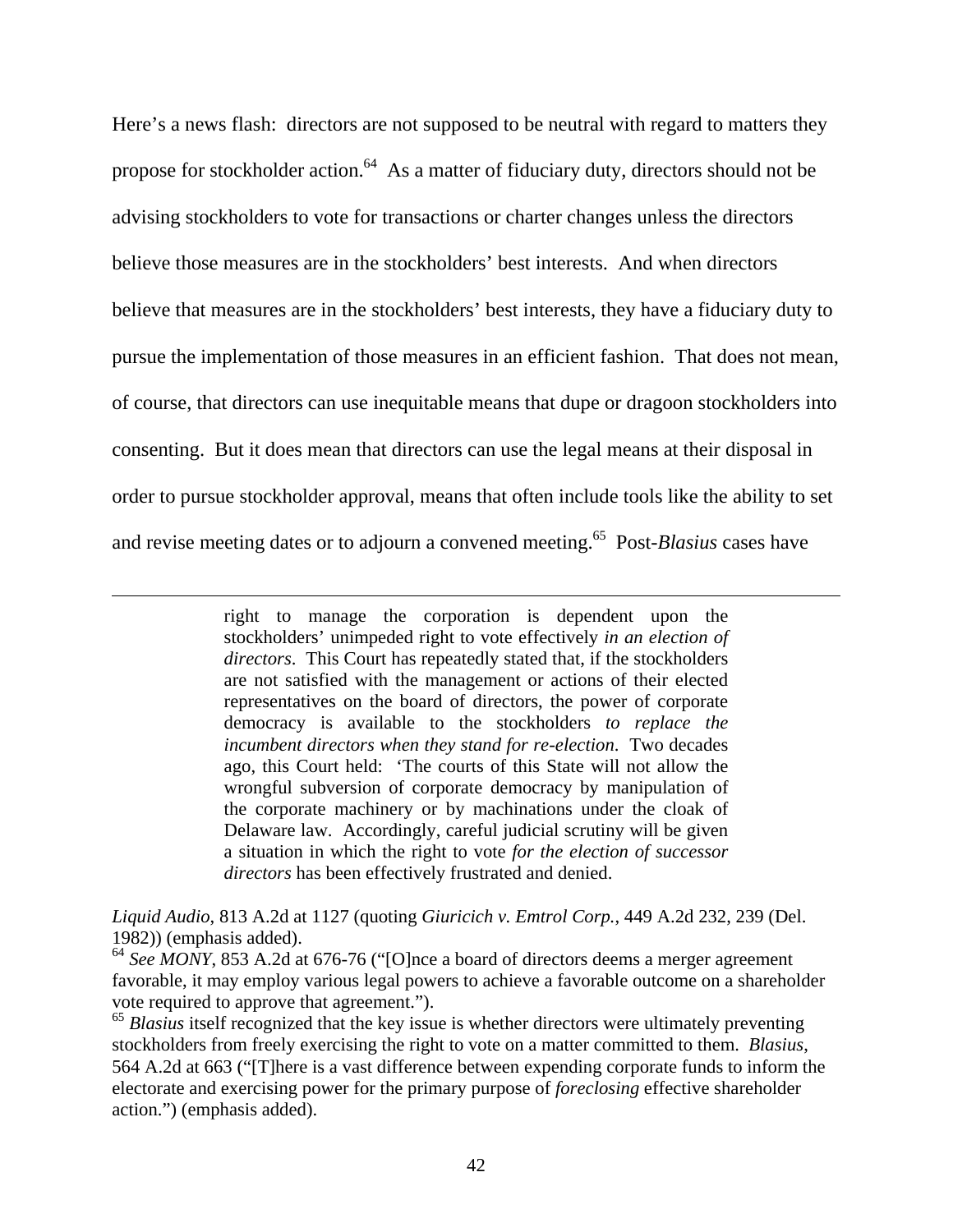wrestled with that reality and display understandable discomfort about using such a stringent standard of review in circumstances when a stockholder vote has no bearing on issues of corporate control.<sup>66</sup>

 The Delaware Supreme Court's relatively recent decision in *MM Companies, Inc. v. Liquid Audio, Inc.*67 can be read as signaling that Court's recognition that a clearer approach to corporate election disputes was necessary, and that the stringency of the *Blasius* approach should be reserved largely for director election contests or election contests having consequences for corporate control.<sup>68</sup> In that case, the Supreme Court strove to bring the *Blasius* and *Unocal* standards together in a workable manner. Thus, the Court stated:

> When the *primary purpose* of a board of directors' defensive measure is to interfere with or impede the effective exercise of the shareholder franchise in a contested election for directors, the board must first demonstrate a compelling justification for such action as a condition precedent to any judicial consideration of reasonableness and proportionately. . . . To invoke the *Blasius* compelling justification standard of review *within* an application of the *Unocal* standard of review, the defensive actions of the board only need to be taken for the primary purpose of interfering with or impeding the effectiveness of the stockholder vote in a contested election for directors.<sup>69</sup>

<sup>66</sup> *E.g.*, *MONY*, 853 A.2d 661, 675 n.51 (Del. Ch. 2004) ("*Blasius* is not easily or readily applied outside the context of matters touching on directorial control, as its demanding standard could unduly limit the legitimate exercise of directorial power and discretion in other contexts."); *Peerless*, 2000 WL 1805376 at \*8-9 (Del. Ch. 2000).

<sup>67 813</sup> A.2d 1118 (Del. 2003).

<sup>68</sup> *Id.* at 1130-32.

<sup>69</sup> *Id.* at 1132 (emphasis in original).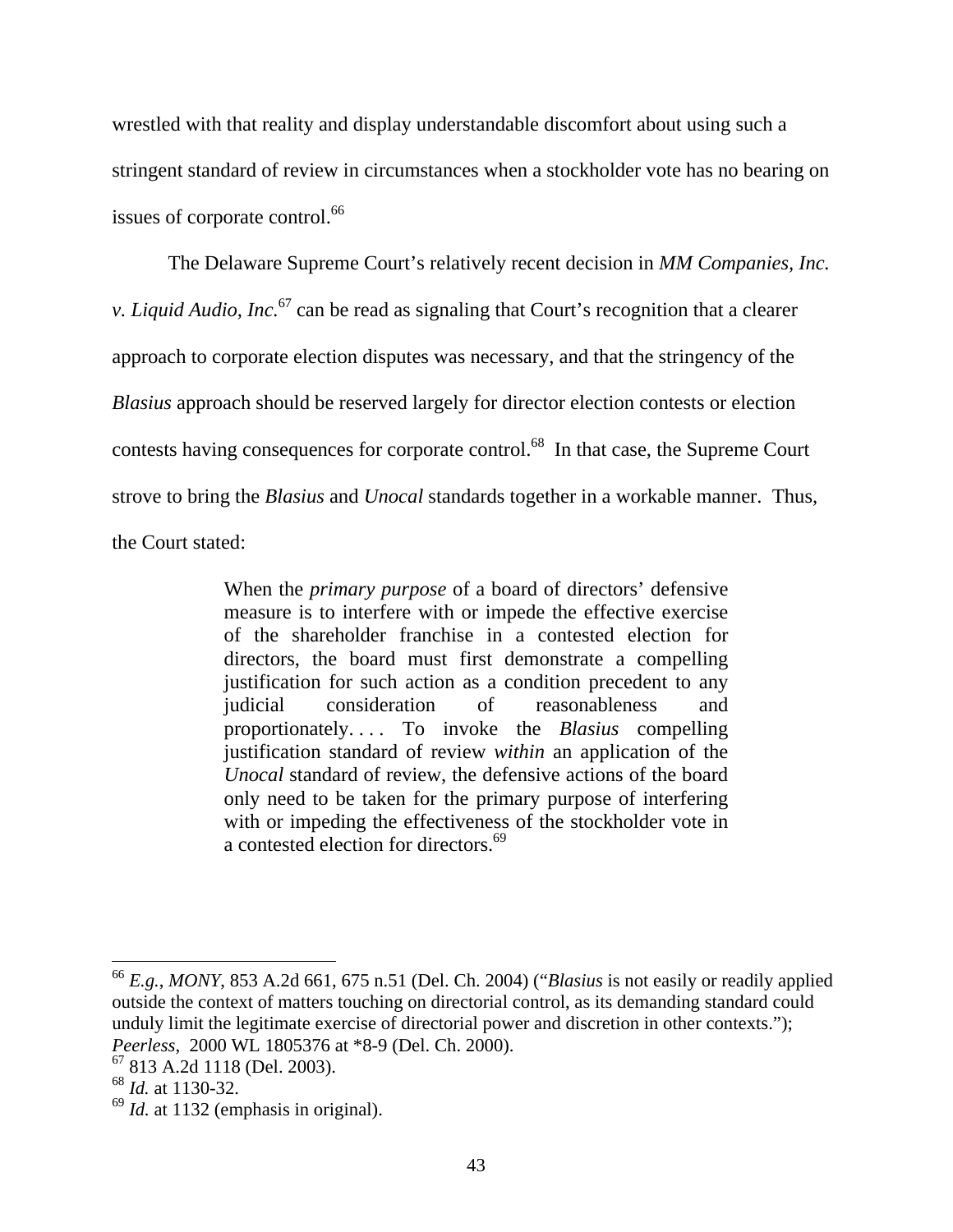One can read *Liquid Audio* as suggesting that the heightened scrutiny that *Unocal*'s fit test employs to assess defensive actions by directors, was to be ratcheted up to a form of strict scrutiny when the directors' actions affected the corporate franchise. Although it does not use those precise words, *Liquid Audio* can be viewed as requiring the directors to show that their actions were reasonably necessary to advance a compelling corporate interest.<sup>70</sup>

 That formulation is an improved one but still a problematic one. The extremely stringent "compelling justification" standard endures, and to my knowledge only one prior decision, as an alternative holding in extraordinary circumstances, has ever found it satisfied.<sup>71</sup> As a result, the temptation to avoid applying the standard as an actual means to make a decision rather than a post-hoc label will remain. Relatedly, because the test is still technically distinct from the circumstantial reasonableness tests used in many M & A contexts, an unfortunate proliferation of standards of review persists.

 Consistent with the directional impulse of *Liquid Audio*, I believe that the standard of review that ought to be employed in this case is a reasonableness standard consistent with the *Unocal* standard.<sup>72</sup> I recognize in so stating that some of the prior *Unocal* case

<sup>70</sup> *Id.* at 1129.

<sup>71</sup> *Hollinger Int'l, Inc. v. Black*, 844 A.2d 1022, 1089 (Del. Ch. 2004) (after determining *Blasius* did not apply, holding that if *Blasius* did apply, the board had a compelling justification for any incidental burden on voting rights resulting from enacting a rights plan in response to a controlling stockholder's threat to use its voting control — which resulted from owning highvote stock that gave the controller voting control with less than 20% of the economic equity to facilitate serious breaches of contractual and fiduciary duties that had the intended effect of wrongly diverting a sales opportunity belonging to the corporation to the controller).

<sup>72</sup> *See Chesapeake*, 771 A.2d at 323 ("If *Unocal* is applied by the court with a gimlet eye out for inequitably motivated electoral manipulations or for subjectively well-intentioned board action that has preclusive or coercive effects, the need for an additional standard of review is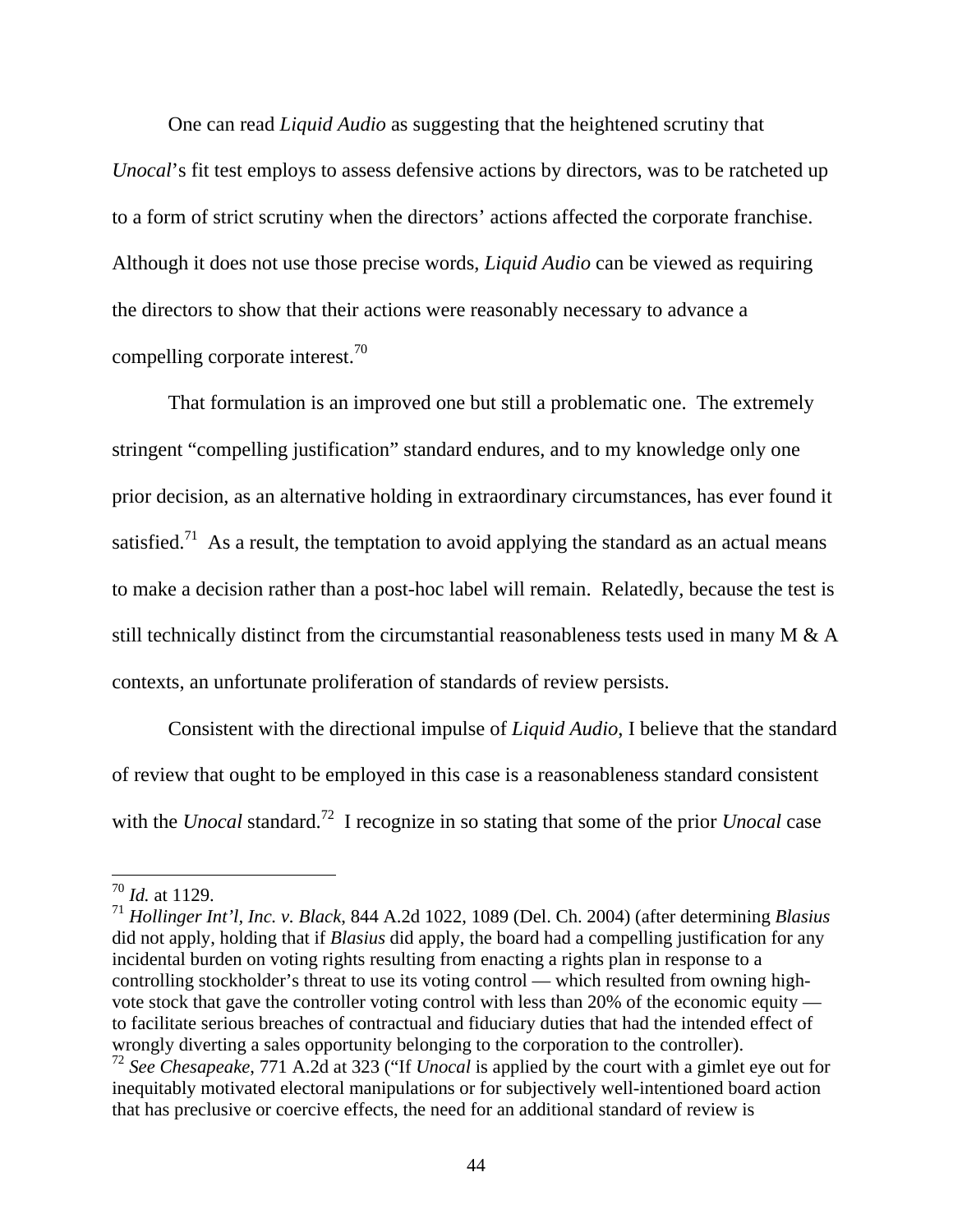law gave reason to fear that that standard, and the related *Revlon*73 standard, were being denuded into simply another name for business judgment rule review. More recent decisional law, one hopes, has been truer to the test as written.<sup>74</sup> and our cases have universally recognized the need for close scrutiny of director action that could have the effect of influencing the outcome of corporate director elections or other stockholder votes having consequences for corporate control.

 To be specific, I believe that in this case, the burden should be on the Inter-Tel board as an initial matter to identify a legitimate corporate objective served by its decision to reschedule the June 29 special meeting on the Mitel Merger and to set a new record date. As part of meeting that burden, the directors should bear the burden of persuasion to show that their motivations were proper and not selfish. That showing, however, is not sufficient to ultimately prevail. To ultimately succeed, the directors must show that their actions were reasonable in relation to their legitimate objective, and did not preclude the stockholders from exercising their right to vote or coerce them into voting a particular way. If for some reason, the fit between means and end is not reasonable, the directors would also come up short.<sup>75</sup>

substantially lessened. Stated differently, it may be optimal simply for Delaware courts to infuse our *Unocal* analyses with the spirit animating *Blasius* and not hesitate to use our remedial powers where an inequitable distortion of corporate democracy has occurred.").

<sup>73</sup> *Revlon*, 506 A.2d at 179.

<sup>74</sup> *E.g., In re Topps Co. S'holders Litig.*, 926 A.2d 58 (Del. Ch. 2007); *Chesapeake*, 771 A.2d 293; *ACE Ltd. v. Capital Re Corp.*, 747 A.2d 95 (Del. Ch. 1999); *Mentor Graphics Corp. v. Quickturn Design Systems, Inc.*, 728 A.2d 25 (Del. Ch. 1998), aff'd, 721 A.2d 1281 (Del. 1998); *cf. Omnicare, Inc. v. NCS Healthcare, Inc.*, 818 A.2d 914 (Del. 2003).

Notably, Chancellor Allen used a mode of analysis similar to that outlined here to address a decision of a board to hold an annual meeting later than it was intending because it was facing a proxy contest for board control from a takeover bidder. *Stahl v. Apple Bancorp, Inc.,* 579 A.2d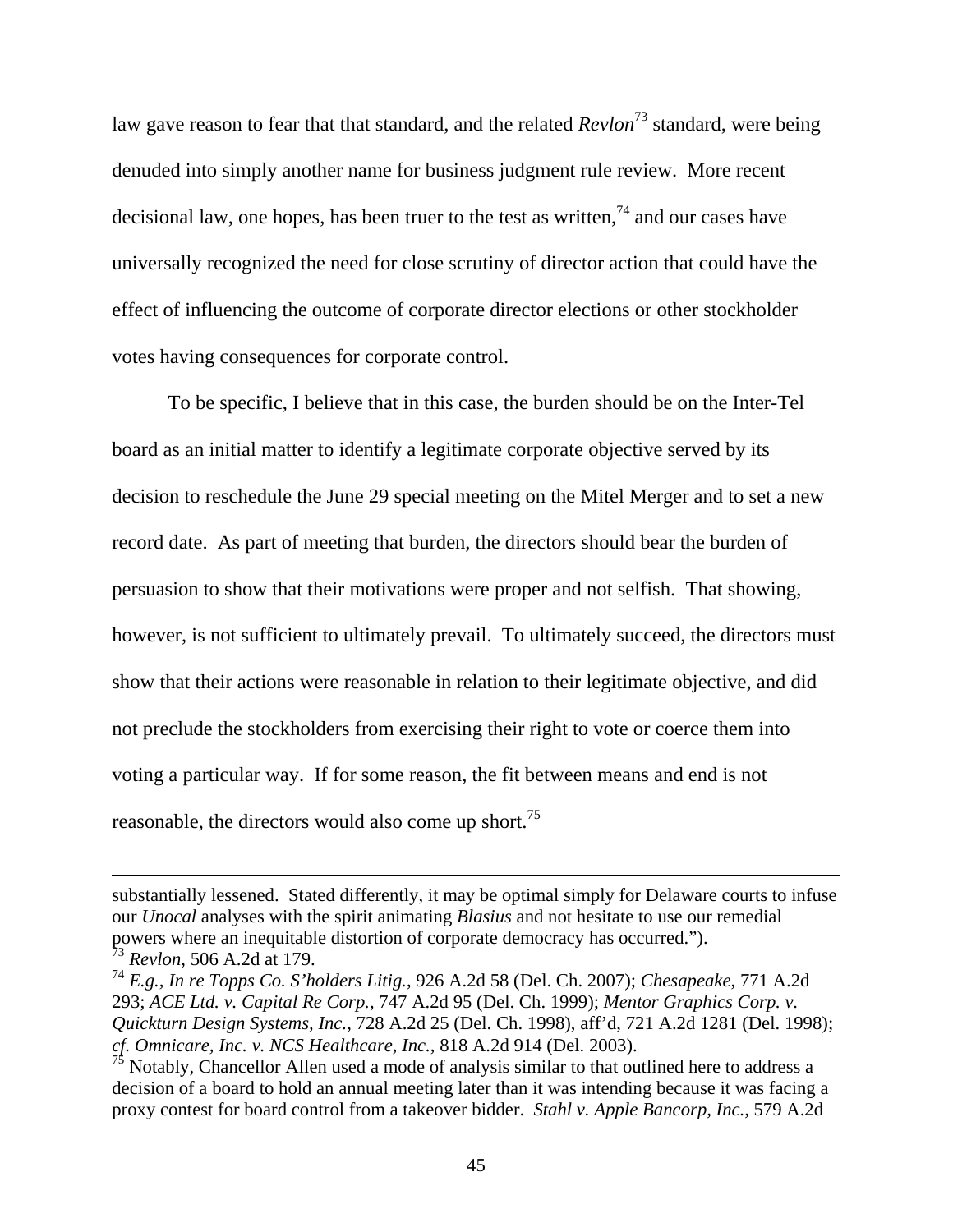Lest there be confusion, I do not believe that the use of a test of this kind should signal a tolerance of the concept of "substantive coercion"<sup>76</sup> in the director election process. The notion that directors know better than the stockholders about who should be on the board is no justification at all. So long as courts are vigilant, however, in recognizing this obvious proposition, a test along the lines identified can be used with integrity as a genuine standard of review to review board action addressing the conduct of elections.

Frankly, I do not believe that this test should be used as to director conduct not

affecting either an election of directors or a vote touching on matters of corporate

control.<sup>77</sup> This test is a potent one that should not be used in garden variety situations,

when more traditional tools are available to police self-dealing or improperly motivated

director action.<sup>78</sup>

<sup>1115 (</sup>Del. Ch. 1990)*.* Although Chancellor Allen reached his result by refusing to apply *Blasius,* he did so on grounds that prove the utility of a more straight-forward standard of review. Because the Apple Bancorp board acted for the legitimate purpose of allowing more time for the stockholders to consider information about the rival's bid that was relevant to the stockholders' voting decision and delayed, but did not preclude, a stockholder vote to replace the board, the board's actions did not impair the "exercise of the franchise." *Id.* at 1123. In other words, the board in good faith had advanced a legitimate corporate objective by means that were neither preclusive nor coercive. In fact, Chancellor Allen expressly justified his decision in part on the ground that the board's delay of the electoral contest had not "preclude[d] . . . any stockholder from effectively exercising his vote. . . ." *Id.* at 1122.

<sup>76</sup> *See Paramount Communications, Inc. v. Time Inc.*, 571 A.2d 1140, 1153 n.17 (Del. 1989) (using this term wrenched out of its original academic context).

<sup>77</sup> *MONY*, 853 A.2d at 675 & n. 51.

<sup>78</sup> The plaintiff, with some justification, cites to this court's decision in *Peerless*, 2000 WL 1806376, as supporting his preliminary injunction motion. In that case, this court employed the *Blasius* standard in reviewing whether to grant summary judgment against a board of directors that had adjourned a stockholder meeting as to only one of three items up for a vote. The other two items, which included a merger, had passed as the board had hoped. The third item, a proposal to add a substantial number of shares for issuance under the company's stock option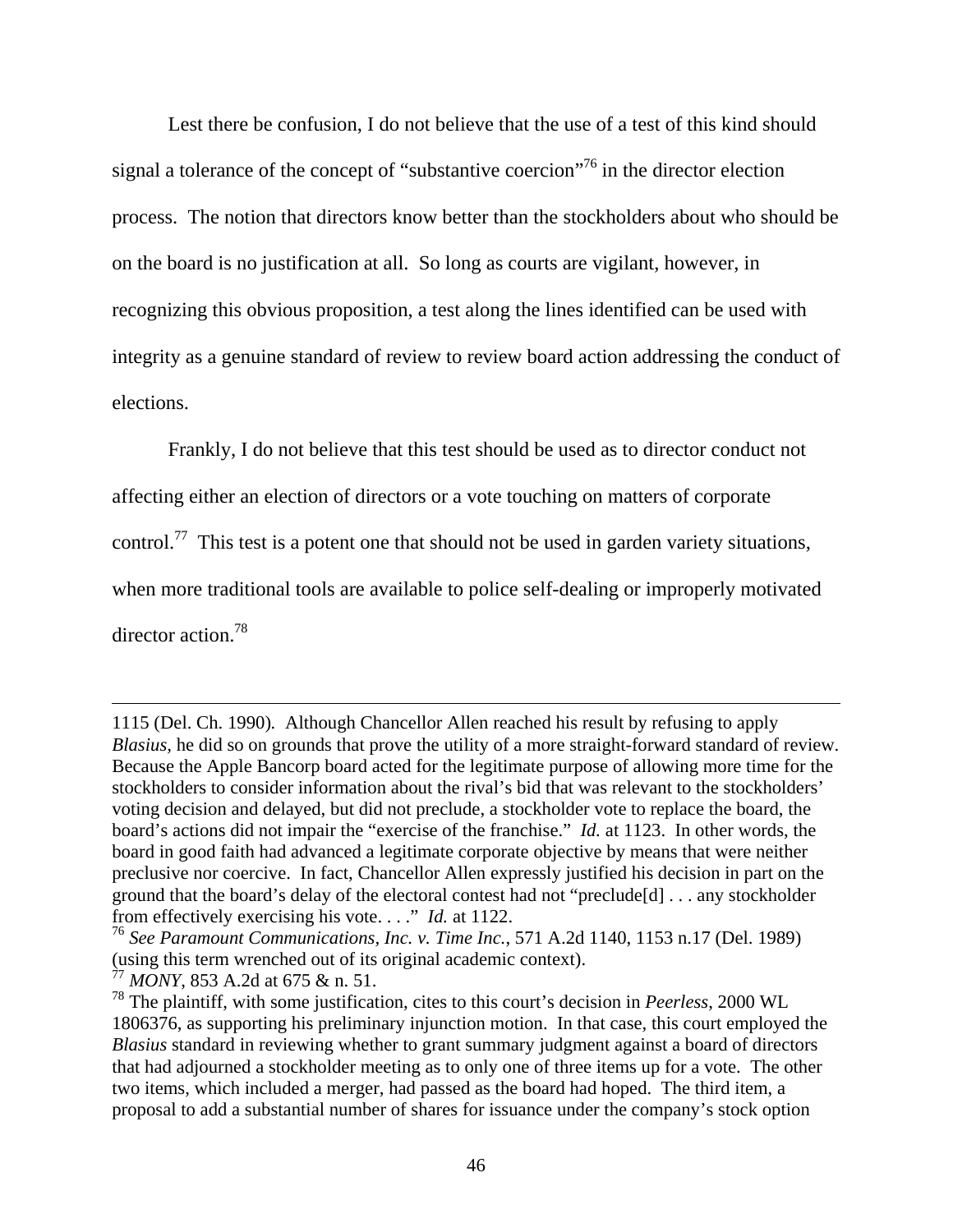plan, did not have enough votes for passage that day. The corporation's Chairman and CEO chaired the meeting. He stood to receive a material amount of any options granted under the proposal, if it was approved. When the proposal did not have enough votes to succeed, he, in accordance with the authority he had as chairman of the meeting under the company's bylaws, adjourned the meeting as to that proposal only and continued to solicit proxies. The board did not, however, "inform all of its stockholders that it had called the adjournment . . . ." *Id.* at \*11. Rather, it simply went out and tried to gather enough votes to put the proposal over the top.

 $\overline{a}$ 

On a summary judgment motion, this court held that the primary purpose of the adjournment was to "ensure the passage of" the proposal by "interfering with the shareholder vote." *Id.* Thus, it determined that the *Blasius* standard applied, even while acknowledging that it was "problematic" to apply the powerful *Blasius* standard to a stockholder vote in a situation that did not involve "entrenchment or control issues." *Id.* at \*12. The court refused, however, to find that the board could not prove a compelling justification for its action. Even though the proposal was one that the board could promulgate again immediately upon a no vote, the court left open the possibility that it could be convinced on a trial record that the financial and practical consequences of having to start from scratch and incur all the costs of a brand-new special meeting and proxy solicitation might have justified the adjournment.

On its facts, *Peerless* is distinct from the situation I face here. For one thing, in *Peerless* the corporation considered the electorate informed enough to vote intelligently on two of the three ballot issues. It did not adjourn except for the proposal on which it had not generated enough stockholder support. More importantly, the proposal in *Peerless* was one that could be resubmitted to the stockholders freely at any later time. Here, if the Mitel Merger was voted down, Mitel could walk and the Inter-Tel stockholders could have irrevocably lost the chance to receive the offer.

Being less technical, it is not clear to me that the facts of *Peerless* do not illustrate the problem with employing too powerful a test in addressing corporate votes that do not involve the election of directors or matters of corporate control. If, as the court was concerned about in *Peerless*, the adjournment was not fairly announced and the corporation solicited proxies without facing the opposition that it would have faced if it had acted more openly by informing the entire electorate of the continuation of the contest for votes, a straight-forward finding of inequity under the principles articulated in *Schnell* could be made. Likewise, if the board's advocacy of the proposal was somehow tainted by the self-interest of the CEO and Chairman, principles of entire fairness could have bite. Given that the court retains substantial authority using traditional forms of review to set aside even stockholder-approved action if the stockholder vote is compromised by misleading or incomplete disclosures, I am skeptical that adjournments as to votes not implicating director tenure or corporate control that are entirely consistent with authority that stockholders, via the corporate charter or bylaws, vest in directors or officers, or that otherwise rests in directors as a matter of their statutory authority, should be reviewable under a compelling justification standard or even under the *Unocal* standard. When (using the economically based sense of the terms employed by *Blasius*) the principal has given the agent authority to adjourn, there is no principal-agent problem other than the question of whether the agent has used its discretion on the subject consistent with its fiduciary duties. So long as the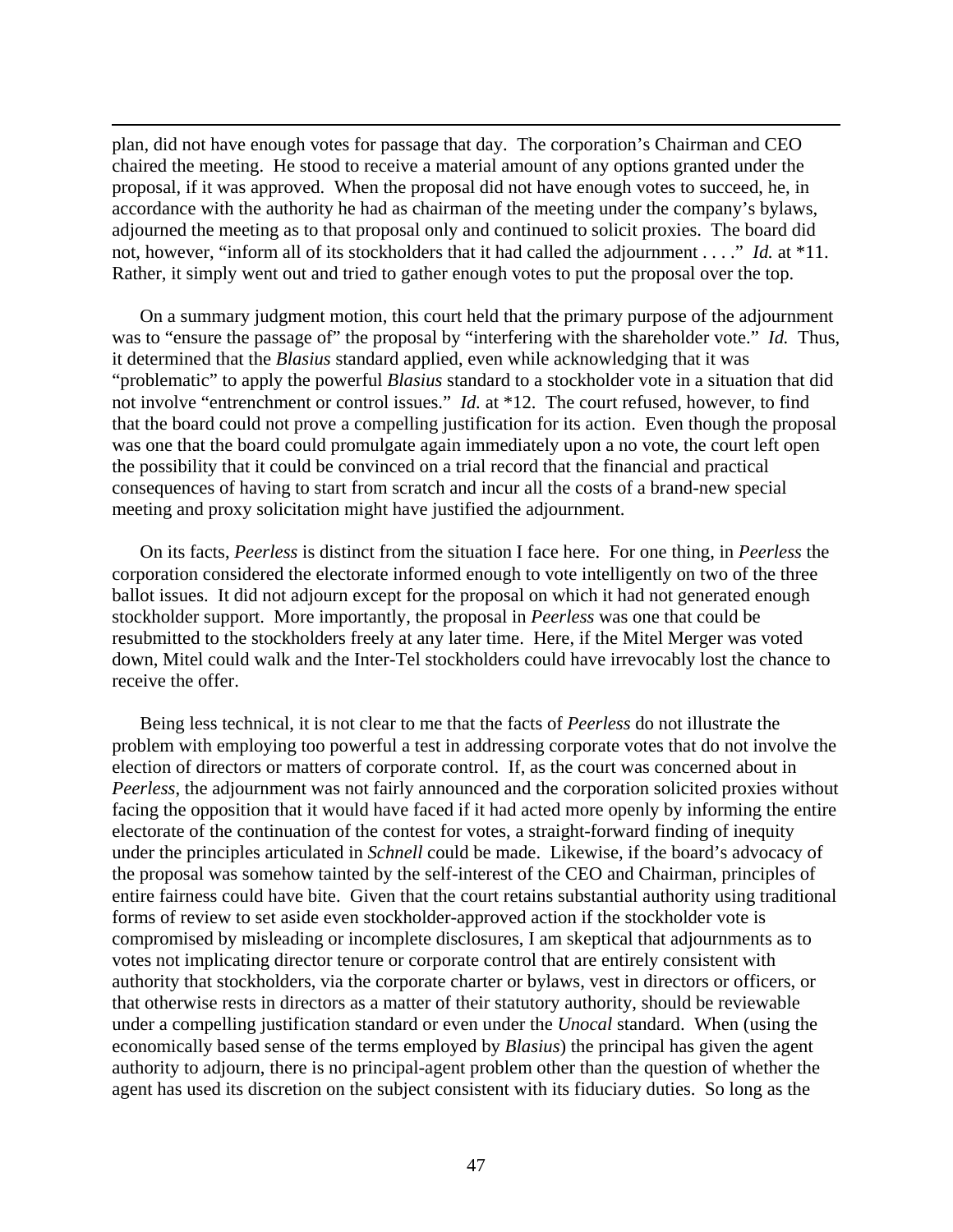Unlike the Inter-Tel Special Committee, I am not troubled by the application of this form of reasonableness review to stockholder votes on mergers. For nearly a quarter of a century, Delaware law has subjected directors to reasonableness review as to much of their conduct in the M  $\&$  A context. Here, for example, the Inter-Tel board is recommending a cash-out merger and had the duty under *Revlon* to act reasonably in pursuit of the highest value reasonably attainable. It does not seem to me to be shocking that the same directors would also be expected to prove that they acted reasonably if they took action that could have the effect of tilting the outcome of the vote on that merger. Furthermore, although it is true that the Inter-Tel board will lose their office if the Mitel Merger is approved, it is notable that the Special Committee members realized that if the Merger was defeated, the margin of defeat could be a subject of discussion in a proxy fight with Mihaylo at the September 12 annual meeting. And in the typical situation, the defeat of a board's favored merger is likely to have corporate control ramifications, as it suggests an opening for other buyers in the M  $\&$  A market and for stockholder activists who might have their own ideas about how to better manage the corporation. Stated even more directly, even if there is some imprecision, it would be better to have clarity about the standard of review and to use the standard to decide cases, rather than to continue

directors are motivated by a good faith belief that the proposal is in the stockholders' best interests, taking a short adjournment to gather additional votes in a fair way seems like the kind of business judgment the adjournment tool was designed to facilitate.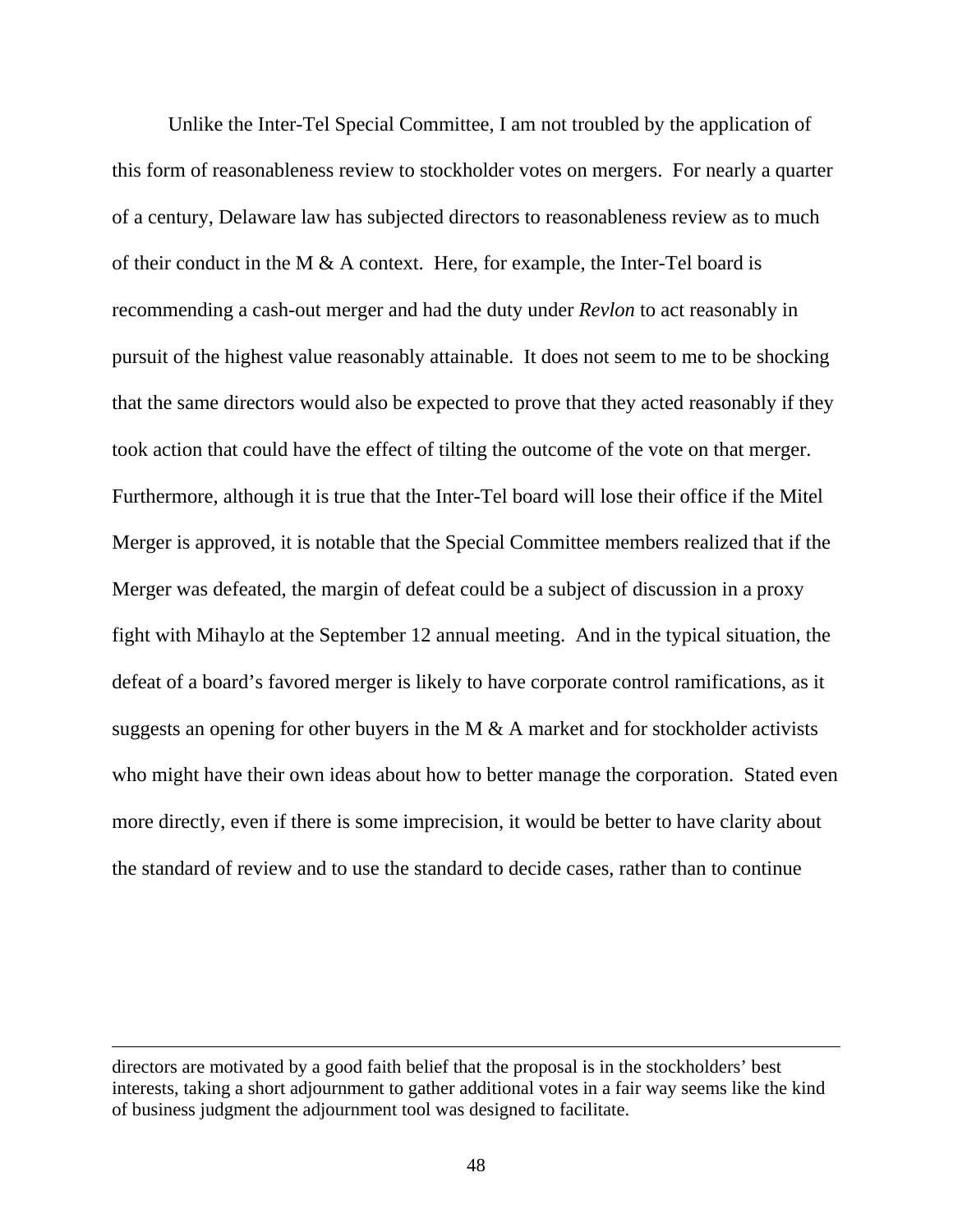backing into the standard of review only after all the case-specific facts have been closely analyzed.79

 Because it would be impossible and inappropriate for me to ignore the existence of *Liquid Audio* and other Delaware Supreme Court decisions continuing to refer to a compelling justification standard, I will apply the analysis I have outlined, which I believe is consistent with the direction the teaching in *Liquid Audio* logically leads, but will also expressly set forth whether I conclude that the Inter-Tel Special Committee has demonstrated a compelling justification for its actions.

B.

 As the starting point in my analysis, I address the question of whether the Inter-Tel Special Committee has convinced me that they in fact acted for reasons that were properly motivated. On that score, the record supports the conclusion that the Inter-Tel Special Committee was motivated by a good faith concern that the Mitel Merger was in the best interests of the Inter-Tel stockholders and that if the meeting was held as scheduled on June 29, the advantages the Merger promised to the stockholders would be irretrievably lost. In so finding, I do not blanch from acknowledging that the Special Committee took action precisely because they believed *—* in fact, knew to a virtual

 $79$  In so finding I approach the question from fundamentally the same position as this court's well-reasoned decision in *MONY*. The only difference is a practical one. The searching review used in *MONY* to get to the conclusion that the business judgment rule standard applied closely resembles a *Unocal* reasonableness review tailored to the electoral context. In my view, it would be preferable to simply use such an inquiry as the prism for cases of this type.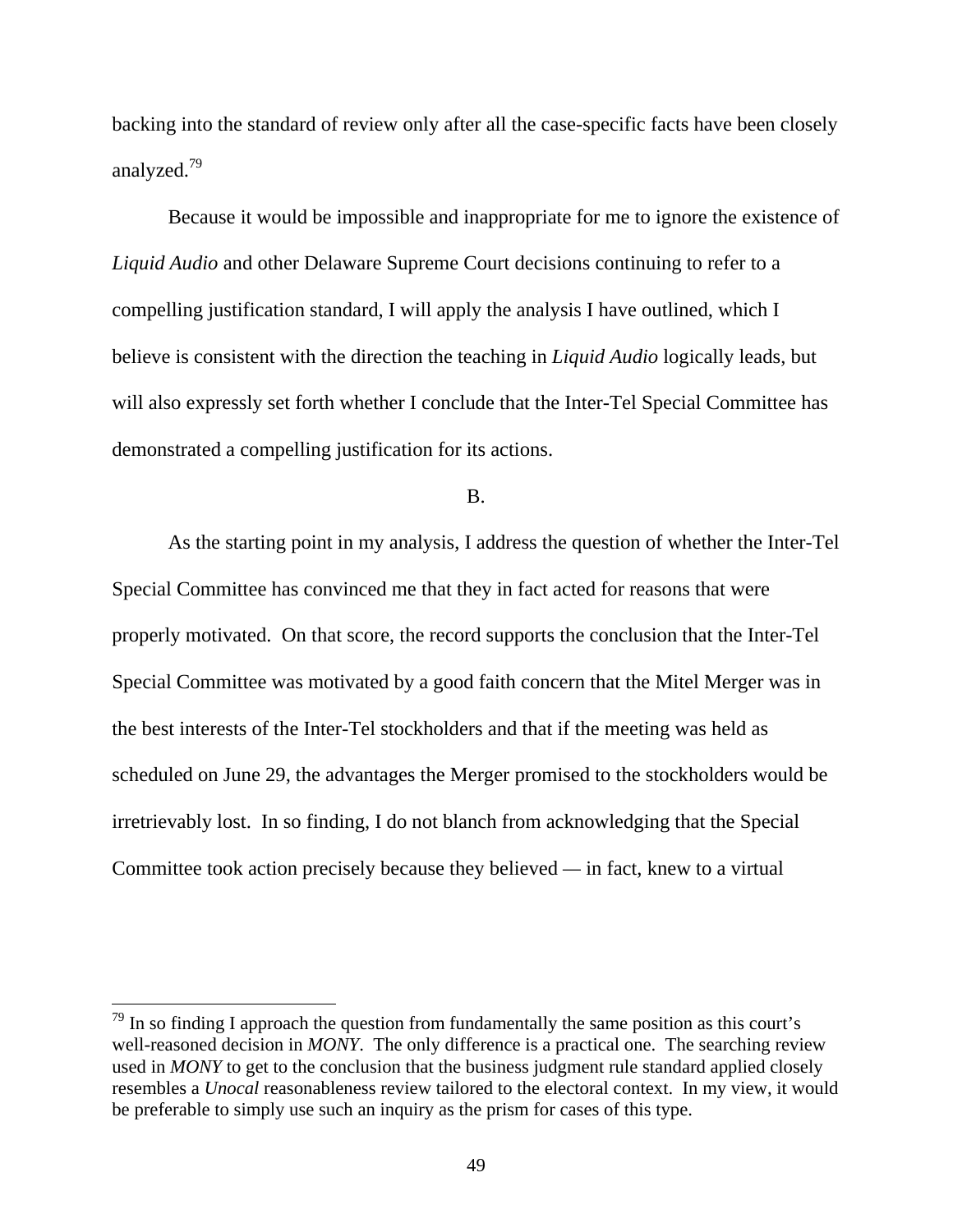certainty *—* that if the Merger vote went forward on June 29, the Merger would have been soundly defeated.<sup>80</sup>

 The plaintiff has not raised any argument at all questioning the independence of the Special Committee majority. Even as to Inter-Tel's CEO Stout, the plaintiff has been unable to suggest any substantial reason why Stout would favor a cash-out merger with Mitel over another higher-priced alternative or continuing as Inter-tel's CEO on a standalone basis if that would deliver more value. The plaintiff points to nothing about his severance package that was unusual and the plaintiff has not made any argument that Stout could have been fired with cause if Mihaylo was successful in taking over control of the board. In the event of a without cause dismissal, Stout would have stood to receive a substantial severance package.

 In concluding on this record that the Special Committee acted in good faith, I note the absence of any evidence that the Special Committee failed patiently to explore the possibility of a more-valuable alternative takeover bid from interested parties. By contrast, it appears that the Special Committee diligently responded to all interested parties and tried to facilitate attractive bids. Certainly, Vector Capital received such treatment, and that was also true of even Mihaylo. And, of course, it bears repeating that

<sup>80</sup> For this reason, this case is distinct from *MONY*. In that case, the board had collected yes votes on the merger from a majority of those who had granted proxies, but had not yet obtained a majority of the outstanding votes. 853 A.2d at 669. That is, the *MONY* board was winning. *Cf. Stahl*, 579 A.2d at 1124 (finding that a board of directors' decision to postpone an anticipated annual meeting to gather information about alternatives to an announced proxy contest combined with a tender offer that the company's proxy solicitor indicated was likely to prevail if the company did not present an economic alternative was reasonable under *Unocal*, but noting that it did not face a situation where a meeting had already been scheduled and proxies counted).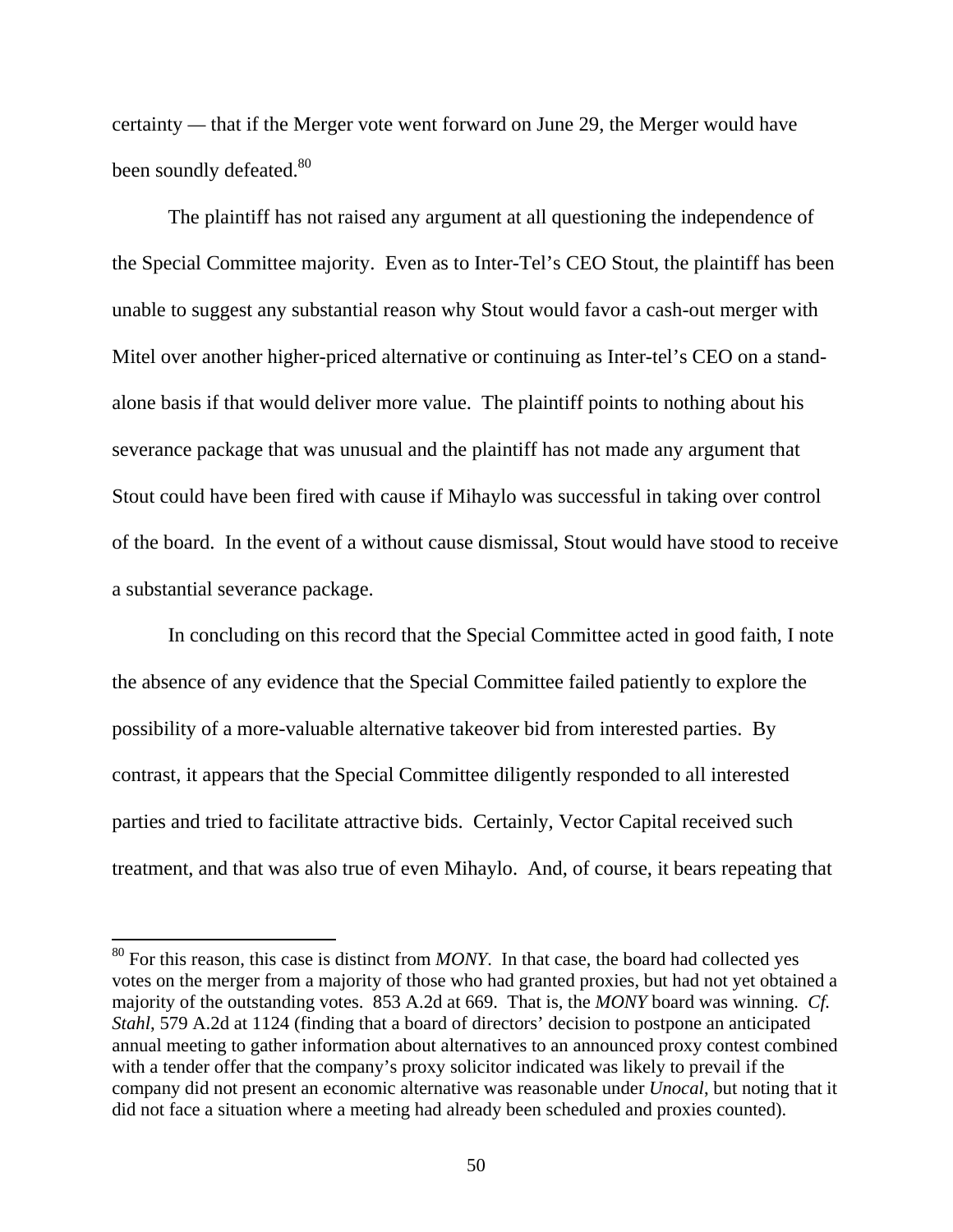the success of the Mitel Merger would speed, not slow, the departure of the Special Committee from their director offices.<sup>81</sup>

My conclusion that the Special Committee acted for a proper purpose does not mean, of course, that they acted in an ideal manner. As will be discussed, the Special Committee should have been more forthright about the reason for postponing the special meeting. It would have more straightforward to simply say that they were postponing the meeting because it appeared that the stockholders were likely to vote down the Merger, that the Special Committee recognized that Mitel had a right to walk once that was done, and that the Special Committee believed it was in the best interests of the electorate for the meeting to be postponed so that the stockholders would have additional time to reflect on how to vote. The Special Committee could then have indicated that the factors it did identify in its press release moving the meeting were ones that it wished to give the stockholders more time to consider. That type of disclosure would have been refreshingly direct.

 But I do not believe that the Special Committee members acted in bad faith simply because their press release (which was no doubt heavily lawyered) failed to expressly indicate that the Merger was going to fail if the vote was held on June 29 and that it put off the meeting because of that reality. I have no doubt that any reasonable stockholder, and certainly the institutional investors who own most of Inter-Tel's shares, got that.

<sup>81</sup> *Compare MONY*, 853 A.2d at 677-78 (finding directors disinterested in moving merger vote when approval of the merger would guarantee their own removal from office), *with Aprahamian v. HBO & Co.*, 531 A.2d 1204, 1207-08 (Del. Ch. 1987) (finding that a board's decision to postpone an annual meeting failed equitable review under *Schnell* when the decision was made on the eve of the meeting after the board learned it was about to be voted out of office).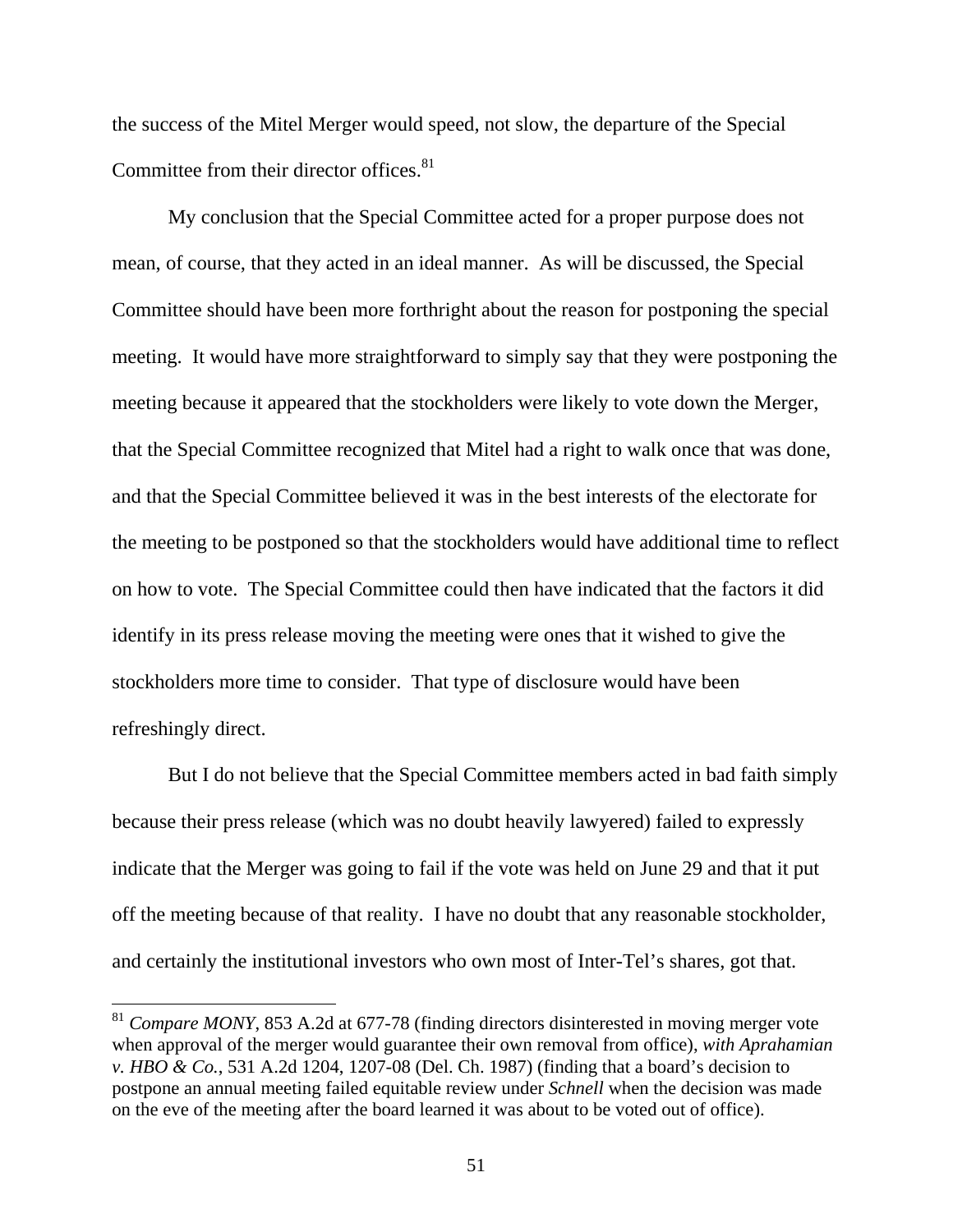Certainly Mihaylo, who had also employed leading M & A proxy solicitors, knew that was the case and used that as an argument for continued resistance to the Mitel Merger, if he thought it a good reason.

 In concluding that the Special Committee acted for the proper purpose of trying to do what they thought was best for the stockholders — to put the vote off so that they could rally more support for the Merger — I do not conclude they acted perfectly. As the plaintiff notes, the Special Committee's proxy solicitor indicated that a movement in the record date would not only allow actual holders of Inter-Tel stock who could not vote to do, it would do something more. A new prospective record date would, in Innisfree's view, allow arbitrageurs to buy additional shares at below the Merger price that could be voted. Because those shares could be bought at a price lower than the Merger price, arbitrageurs could make a profit by buying, voting for the Merger, and cashing in on the difference. The fact that the Special Committee dilated on this possibility in deciding to reschedule the special meeting and set a new record date was not disclosed publicly.

I will address later whether the non-disclosure of that fact, in itself, justifies an injunction. For now, I note that this failure to disclose this tactical motivation does not, in my view, call into question the Special Committee's honesty of purpose. The Special Committee's proxy solicitor was essentially its campaign tactician. The proxy solicitor was honestly reporting that there were existing holders of Inter-Tel who might buy even more shares if the record date was moved out.

 I am reluctant to premise an injunction on the notion that some stockholders are "good" and others are "bad short-termers." There are respectable public policy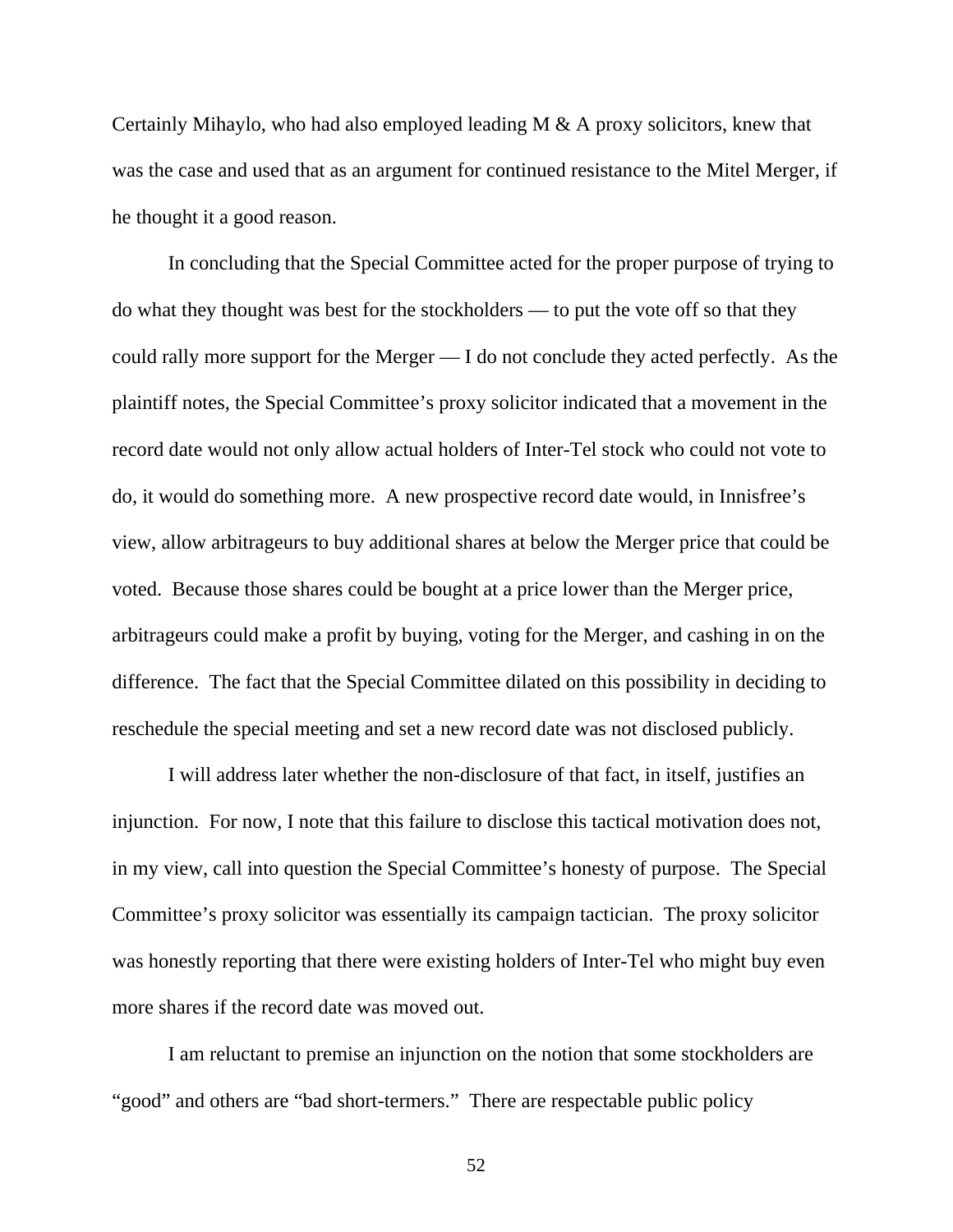arguments that can be made for legislators and regulators to fashion statutes and regulations that require minimum holding periods, as a pre-condition to the exercise of certain rights the invocation of which impose costs on all stockholders. That has not been done with the stockholder franchise and a court is poorly positioned to craft sensible distinctions of that kind in the rush of a preliminary injunction motion.<sup>82</sup> To that point, the plaintiff is asking me to premise an injunction on the notion that stockholders who would buy into Inter-Tel's stock at below the Merger price are so focused on the shortterm that they would not have rejected the Merger if Mihaylo had convinced them that his Recap Proposal was more valuable. But the plaintiff submits no rational economic argument why that is so.

 The Special Committee made clear that it would hold an annual meeting on September 12 if the Merger was defeated. If Mihaylo or another bidder made a higher bid, I perceive no reason why hedge funds like Millennium would not have supported a higher value alternative. Buttressing an injunction on the notion that these investors would take a smaller harvest in the swelter of August over a larger one in Indian Summer is not something this record supports. Sophisticated short-term traders can reap profits from a variety of scenarios. Investors like these could hardly be thought to be in the pocket of the Special Committee. They are the ultimate free agents and will go where they perceive profits are to be made.

 $82$  The concept of time-weighted voting has been around for many years. The DGCL does not embrace it.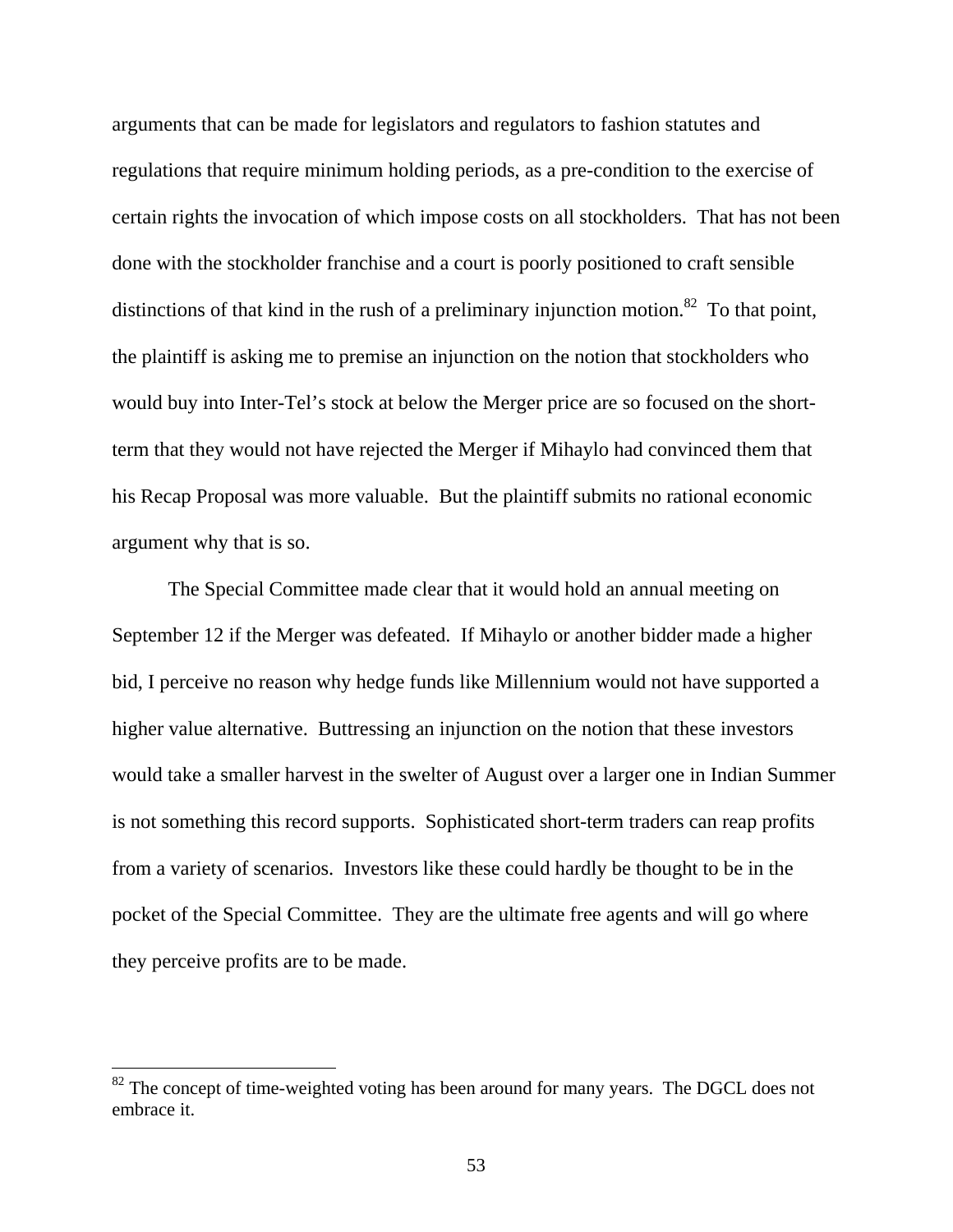Notably, the plaintiff has not argued that the board was attempting to put votes in the hands of investors who were "short" the company. What it is arguing is a larger and much more debatable point about whether the American public markets are prone to give irrational weight to the chance to receive an immediate premium when a superior return might be attained by a stand-alone strategy. Does the market really value future cash flows rationally? The plaintiff is a tad inconsistent on this, however, because it preferred a stale record date that might well have resulted in votes being cast by stockholders who had cashed out. That is, the bad arbs and hedge funds who bought in, had obviously bought their shares from folks who were glad to take the profits that came with market prices generated by the Merger and Vector Capital's hint of a higher price. Those folks, one can surmise, had satisfied whatever long-term objective they had for their investment in Inter-Tel. Whether one likes it or not, the reality is that in most  $M \& A$  situations, a large number of shares move into the hands of arbitrageurs as other investors take profits early and avoid the turbulence of the deal approval and consummation process.

 The plaintiff also slights the fact that the change in the record date also gave an interloper a chance to gain a toehold. For example, if Vector Capital had finally determined to make a real bid, it could have used the opportunity afforded by the new record date to buy shares. So too could other investors, such as activist hedge funds, who had "ideas" about value creation at Inter-Tel, and whose ideas could attract support from other hedge funds. In this regard, it is notable that Inter-Tel did not selectively announce the record date, by tipping it to favored investors. It announced the new record and meeting dates widely to the entire market at the same time.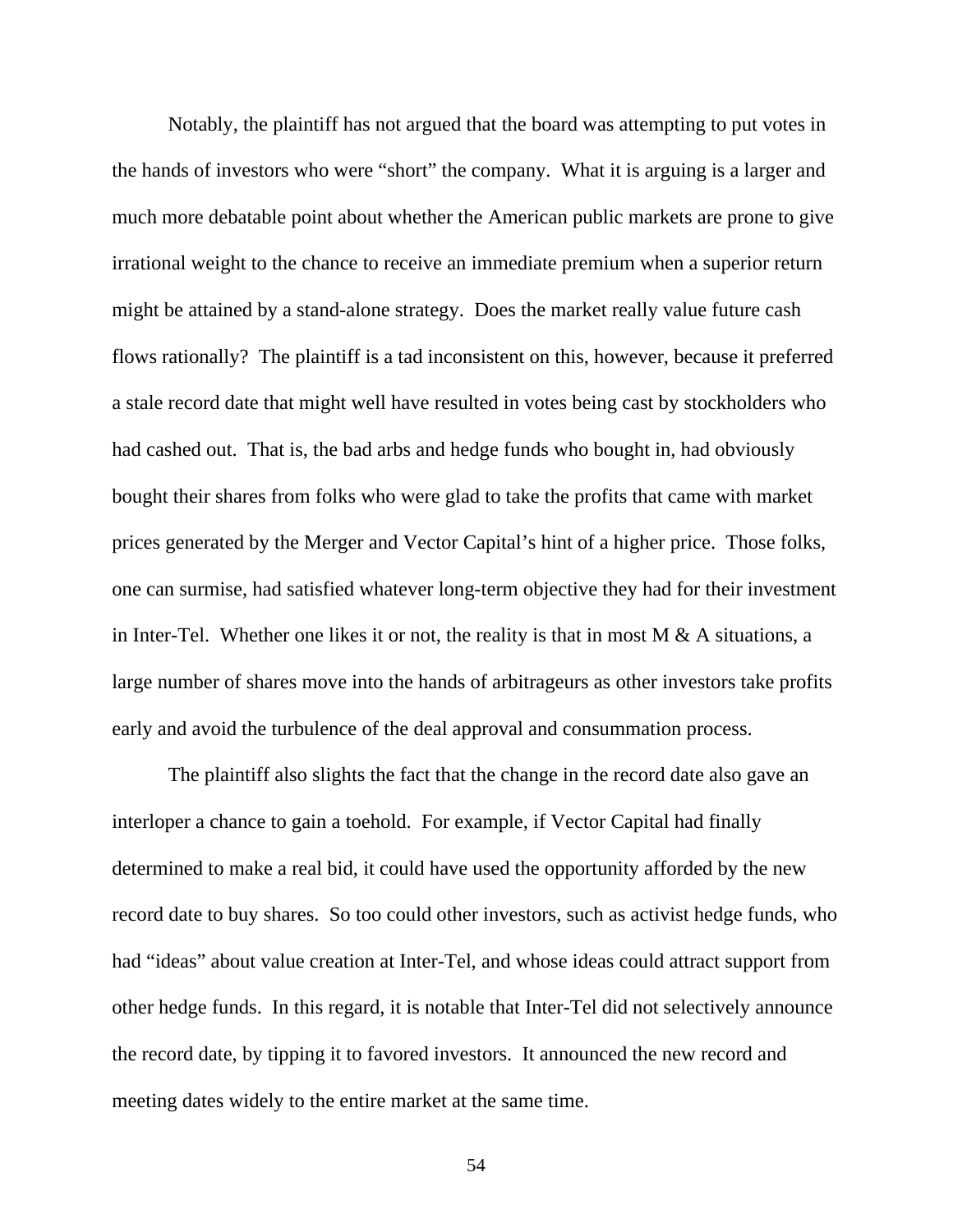Even in a scenario where the likely alternative to the Merger was a stand-alone strategy, the plaintiff has fallen far short of convincing me that the Special Committee's facilitation of new purchases of shares that could be voted threatened to undermine the fairness of the Merger vote. In a recent high-profile situation well-known to this court involving Lear Corporation, the stockholders of a public company in a troubled industry turned down a premium-generating merger at a postponed meeting, even though the acquiror had increased its bid after ISS recommended a no vote and it was apparent the votes were not there. Even though the acquiror sweetened the pot, ISS believed that the higher price was still inadequate for stockholders to give up the value that would flow if the company remained independent and continued to recommend a no vote. The stockholders voted the deal down.

 In the record, there is arguably conflicting evidence regarding whether the Special Committee viewed the change in the record date as a useful tool for securing the approval of the Merger. Innisfree clearly thought it would help. The Chairman of the Special Committee, Cappello, said that he was not sure one way or the other, as he did not know how any particular stockholders, including arbs and hedge funds, might ultimately vote at the postponed meeting.

The conflict is reconcilable. Cappello's uncertainty reflected his recognition that the factor that would ultimately determine how stockholders voted was whether, on the day of the Merger vote, the \$25.60 Merger price was financially attractive in comparison to the value that would likely result for Inter-Tel stockholders if the Merger was rejected. The Special Committee had a big burden to bear in that regard and had to continue its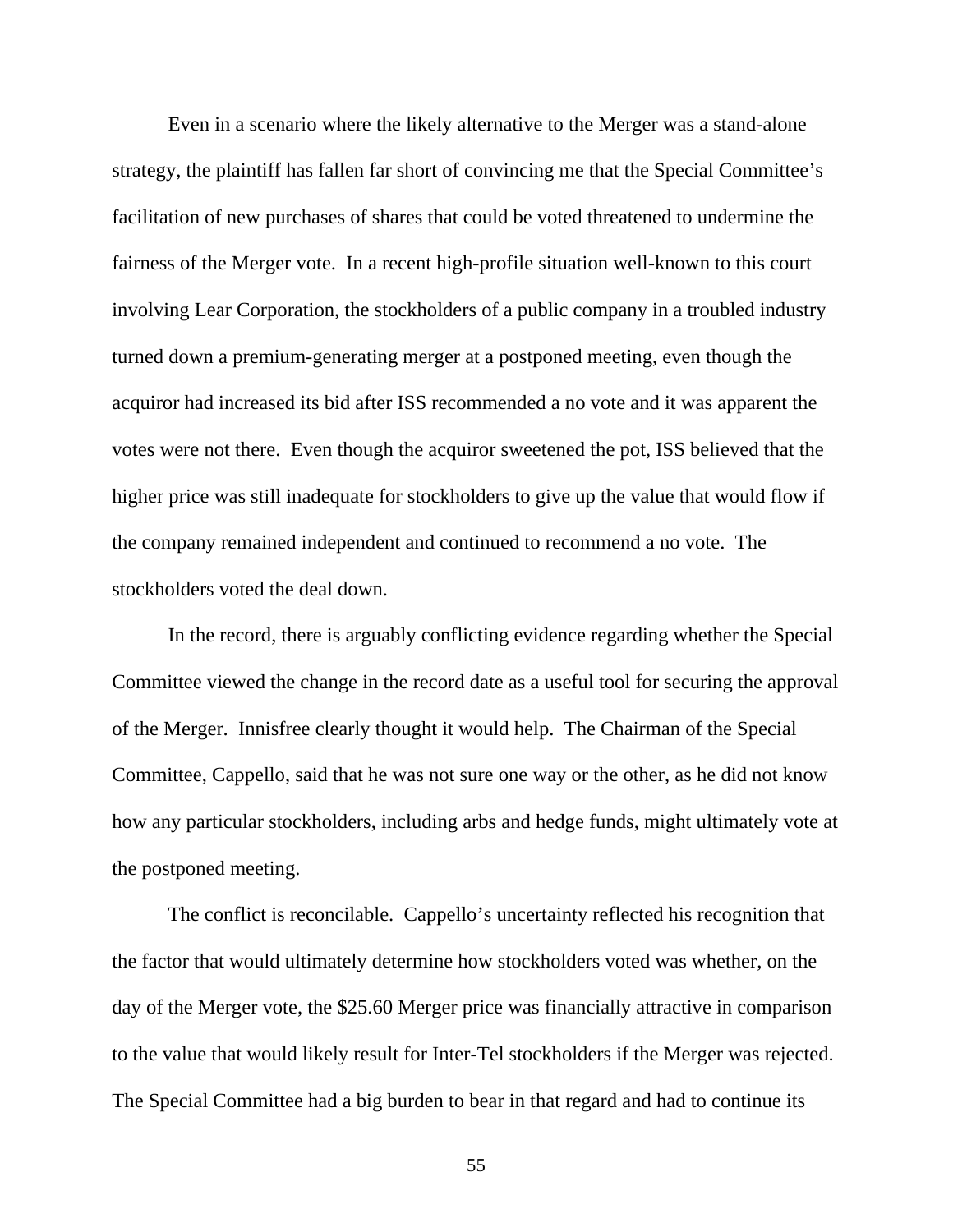duel with Mihaylo over that question but it thought with more time it could make its case more persuasively. But, because stockholders who bought in before the record date would have purchased their shares below the Merger price, they stood to profit if an achievable strategy or alternative promising more value than \$25.60 were available and Cappello knew that they would vote their self interest if they believed that was the case.

Of course, certainty has real economic value, as the plaintiff must admit. One reason why premium bids are so compelling is that they deliver certain value right now, and therefore look attractive in comparison to promises that going alone will generate an even higher value in two or three years time, especially given the execution risk that attends such promises. It may have been for that very reason that Mihaylo thought that the Inter-Tel board would sign up a merger with him in the \$22 to \$23 a share range in 2006.

 But the change in the record date did not unfairly tilt the odds against Mihaylo or any other Inter-Tel stockholder opposing the Merger. They remained free to convince their fellow stockholders that they would be better off economically if Inter-Tel rejected the Mitel bid and remained independent. If they made a convincing case that they were correct about where the most dollars could be had, they stood to prevail. In being inclined in this direction, I note that the plaintiff has failed to show that the agency problems resulting from the "separation of ownership from ownership" — i.e., from the fact that institutional investors have agency problems of their own because their interests are not identical to their investors' — are so substantial that stockholders will accept a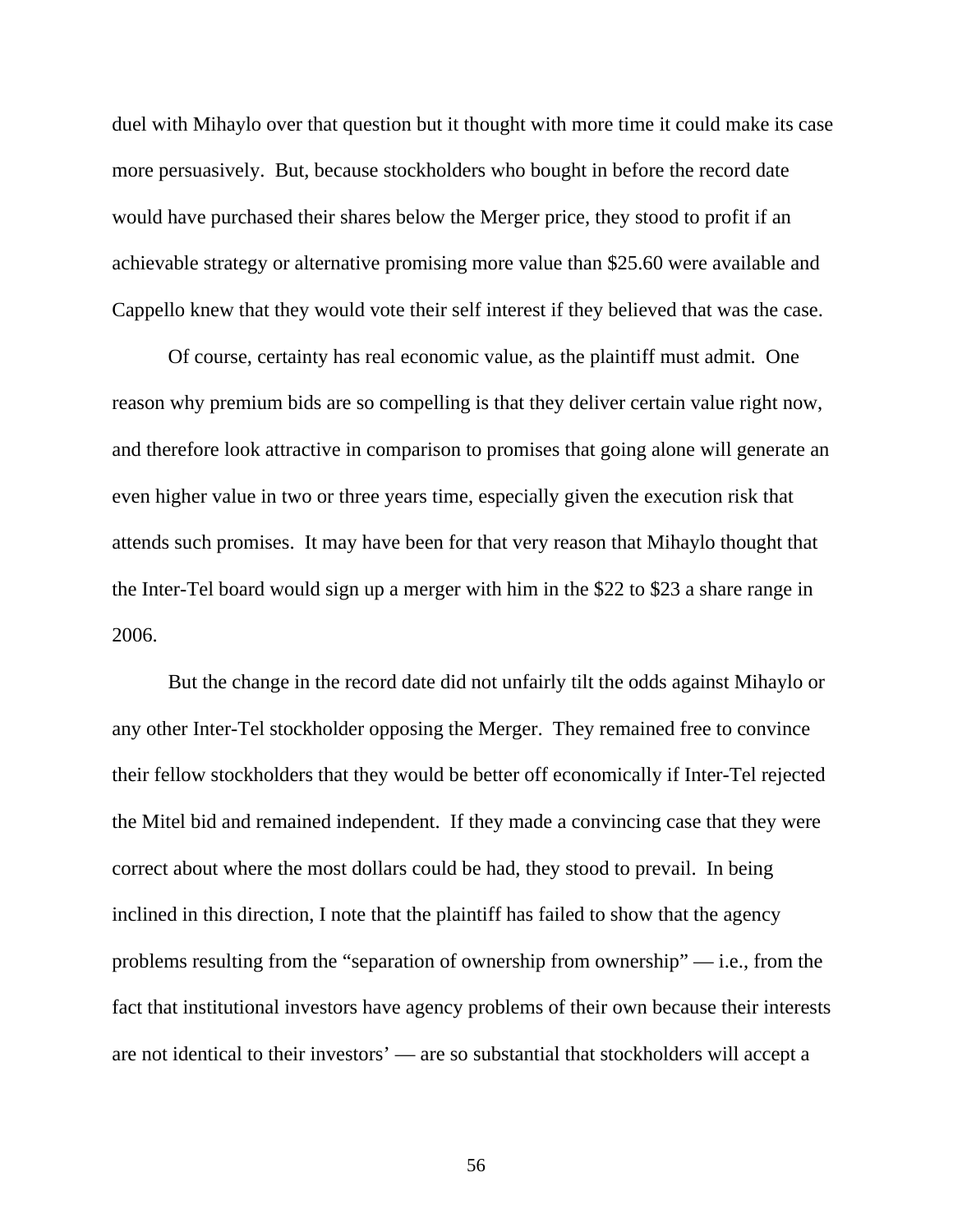merger at \$25.60 per share when they stand to make more profit on a risk- and inflationadjusted basis by rejecting it.

As important, the Special Committee has persuaded me, on this preliminary injunction record, that the change in the record date was not what determined the outcome of the ultimate Merger vote. What determined the outcome was that ISS and Inter-Tel stockholders who held on both record dates came to view the Mitel Merger as the value-maximizing option. That change in behavior also negates the plaintiff's view that the circumstances that the Special Committee considered to have been consequential on June 29 in delaying the meeting were trifles. Taken together, the fuller information the stockholders had regarding Inter-Tel's operating performance and prospects, the state of the debt markets, and the credibility and value of Mihaylo's Recap Proposal was obviously influential. On August 2, the Inter-Tel stockholders had a much clearer understanding that their choice was down to taking the \$25.60 per share Mitel bid or remaining stockholders in an independent Inter-Tel. No higher valued offer was coming from Mitel, Mihaylo, or another source.

The remaining factors to be analyzed can be addressed summarily. The Special Committee's acts did not preclude the Inter-Tel stockholders from freely choosing to reject the Merger. All a stockholder who held stock on both record dates had to do to register an objection to the Merger was to stick to her guns. Indeed, in this context, a stockholder who simply failed to return a proxy would effectively cast a no vote. Being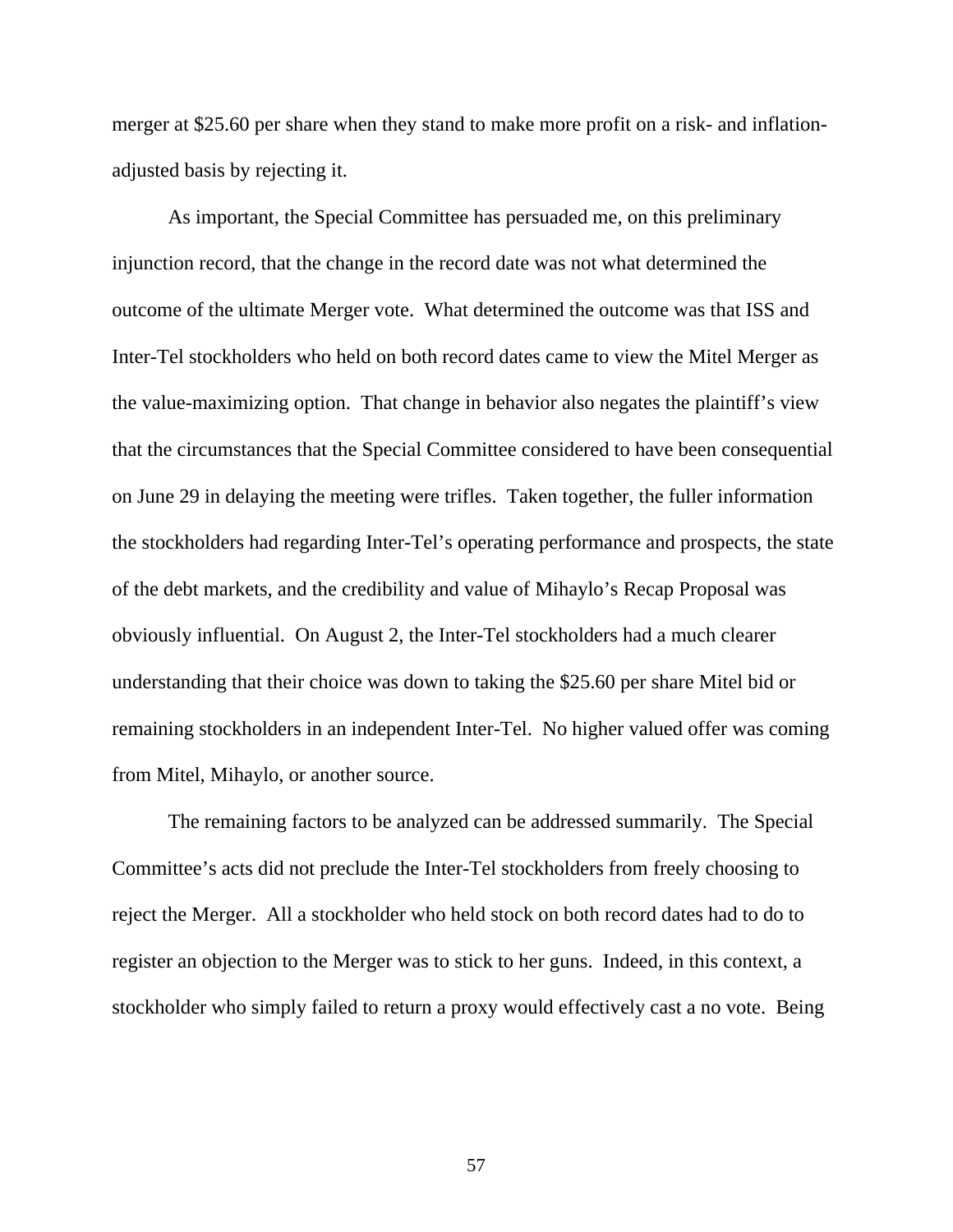required to wait a month or so before making a final decision hardly subjects stockholders to a loss of free will. Prior cases support this conclusion.<sup>83</sup>

Likewise, the Special Committee did not coerce the Inter-Tel stockholders. The short delay and new record date did not force Inter-Tel stockholders to change their vote. The sophisticated investors and proxy advisory firms involved in assessing the Mitel Merger's merits faced no sanction if they continued to view that Merger negatively, and there is no evidence that the Special Committee made threats of any kind.

Admittedly, the plaintiff does distrust the Special Committee's assessment of Inter-Tel's future prospects. But on this record, there is no basis for me to conclude that the Special Committee's reporting of Inter-Tel's second quarter results or management's revision of the company's projections was intentionally misleading or that the management revisions were not honestly made. Notably, as the plaintiff points out, the changes were not seismic in nature. A good faith decision to give the market more current and reliable information about the company's future prospects is not coercive; to the contrary, such a decision would seem to give the stockholders information that is useful to them in voting. Moreover, Mihaylo was well positioned to, and did, take issue with the Special Committee's assessment and the Special Committee faced a skeptical electorate unlikely to give unthinking weight to its views. By this time, Inter-Tel's stockholders and the proxy advisory services were skeptical of both the Special

<sup>83</sup> *E.g. H.F. Ahmanson & Co. v. Great W. Fin. Corp.,* 1997 WL 305824, at \*16 (Del. Ch. June 3, 1997) (finding that a seven week delay of an annual meeting by a board facing a proxy contest would not prevent the effective exercise of the stockholders' franchise and thus *Blasius* did not apply).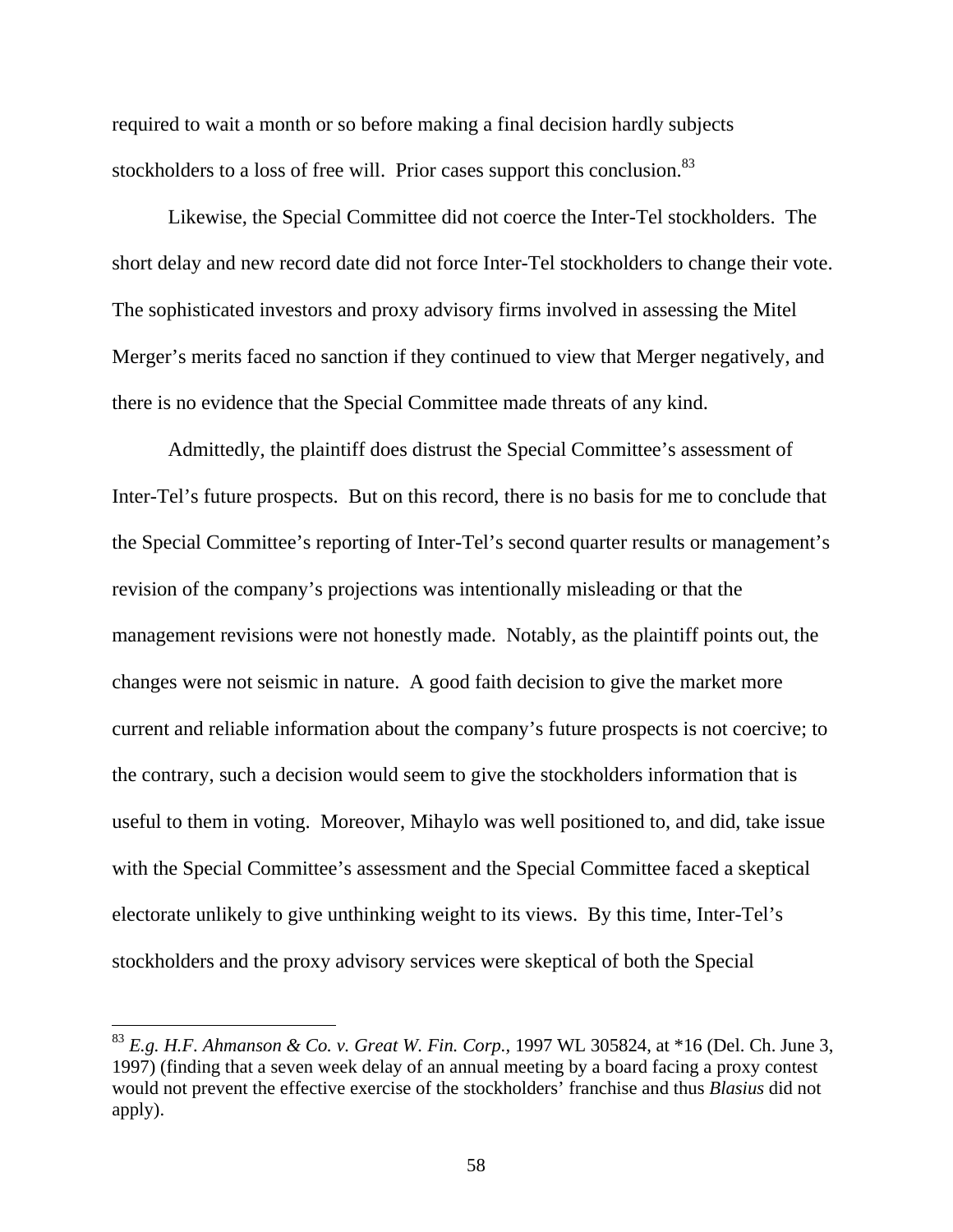Committee and Mihaylo and therefore viewed Inter-Tel's revised projections through that lens. After considering the Special Committee's and Mihaylo's positions, the overwhelming majority of Inter-Tel's stockholders concluded that the Special Committee had the better of the arguments, especially given Mihaylo's failure to come forward with a firm bid.

As to the question of coercion, the plaintiff have raised an argument based on that tritest of legal phrases — ye olde "slippery slope." If the Inter-Tel board could do this, why can't all boards simply convert the merger approval process into an Ironman triathalon, wearing the stockholders down until their loss of bodily function is so substantial that they relent simply to avoid further pain?<sup>84</sup> The answer to that, of course, is that the powers of equity can police manipulative behavior of that kind if it transpires.

But the situation here does not involve a board asking stockholders to survive a grueling gauntlet. The Special Committee's rescheduled date for the Merger vote was not unreasonably far into the future. And the Special Committee told the stockholders that an annual meeting would be held on September 12 if the Merger vote failed. Thus, stockholders who wanted to change corporate direction and toss out the incumbent majority could do so before the seasons even changed. Certainly, in the rough and ready

<sup>&</sup>lt;sup>84</sup> In *Stahl*, the court did distinguish its scenario — involving delay of an expected, but not yet scheduled annual meeting — from one where the proxies were in but not yet formally counted. 579 A.2d at 1123. But that example highlights another important difference between director elections and merger votes. In the merger vote context, inertia works against the success of the merger. In a contested election of directors under a plurality vote standard, the continuation of a campaign by the board forces the other side to keep actively soliciting because a just say no strategy is not feasible. That could give the incumbents using corporate funds an unfair advantage depending on the circumstances. No such exhaustion inequity is extant here.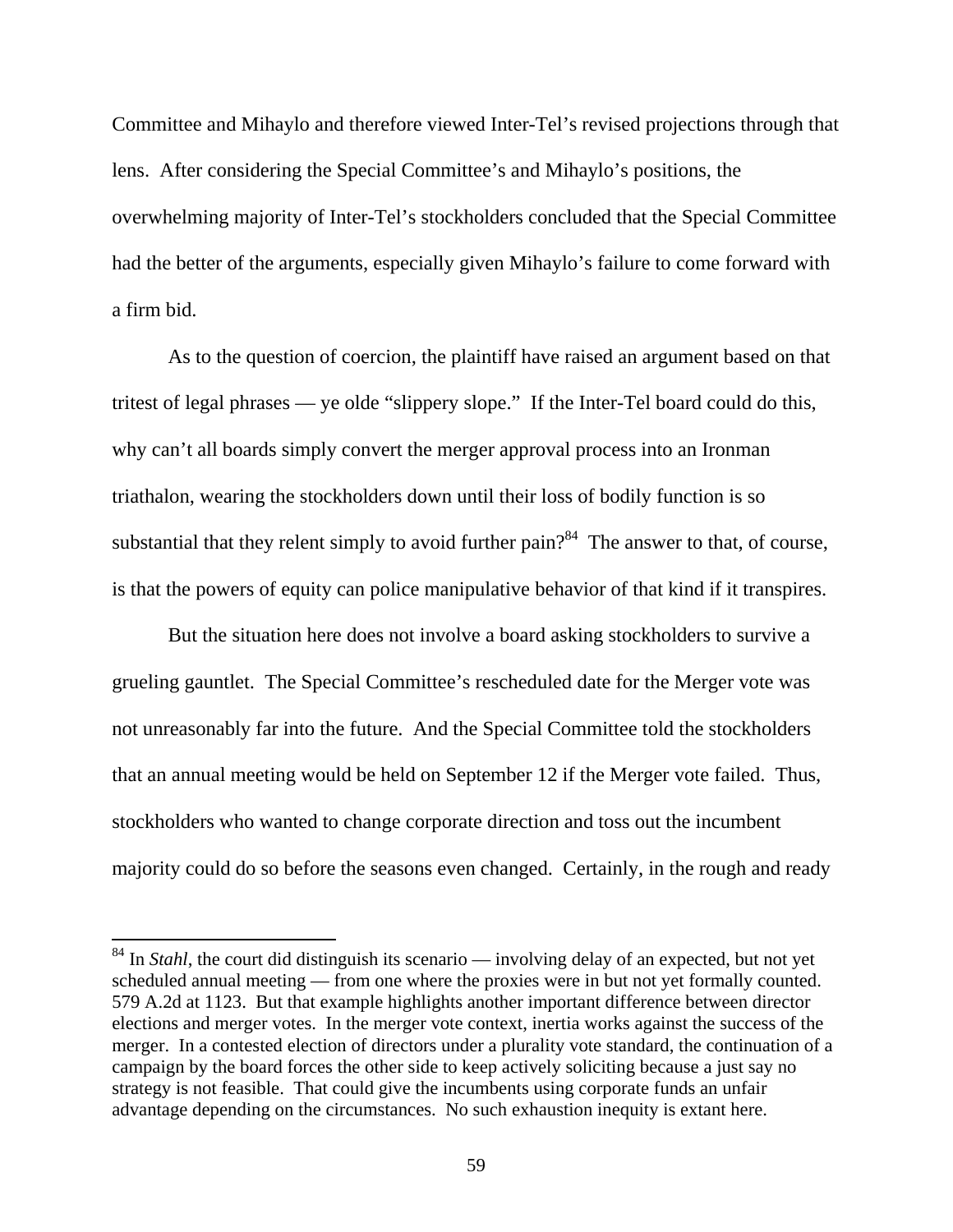United States of America, our corporate law can expect investors to be able to display fortitude by hewing to their convictions for ninety days or so.

Before concluding my determination of the main merits claim, I must deal with the question of whether a "compelling justification" supports the action of the Inter-Tel Special Committee. For the reasons I have stated, I believe that this test should be replaced by something more tempered, such as a "legitimate objective" test, so long as there is a recognition that the odd doctrine of "substantive coercion" has no proper place in jurisprudence regarding director elections. But I recognize that *Liquid Audio* and other cases seem to give continuing life to the compelling justification usage.

In this case, that standard can be addressed in two ways. The more traditional, but less convincing way, is to reason backwards out of that standard from the effect of the Special Committee's action. In prior decisions, this court has decided that because board action influencing the election process did not have the effect of precluding or coercing stockholder choice, that action was not taken for the primary purpose of disenfranchising stockholders.<sup>85</sup> Because non-preclusive, non-coercive action did not have the primary purpose of disenfranchisement, the *Blasius* standard did not apply and thus no compelling justification for the board's action had to be shown. That is, the lack of disenfranchising effect provided that the trigger for the test was not pulled.

That type of reasoning backwards from effect works here, of course. The primary purpose of the Inter-Tel board was not to disenfranchise its stockholders. Rather, it was

<sup>85</sup> *See Chesapeake*, 771 A.2d at 323 n.58 (collecting cases of this kind).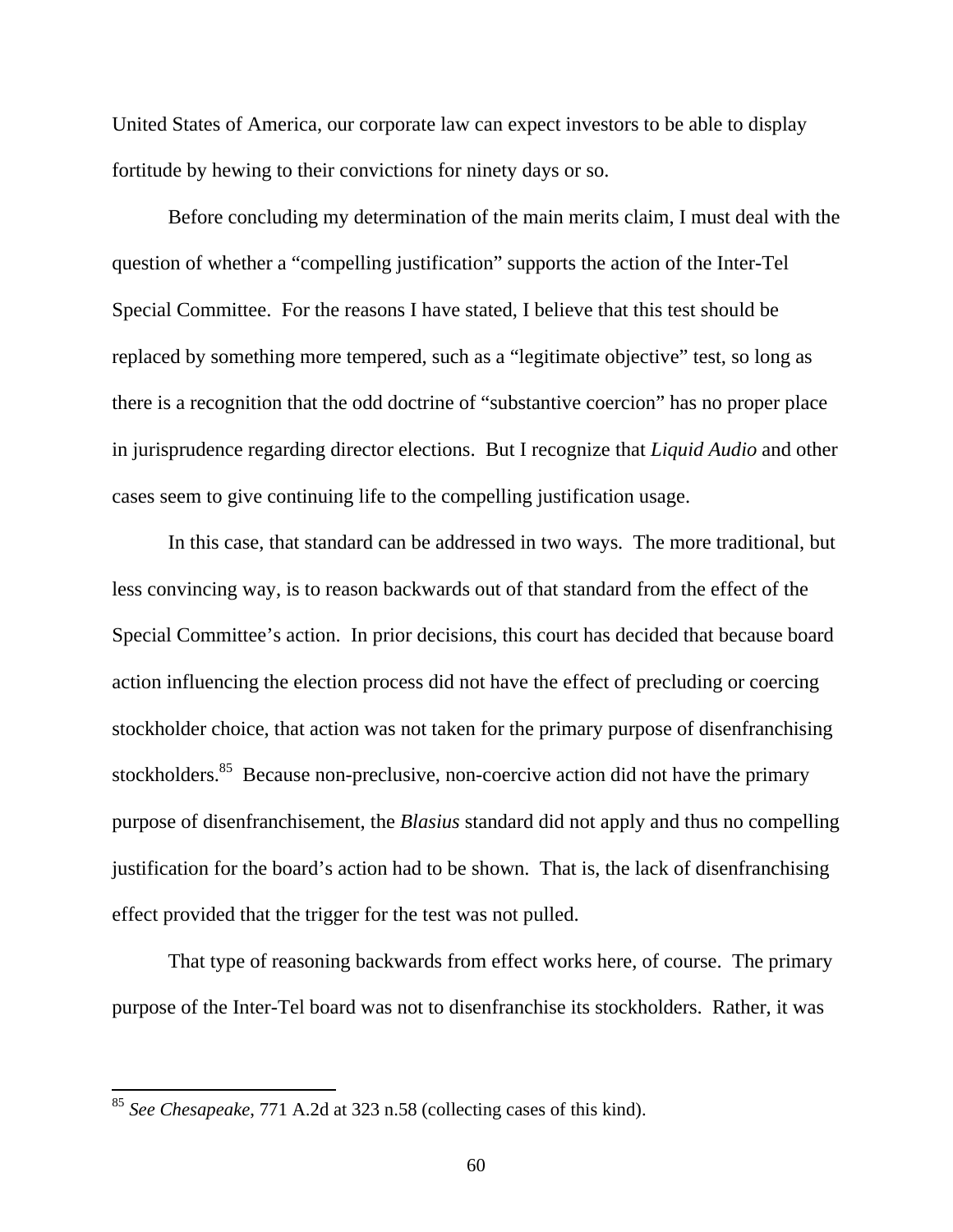to give the stockholders more time to deliberate before exercising their right to vote.<sup>86</sup> Because the Special Committee did not preclude stockholders from making a free and uncoerced choice about the Merger, its decision to reschedule the meeting does not invoke *Blasius* at all.<sup>87</sup>

Approaching the issue more directly, I conclude that the Special Committee has demonstrated a compelling justification for its action, even if that standard applies. In the corporate context, compelling circumstances are presented when independent directors believe that: (1) stockholders are about to reject a third-party merger proposal that the independent directors believe is in their best interests; (2) information useful to the stockholders' decision-making process has not been considered adequately or not yet been publicly disclosed; and (3) if the stockholders vote no, the acquiror will walk away without making a higher bid and that the opportunity to receive the bid will be irretrievably lost. Stockholders invest to make moolah, cash, ching, green, scratch, cabbage, benjamins — to obtain that which Americans have more words for than Eskimos have for snow — money. When directors act for the purpose of preserving what the directors believe in good faith to be a value-maximizing offer, they act for a compelling reason in the corporate context. Of course, that does not mean that they have unlimited freedom to advance that purpose. But that is a question about the fit between the means they employ, not the end they are seeking to achieve. Here, the means the

<sup>86</sup> *See, e.g., MONY*, 853 A.2d at 676 (explaining that postponing a merger vote and setting a new record date "can provide for a vote that is . . . fuller and fairer, in that more stockholders having a direct interest in the outcome of the vote are likely to vote")

<sup>87</sup> *Stahl*, 579 A.2d at 1122-23.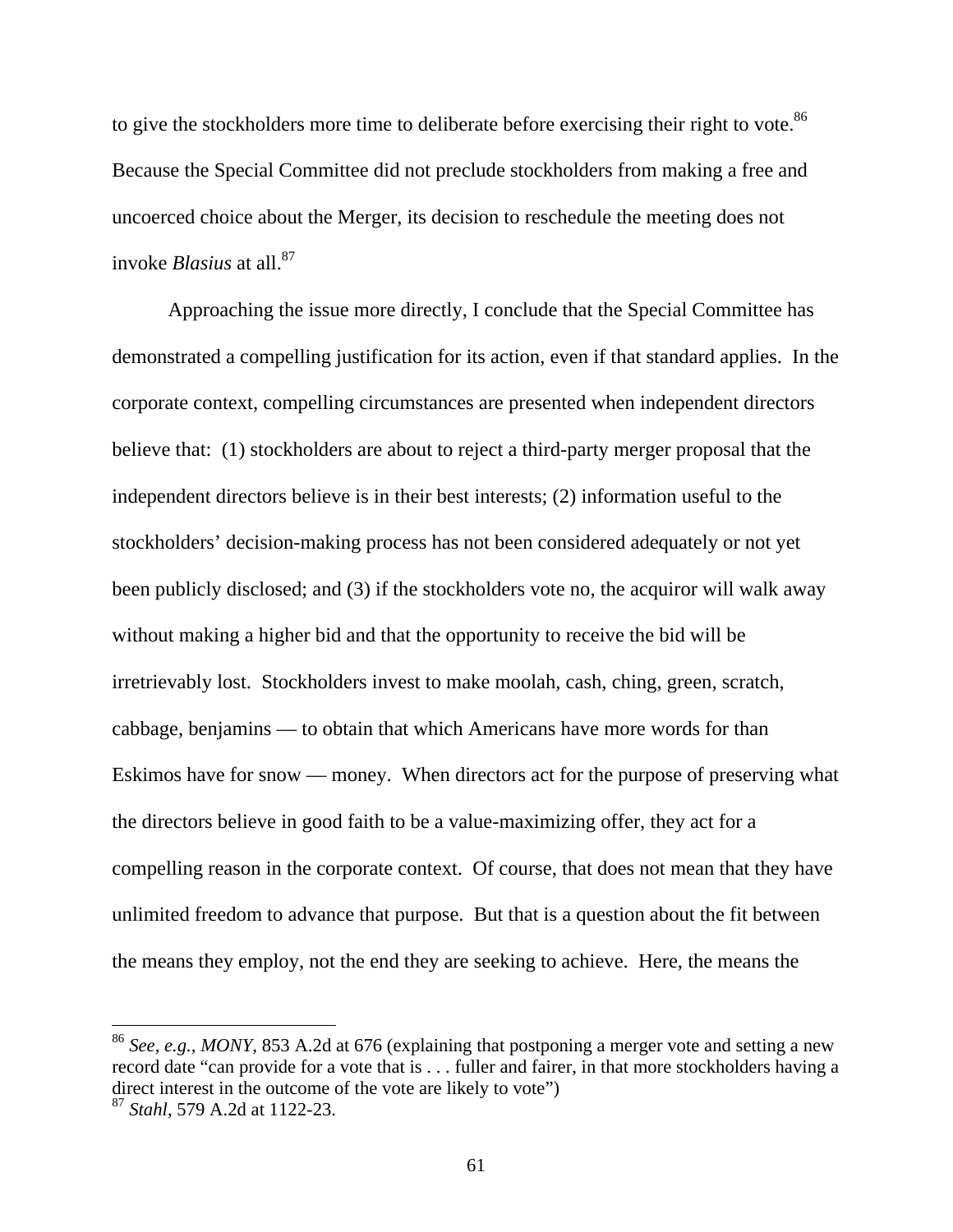Special Committee chose — a short delay in the meeting schedule and a new record date — were, as I have found, reasonable in relation to their objective. For all these reasons, I conclude that the plaintiff does not have a reasonable probability of success on its claim that the Special Committee breached its fiduciary duties by rescheduling the special meeting and setting a new record date.

#### C.

I will next briefly address the plaintiff's argument that the Special Committee breached its fiduciary duty by failing to disclose more completely its motivation for rescheduling the meeting. That argument rests on two major points. First, the plaintiff says that the stockholders should have been told what the likely vote was going to be at the time the meeting was rescheduled. Second, the plaintiff says that the Special Committee did not disclose that one factor in setting a new record was that it would enable arbitrageurs to make additional purchases of shares that could be voted at the special meeting.

These arguments raise a difficult question about the candor expected of directors. Certainly, the Special Committee would have been more forthright had they stated in both these respects on June 29 the following: "If the vote were held today, the Merger would be defeated and Mitel would likely walk away. We believe that would be financially harmful to our stockholders and we want more time for them to consider the implications of their vote. In addition, we intend to set a new record date that is prospective in nature. This will enable more of our actual owners to vote on the Merger and enable new investors who buy shares before that and believe that the Merger is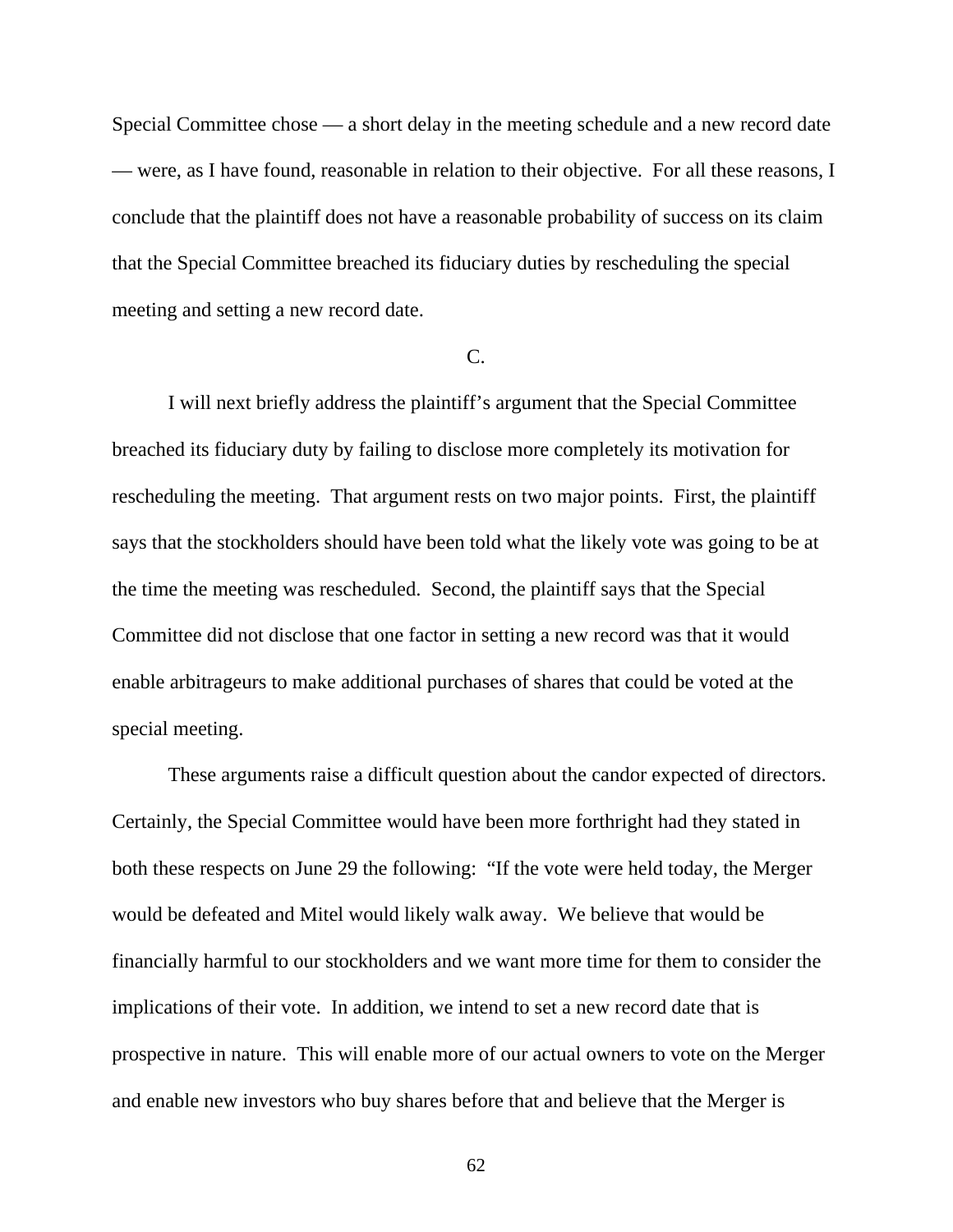attractive in light of the company's future prospects to vote." And, as the plaintiff points out, our law expects directors who detail the reasons for their actions, to do so in a manner that is not materially misleading or incomplete.<sup>88</sup>

Although I am troubled by the coy nature of the press release rescheduling the meeting, I am not persuaded that the plaintiff has demonstrated a reasonable probability of success as to a claim that the Special Committee failed to disclose material facts reasonable to an Inter-Tel stockholder voting on the Merger at the rescheduled meeting. However the vote was running as of the time on June 29 when the meeting was rescheduled, the key question at the rescheduled meeting had to do with the merits of the Merger, not the prior tally. More fundamentally, the Special Committee's very decision to reschedule the meeting on June 29, while continuing to recommend the Merger to the stockholders, signaled that the Merger would not have been approved that day. The plaintiff himself admitted that that was the case. Certainly, Mihaylo knew it to be so and publicly said it was so. Doubtless ISS and their clients realized it. No secret was kept.

Likewise, the objective reality that arbs and hedge funds could buy stock and vote it because of the change in the record date was obvious to any reasonable investor, because the reality that such investors buy up shares in contexts like this is by now mundane. In fact, Mihaylo seized on this at the June 30 board meeting, charging the Special Committee with allowing "hot money" into the stock.<sup>89</sup> I find it difficult to accept that a reasonable stockholder would find it material in voting on the Merger to

<sup>88</sup> *E.g., Malone v. Brincat*, 722 A.2d 5, 12 (Del. 1998).

 $89 \,\mathrm{pX}$  139.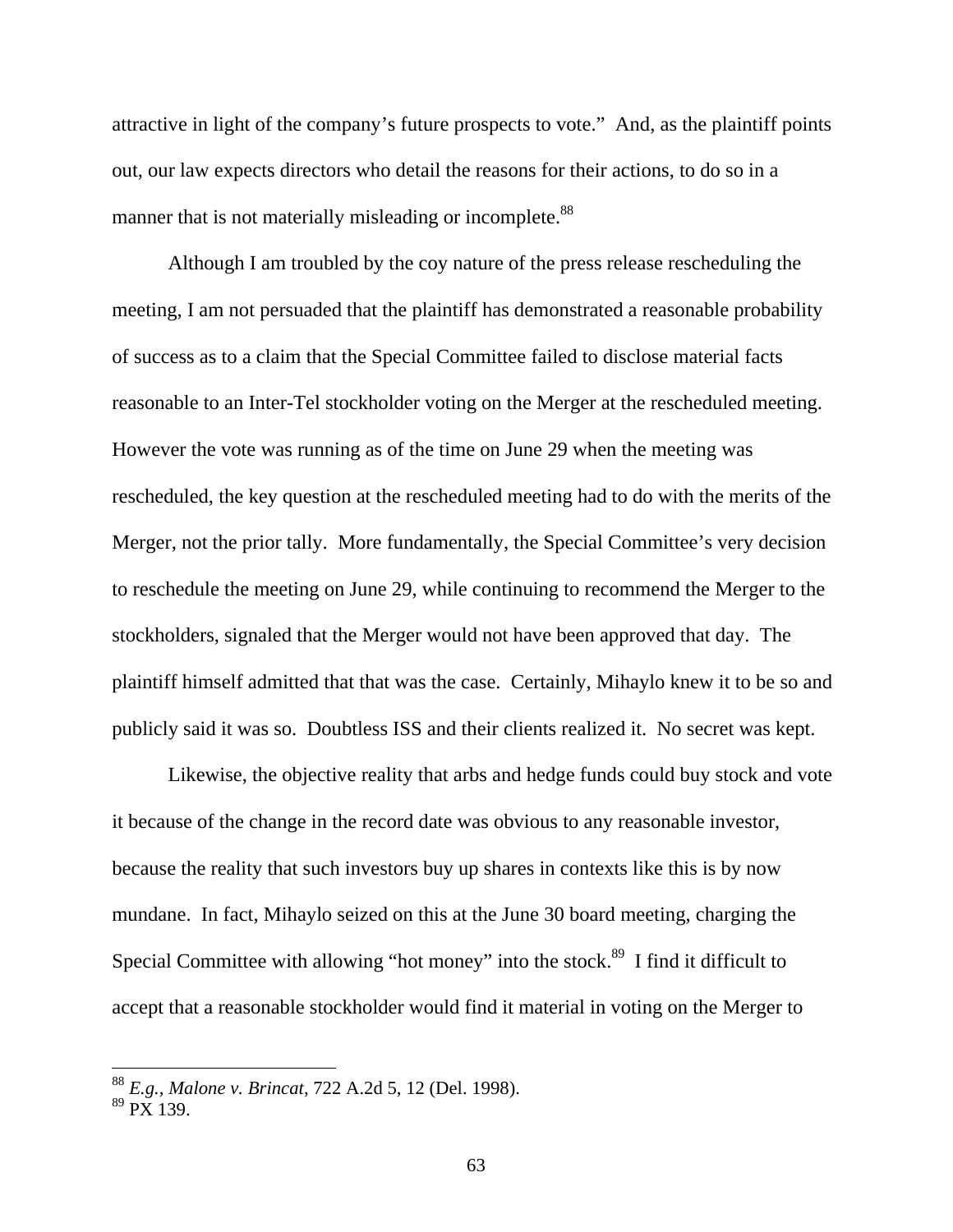know that Innisfree had advised the Special Committee that a new record date would facilitate voting by arbs. That fact would have little to do with the primary question the economic merits of the Merger — and would be of even less relevance given that stockholders already certainly know that the Special Committee favored the Merger, had rescheduled the meeting to have more time to get support, and had moved the record date in a way that clearly enabled investors to move into the stock and obtain shares that could be voted in the meeting.

In sum, both of these disclosure points involve the kind of subsidiary matters that are probably best addressed in the to-and-fro of the contestants in the proxy contest, rather than through mandated judicial disclosure. Mihaylo was well-positioned to, and in fact made, arguments about these points in opposing the Merger. On this provisional record, I do not find it likely that the information the plaintiff contends should have been disclosed was material to the Merger vote. Thus, I do not believe that the plaintiff has met its burden on the merits. For the same reason, I also believe that it would be improvident to enjoin the closing of the Merger until this information is disclosed. To risk non-consummation of the deal by issuing an injunction until the disclosure of information that is both, in my judgment, irrelevant to the economic merits of the Merger and widely known would be imprudent.

#### D.

Because the plaintiff has not met its burden to show a reasonable probability of success on the merits, his motion for a preliminary injunction must be denied. Candidly, even if he had met his merits burden, I would not issue a preliminary injunction against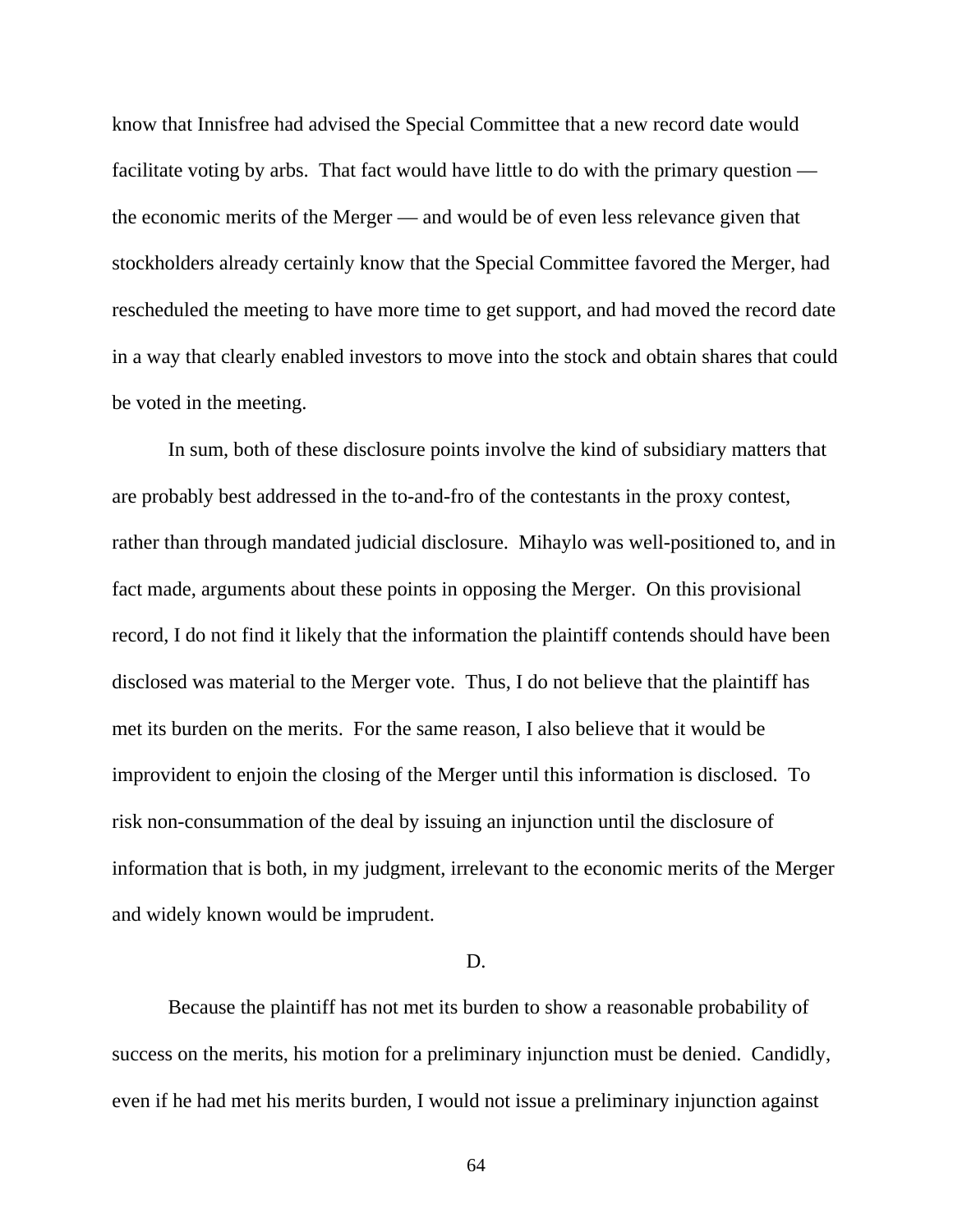the Merger. On this record, I have no reason to believe that the stockholder vote on August 2 did not reflect the uncoerced, fully-informed judgment of the Inter-Tel stockholders about the Merger's economic merits. The record is clear that aside from Mihaylo, nine out of ten Inter-Tel stockholders who voted cast a positive vote. The record is also clear that the reason that the outcome was favorable is that stockholders who owned shares on both the original and ultimate record date changed their view on the merits of the Merger.

The realities of the expedited preliminary injunction process obviously create a risk that the Special Committee was in fact poorly motivated, engaged in undetected misbehavior, and that facts will emerge later that demonstrate that the Merger price was unfair. But, when a stockholder base comprised of sophisticated and skeptical investors decides to support a Merger opposed by a company's founder after a vigorous proxy contest and after other bidders have had an opportunity to, but did not, present a topping bid, a court would be reckless to give no weight to the majority's sentiments.<sup>90</sup> Here, to issue an injunction would give imprudently more weight to the interests of the plaintiff, a representative of a certified class, than to the expressed views of a majority of the class

 $90$  The plaintiff has offered up only a nominal bond. His position is that it is irrelevant that he is unable to put up a bond that would protect the Inter-Tel stockholders if the Merger goes away, the injunction is later found to have been improvident, and the company's stock price plummets. Although I need not and do not reach the question of whether the plaintiff was bound to tender a bond to cover this eventuality — he argues that he was not because harm to the stockholders from the loss of a premium bid is not something he believes a bond is designed to cover in this circumstance — it is certainly relevant to a judge deciding whether to issue an injunction that the plaintiff offers no protection to other investors if the powerful remedy he seeks was wrongly granted and caused them harm. That the plaintiff owns only 100 shares is also relevant, as the insubstantiality of his stake renders him poorly positioned to subject investors with far more at stake to substantial risk.